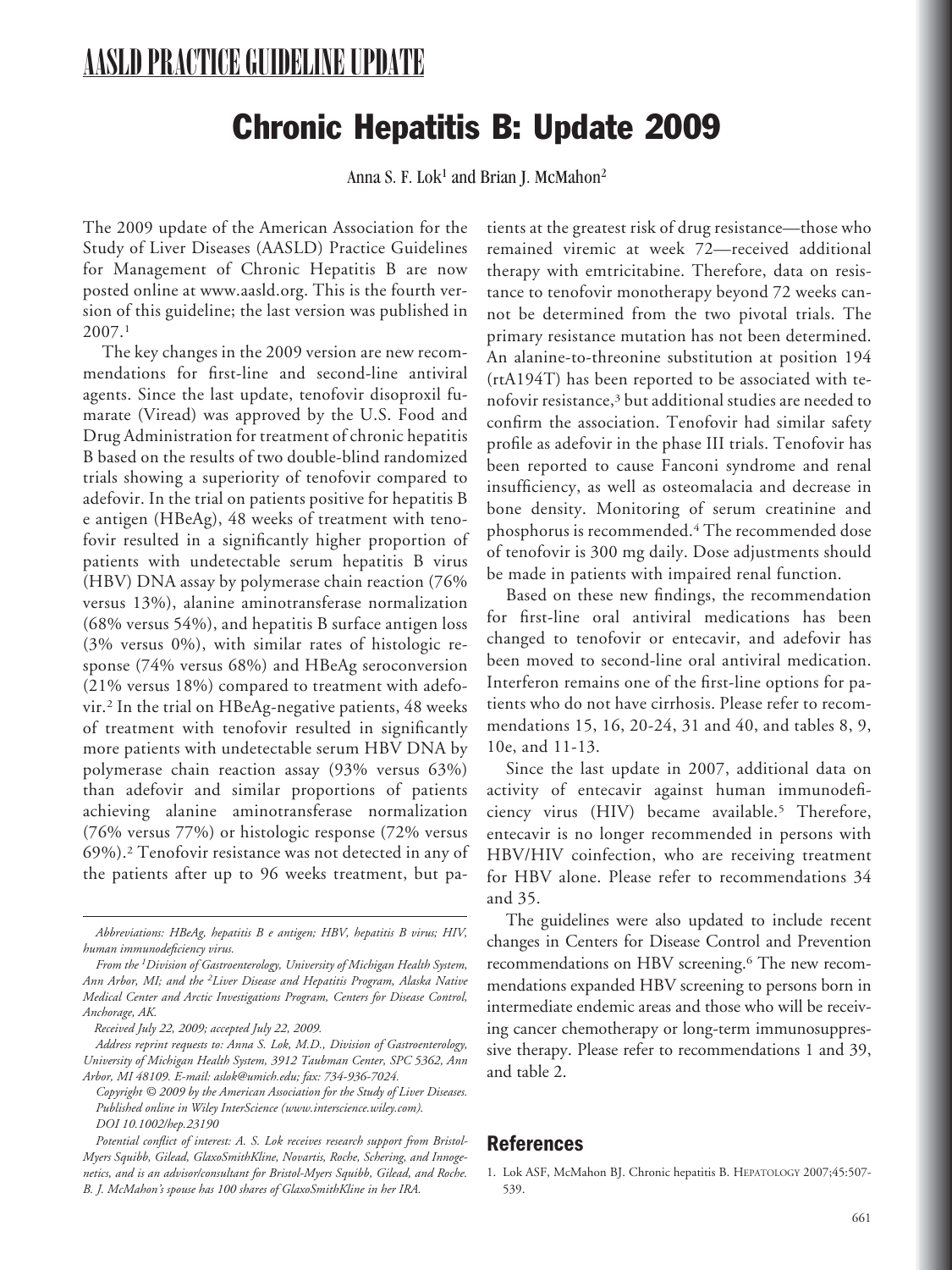- 2. Marcellin P, Heathcote EJ, Buti M, Gane E, de Man RA, Krastev Z, et al. Tenofovir disoproxil fumarate versus adefovir dipivoxil for chronic hepatitis B. N Engl J Med 2008;359:2442-2455.
- 3. Sheldon J, Camino N, Rodés B, Bartholomeusz A, Kuiper M, Tacke F, et al. Selection of hepatitis B virus polymerase mutations in HIV-coinfected patients treated with tenofovir. Antivir Ther 2005;10:727-734.
- 4. Verhelst D, Monge M, Meynard JL, Fouqueray B, Mougenot B, Girard PM, et al. Fanconi syndrome and renal failure induced by tenofovir: a first case report. Am J Kidney Dis 2002;40:1331-1333.
- 5. Sasadeusz J, Audsley J, Mijch A, Baden R, Caro J, Hunter H, et al. The anti-HIV activity of entecavir: a multicentre evaluation of lamivudine-experienced and lamivudine-naive patients. AIDS 2008;22:947- 955.
- 6. Weinbaum CM, Williams I, Mast EE, Wang SA, Finelli L, Wasley A, et al.; Centers for Disease Control and Prevention. Recommendations for identification and public health management of persons with chronic hepatitis B virus infection. MMWR Recomm Rep 2008;57(RR-8):1-20.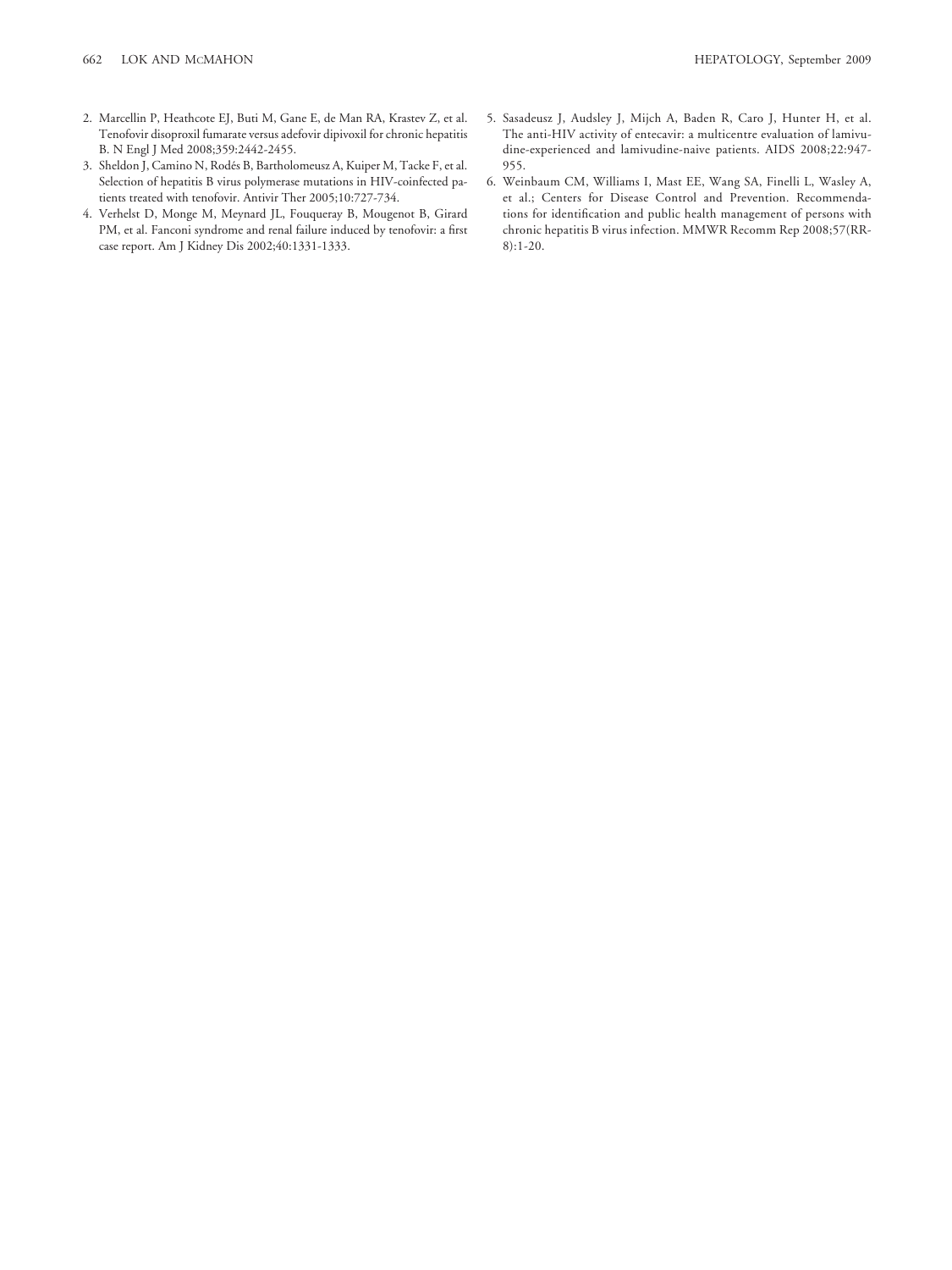# AASLD PRACTICE GUIDELINES

# Chronic Hepatitis B: Update 2009

Anna S. F. Lok<sup>1</sup> and Brian J. McMahon<sup>2</sup>

This guideline has been approved by the American Association for the Study of Liver Diseases and represents the position of the Association. It has been endorsed by the Infectious Diseases Society of America.

## **Preamble**

These guidelines have been written to assist physicians and other health care providers in the recognition, diagnosis, and management of patients chronically infected with the hepatitis B virus (HBV). These recommendations provide a data-supported approach to patients with hepatitis B. They are based on the following: (1) formal review and analysis of published literature on the topic — Medline search up to December 2006 and data from selected papers published through December 2008 and meeting abstracts in 2003–2009 that impact the management of chronic HBV infection; (2) American College of Physicians Manual for Assessing Health Practices and Designing Practice Guidelines<sup>1</sup>; (3) guideline policies, including the AASLD Policy on the Development and Use of Practice Guidelines and the AGA Policy Statement on Guidelines<sup>2</sup>; and (4) the experience of the authors in hepatitis B. In addition, the proceedings of the 2000 and 2006 National Institutes of Health (NIH) conferences on the "Management of Hepatitis B", the EASL Clinical Practice Guidelines 2009 on Management of Chronic Hepatitis B, the Asian-Pacific Consensus Statement on the Management of Chronic Hepatitis B in 2008 and the NIH 2008 Consensus Conference on Management of Chronic Hepatitis B, were considered in the development of these guidelines.3-7 The recommendations suggest preferred approaches to the diagnostic, therapeutic, and preventive aspects of care. They are intended to be flexible. Specific recommendations are based on relevant published information. In an attempt to characterize the quality of evidence supporting recommendations, the Practice Guidelines Committee of the AASLD requires a category to be assigned and reported with each recommendation (Table 1). These guidelines may be updated periodically as new information becomes available.

## **Introduction**

An estimated 350 million persons worldwide are chronically infected with HBV.8 In the United States, there are an estimated 1.25 million hepatitis B carriers, defined as persons positive for hepatitis B surface antigen (HBsAg) for more than 6 months.<sup>9-11</sup> Carriers of HBV are at increased risk of developing cirrhosis, hepatic decompensation, and hepatocellular carcinoma (HCC).<sup>12</sup> Although most carriers will not develop hepatic complications from chronic hepatitis B, 15% to 40% will develop serious sequelae during their lifetime.13 The following guidelines are an update to previous AASLD guidelines and reflect new knowledge and the licensure of new antiviral agents against HBV. Recommendations in these guidelines pertain to the (1) evaluation of patients with chronic HBV infection, (2) prevention of HBV infection, (3) management of chronically infected persons, and (4) treatment of chronic hepatitis B. Management of hepatitis B in patients waiting for liver transplantation and prevention of recurrent hepatitis B post-liver transplant have been covered in a recent review article and will not be discussed in these guidelines.14

## **Screening High Risk Populations to Identify HBV-infected Persons**

The global prevalence of HBsAg varies greatly and countries can be defined as having a high, intermediate and low prevalence of HBV infection based on a prevalence of HBsAg carriers of  $\geq 8\%$ , 2% to 7%, and  $\lt$  2% respectively.8,10,15-17 In developed countries, the prevalence is higher among those who immigrated from high or intermediate prevalence countries and in those with high risk behaviors.8,10

*Abbreviations: HBV, hepatitis B virus; HBsAg, hepatitis B surface antigen; HCC, hepatocellular carcinoma; HBeAg, hepatitis B e antigen; cccDNA, covalently closed circular DNA; anti-HBe, antibody to hepatitis B e antigen; ALT, alanine aminotransferase; anti-HBs, antibody to hepatitis B surface antigen; PCR, polymerase chain reaction; HCV, hepatitis C virus; HIV, human immunodeficiency virus; HDV, hepatitis D virus; HBIG, hepatitis B immunoglobulin; AFP, alpha fetoprotein; US, ultrasonography; IFN-*-*, interferon-alfa; pegIFN-*-*, pegylated interferon-alfa.*

*From the 1Division of Gastroenterology, University of Michigan Medical Center, Ann Arbor, MI; and the 2Liver Disease and Hepatitis Program, Alaska Native Medical Center and Arctic Investigations Program, Centers for Disease Control, Anchorage, AK.*

*Address reprint requests to: Anna S. F. Lok, M.D., Division of Gastroenterology, University of Michigan Medical Center, 3912 Taubman Center, SPC5362, Ann Arbor, MI 48109. E-mail: aslok@umich.edu; fax: 734-936-7392.*

*Copyright © 2009 by the American Association for the Study of Liver Diseases. Published online in Wiley InterScience (www.interscience.wiley.com). DOI 10.1002/hep.00000*

*Potential conflict of interest: Dr. McMahon's spouse owns stock in GlaxoSmithKline. Dr. Lok has served as an advisor for Bristol-Myers Squibb, Roche, Gilead, Schering-Plough and Pharmasset and has received research support from Innogenetics, Schering-Plough, GlaxoSmithKline, Gilead, Bristol-Myers Squibb and Novartis.*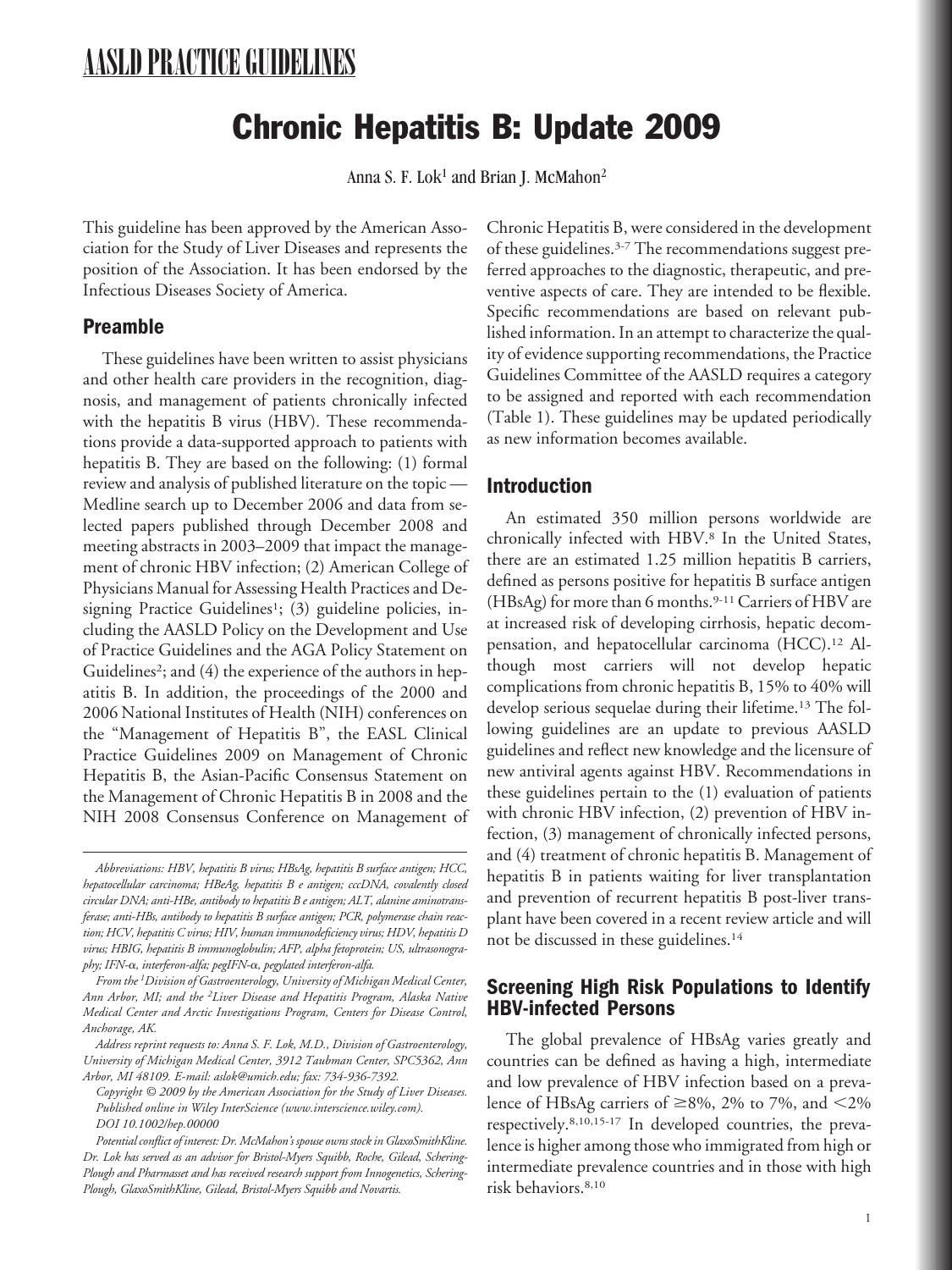|                                |  | Table 1. Ouality of Evidence on Which a |  |  |  |  |  |  |
|--------------------------------|--|-----------------------------------------|--|--|--|--|--|--|
| <b>Recommendation is Based</b> |  |                                         |  |  |  |  |  |  |

| Grade  | <b>Definition</b>                                           |
|--------|-------------------------------------------------------------|
|        | Randomized controlled trials                                |
| $II-1$ | Controlled trials without randomization                     |
| $II-2$ | Cohort or case-control analytic studies                     |
| $II-3$ | Multiple time series, dramatic uncontrolled experiments     |
| Ш      | Opinions of respected authorities, descriptive epidemiology |

HBV is transmitted by perinatal, percutaneous, and sexual exposure, as well as by close person-to-person contact presumably by open cuts and sores, especially among children in hyperendemic areas.10 HBV can survive outside the body for prolonged periods.18,19 The risk of developing chronic HBV infection after acute exposure ranges from 90% in newborns of HBeAg-positive mothers to 25% to 30% in infants and children under 5 and to less than 5% in adults.20-24 In addition, immunosuppressed persons are more likely to develop chronic HBV infection after acute infection.25,26 In countries such as the United States where most of the infants, children, and adolescents have been vaccinated against HBV, the risk of transmitting HBV in daycare centers or schools is extremely low and HBsAg-positive children should not be isolated or prevented from participating in activities including sports.

Table 2 displays the population and high risk groups that should be screened for HBV infection and immunized if seronegative.17 The tests used to screen persons for HBV should include HBsAg and hepatitis B surface antibody (anti-HBs). Alternatively, hepatitis B core antibody (anti-HBc) can be utilized as long as those who test positive are further tested for both HBsAg and anti-HBs to differentiate infection from immunity.

Some persons may test positive for anti-HBc but not HBsAg or anti-HBs. The finding of isolated anti-HBc can occur for a variety of reasons. (1) Anti-HBc may be an indicator of chronic HBV infection; in these persons, HBsAg had decreased to undetectable levels but HBV DNA often remains detectable, more so in the liver than in serum. This situation is not uncommon among persons from areas with high prevalence of HBV infection and in those with human immunodeficiency virus (HIV) or hepatitis C virus (HCV) infection.27 (2) Anti-HBc may be a marker of immunity after recovery from a prior infection. In these persons, anti-HBs had decreased to undetectable levels but anamnestic response can be observed after one dose of HBV vaccine.28 (3) Anti-HBc may be a false positive test result particularly in persons from low prevalence areas with no risk factors for HBV infection. These individuals respond to hepatitis B vaccination similar to persons without any HBV seromarkers.10,28,29 (4) Anti-HBc may be the only marker of HBV infection during the window phase of acute hepatitis B; these persons should test positive for anti-HBc IgM.

## *Recommendations for Persons Who Should Be Tested for HBV Infection:*

**1. The following groups should be tested for HBV infection: persons born in high or intermediate endemic areas (Table 2), United States–born persons not vaccinated as infants whose parents were born in regions with high HBV endemicity, persons with chronically elevated aminotransferases, persons needing immunosuppressive therapy, men who have sex with men, persons with multiple sexual partners or history of sexually transmitted disease, inmates of correctional facilities, persons who have ever used injecting drugs, dialysis patients, HIV or HCV-infected individuals, pregnant women, and family members, household members, and sexual contacts of HBV-infected persons. Testing for HBsAg and anti-HBs should be performed, and seronegative persons should be vaccinated. (I)**

#### **Table 2. Groups at High Risk for HBV Infection Who Should Be Screened17**

| • Individuals born in areas of high* or intermediate prevalence rates† for |  |
|----------------------------------------------------------------------------|--|
| HBV including immigrants and adopted children‡§                            |  |
| -Asia: All countries                                                       |  |
| -Africa: All countries                                                     |  |
| -South Pacific Islands: All countries                                      |  |
| -Middle East (except Cyprus and Israel)                                    |  |
| -European Mediterranean: Malta and Spain                                   |  |
| -The Arctic (indigenous populations of Alaska, Canada, and Greenland)      |  |
| -South America: Ecuador, Guyana, Suriname, Venezuela, and Amazon           |  |
| regions of Bolivia, Brazil, Colombia, and Peru                             |  |
| -Eastern Europe: All countries except Hungary                              |  |
| -Caribbean: Antigua and Barbuda, Dominica, Granada, Haiti, Jamaica,        |  |
| St. Kitts and Nevis, St. Lucia, and Turks and Caicos.                      |  |
| -Central America: Guatemala and Honduras                                   |  |
| • Other groups recommended for screening                                   |  |
| -U.S. born persons not vaccinated as infants whose parents were born       |  |
| in regions with high HBV endemicity ( $\geq$ 8%)                           |  |
| -Household and sexual contacts of HBsAg-positive persons&                  |  |
| -Persons who have ever injected drugs§                                     |  |
| -Persons with multiple sexual partners or history of sexually transmitted  |  |
| disease§                                                                   |  |
| $-Men$ who have sex with men $\S$                                          |  |
| -Inmates of correctional facilities§                                       |  |
| -Individuals with chronically elevated ALT or ASTS                         |  |
| -Individuals infected with HCV or HIVS                                     |  |
| -Patients undergoing renal dialysis§                                       |  |
| -All pregnant women                                                        |  |
| -Persons needing immunosuppressive therapy                                 |  |
|                                                                            |  |

\*HBsAg prevalence 8%.

†HBsAg prevalence 2%-7%.

‡If HBsAg-positive persons are found in the first generation, subsequent generations should be tested.

§Those who are seronegative should receive hepatitis B vaccine.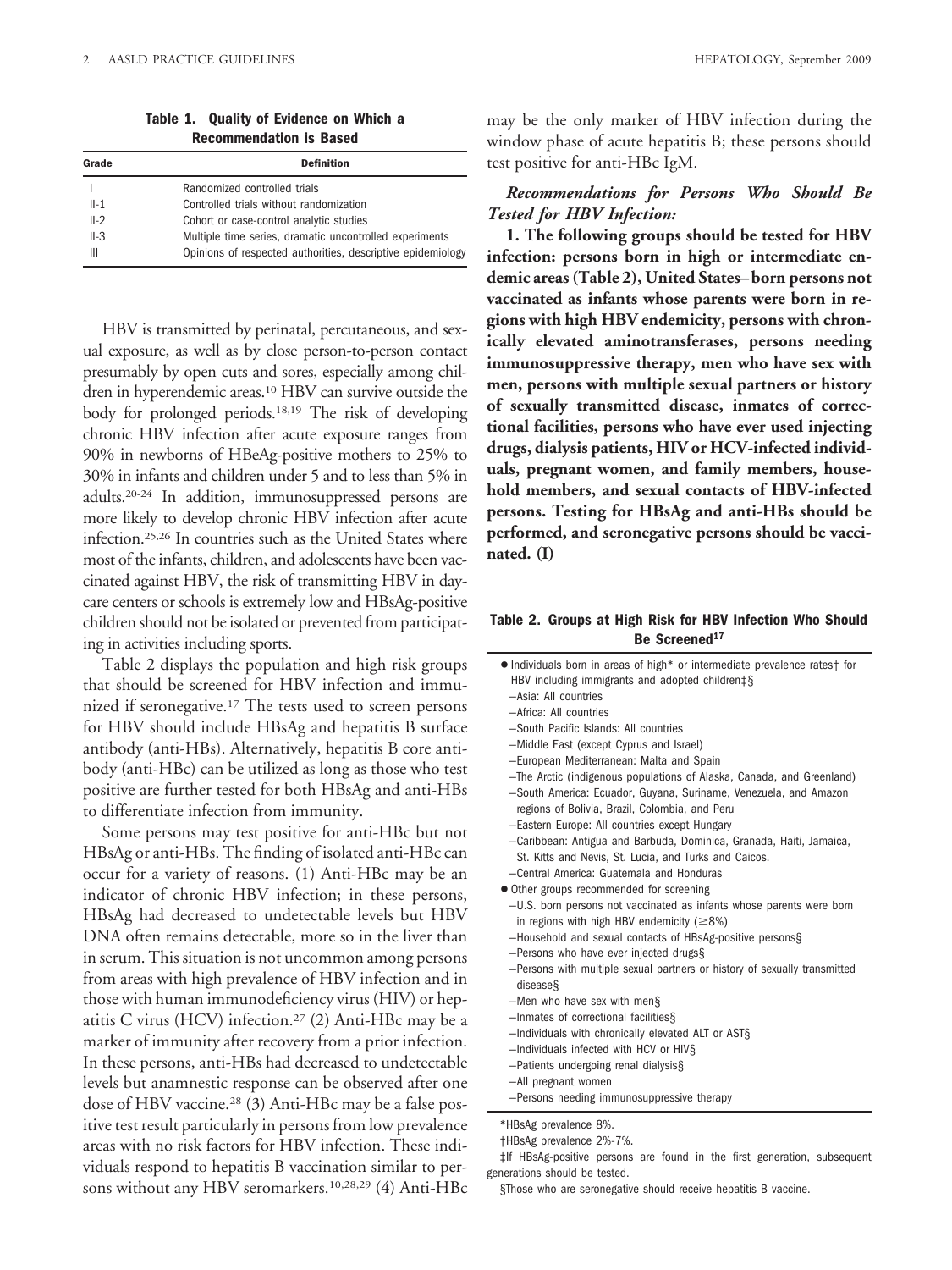#### **Table 3. Recommendations for Infected Persons Regarding Prevention of Transmission of HBV to Others**

Persons who are HBsAg-positive should:

- Have sexual contacts vaccinated
- Use barrier protection during sexual intercourse if partner not vaccinated or naturally immune
- Not share toothbrushes or razors
- Cover open cuts and scratches
- Clean blood spills with detergent or bleach
- Not donate blood, organs or sperms

Children and adults who are HBsAg-positive:

- Can participate in all activities including contact sports
- Should not be excluded from daycare or school participation and should not be isolated from other children
- Can share food, utensils, or kiss others

## **Counseling and Prevention of Hepatitis B**

Patients with chronic HBV infection should be counseled regarding lifestyle modifications and prevention of transmission and the importance of life long monitoring. No specific dietary measures have been shown to have any effect on the progression of chronic hepatitis B. However, heavy use of alcohol ( $>$ 20 g/d in women and  $>$ 30 g/d in men) may be a risk factor for the development of cirrhosis.30,31

Carriers of HBV should be counseled regarding transmission to others (see Table 3). Household members and steady sexual partners are at increased risk of HBV infection and therefore should be vaccinated if they test negative for HBV serologic markers.<sup>10</sup> For casual sex partners or steady partners who have not been tested or have not completed the full immunization series, barrier protection methods should be employed. HBsAg-positive women who are pregnant should be counseled to make sure they inform their providers so hepatitis B immune globulin (HBIG) and hepatitis B vaccine can be administered to their newborn immediately after delivery.10 HBIG and concurrent hepatitis B vaccine have been shown to be 95% efficacious in the prevention of perinatal transmission of HBV, the efficacy is lower for maternal carriers with very high serum HBV DNA levels ( $>$ 8 log<sub>10</sub>) IU/mL).10,32,33 Transmission of HBV from infected health care workers to patients has also been shown to occur in rare instances.34,35 For HBV carriers who are health care workers, the Centers for Disease Control and Prevention recommends that those who are HBeAg-positive should not perform exposure prone procedures without prior counseling and advice from an expert review panel regarding under what circumstances, if any, they should be allowed to perform these procedures.<sup>36</sup> These circumstances would include notifying prospective patients of their HBV status prior to procedures. While the CDC does not use serum HBV DNA levels as criteria for restriction of clinical procedures, several European countries use a threshold level varying from 200 to 20,000 IU/mL to determine if HBsAg-positive health care workers are allowed to perform exposure prone procedures.37,38

The risk of infection after blood transfusion and transplantation of nonhepatic solid organs (kidneys, lungs, heart) from persons with isolated anti-HBc is low: 0% to 13%.39 The risk of infection after transplantation of liver from HBsAg-negative, anti-HBc-positive donors has been reported to be as high as 75% and is related to the HBV immune status of the recipients.<sup>40,41</sup> If anti-HBcpositive donor organs are used for HBV seronegative recipients, antiviral therapy should be administered to prevent *de novo* HBV infection. While the optimal duration of prophylactic therapy has not been determined, a limited duration such as 6-12 months may be sufficient for transplantation of non-hepatic solid organs. For transplantation of livers, life-long antiviral therapy is recommended, but whether HBIG is necessary is unclear.<sup>42</sup>

#### *Hepatitis B Vaccination*

Recommendations for vaccination are outlined in a recent CDC and Advisory Committee on Immunization Practices (ACIP) guideline.<sup>10,11</sup> Follow-up testing is recommended for those who remain at risk of infection such as health care workers, infants of HBsAg-positive mothers and sexual partners of persons with chronic HBV infection. Furthermore, annual testing of hemodialysis patients is recommended since immunity wanes rapidly in these individuals who are at a high risk of continued exposure to HBV.

## *Recommendations for Counseling and Prevention of Transmission of Hepatitis B from Individuals with Chronic HBV Infection:*

**2. Carriers should be counseled regarding prevention of transmission of HBV (Table 3). (III)**

**3. Sexual and household contacts of carriers who are negative for HBV seromarkers should receive hepatitis B vaccination. (III)**

**4. Newborns of HBV-infected mothers should receive HBIG and hepatitis B vaccine at delivery and complete the recommended vaccination series. (I)**

**5. Persons who remain at risk for HBV infection such as infants of HBsAg-positive mothers, health care workers, dialysis patients, and sexual partners of carriers should be tested for response to vaccination. (III)**

● **Postvaccination testing should be performed at 9 to 15 months of age in infants of carrier mothers and 1-2 months after the last dose in other persons. (III)**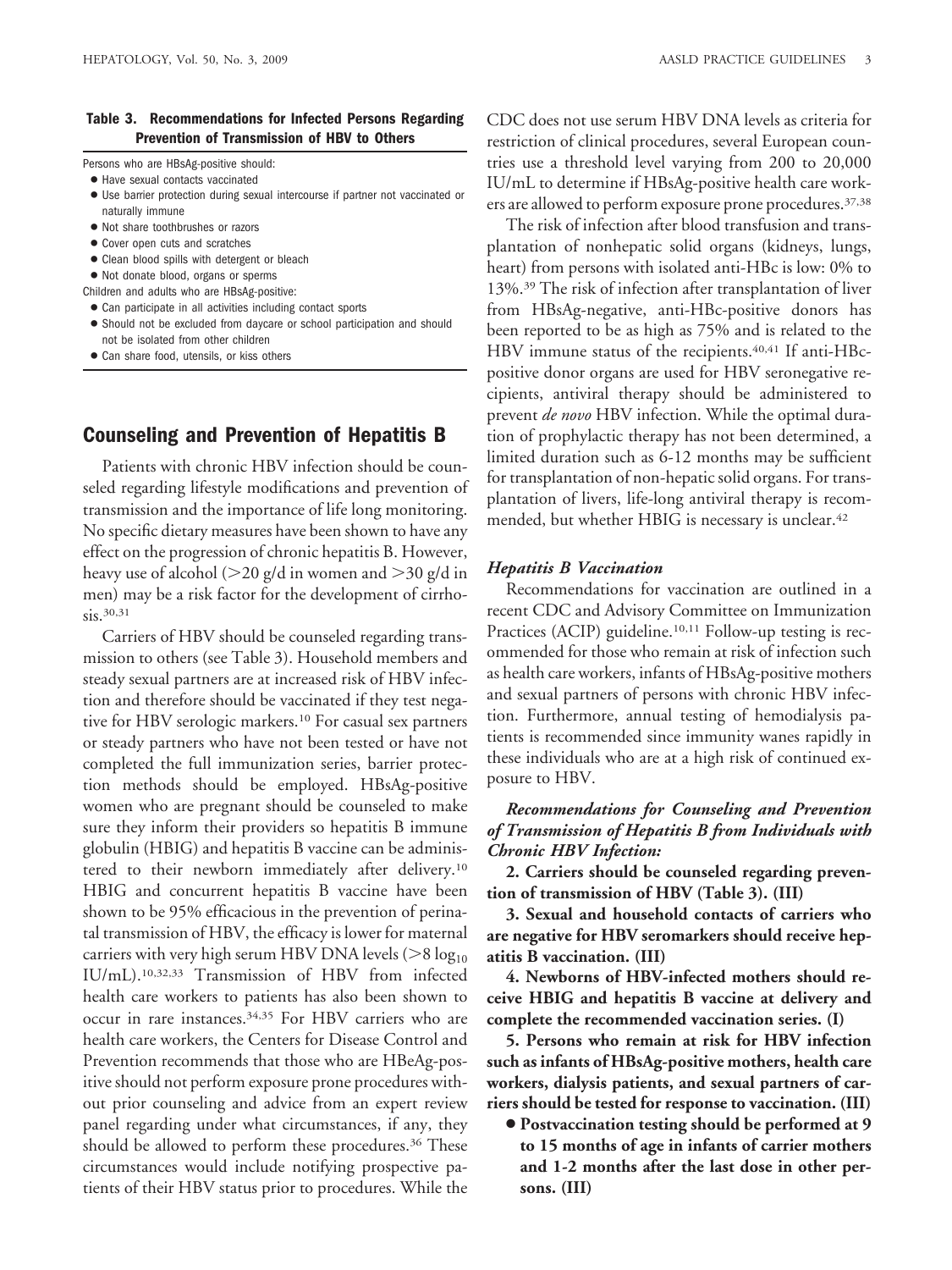● **Follow-up testing of vaccine responders is recommended annually for chronic hemodialysis patients. (III)**

**6. Abstinence or only limited use of alcohol is recommended in hepatitis B carriers. (III)**

**7. Persons who are positive only for anti-HBc and who are from a low endemic area with no risk factors for HBV should be given the full series of hepatitis B vaccine. (II-2)**

#### *HBV Genotypes*

Eight genotypes of HBV have been identified labeled A through H.43,44 The prevalence of HBV genotypes varies depending on the geographical location. All known HBV genotypes have been found in the United States, with the prevalence of genotypes A, B, C, D and E-G being 35%, 22%, 31%, 10%, and 2%, respectively.45

Recent data suggest that HBV genotypes may play an important role in the progression of HBV-related liver disease as well as response to interferon therapy.43 Studies from Asia found that HBV genotype B is associated with HBeAg seroconversion at an earlier age, more sustained remission after HBeAg seroconversion, less active hepatic necroinflammation, a slower rate of progression to cirrhosis, and a lower rate of HCC development compared to genotype C.46-51 The relation between other HBV genotypes and liver disease progression is unclear.

Several studies of standard interferon-alpha (IFN- $\alpha$ ) and one study of pegylated IFN-alpha (pegIFN- $\alpha$ ) therapy showed that genotypes A and B were associated with higher rates of HBeAg seroconversion compared to genotypes C and D.<sup>52-55</sup> Another study of pegIFN- $\alpha$  reported that genotype A but not genotype B was associated with a higher rate of HBeAg seroconversion.<sup>56</sup> Studies of nucleos(t)ide analogue (NA) therapies have not shown any relation between HBV genotypes and response. Thus, additional data on the relation between HBV genotypes and treatment response are needed before testing for HBV genotypes in clinical practice is recommended.

## **Terminology and Natural History of Chronic HBV Infection**

The consensus definition and diagnostic criteria for clinical terms relating to HBV infection adopted at the National Institutes of Health (NIH) conferences on Management of Hepatitis B in 2000 and 2006 are summarized in Table 4.3,4

During the initial phase of chronic HBV infection, serum HBV DNA levels are high and HBeAg is present. The majority of carriers eventually loses HBeAg and develop antibody to HBeAg (anti-HBe).<sup>15,57-60</sup>

#### **Table 4. Glossary of Clinical Terms Used in HBV Infection**

#### **Definitions**

- *Chronic hepatitis B* Chronic necroinflammatory disease of the liver caused by persistent infection with hepatitis B virus. Chronic hepatitis B can be subdivided into HBeAg positive and HBeAg negative chronic hepatitis B.
- *Inactive HBsAg carrier state* Persistent HBV infection of the liver without significant, ongoing necroinflammatory disease.
- *Resolved hepatitis B* Previous HBV infection without further virologic, biochemical or histological evidence of active virus infection or disease.
- *Acute exacerbation or flare of hepatitis B* Intermittent elevations of aminotransferase activity to more than 10 times the upper limit of normal and more than twice the baseline value.
- *Reactivation of hepatitis B* Reappearance of active necroinflammatory disease of the liver in a person known to have the inactive HBsAg carrier state or resolved hepatitis B.
- *HBeAg clearance* Loss of HBeAg in a person who was previously HBeAg positive.
- *HBeAg seroconversion* Loss of HBeAg and detection of anti-HBe in a person who was previously HBeAg positive and anti-HBe negative.
- *HBeAg reversion* Reappearance of HBeAg in a person who was previously HBeAg negative, anti-HBe positive.

#### **Diagnostic criteria**

*Chronic hepatitis B*

- 1. HBsAg-positive  $>6$  months
- 2. Serum HBV DNA  $>$  20,000 IU/mL (10<sup>5</sup>copies/mL), lower values 2,000-20,000 IU/mL (104-105 copies/mL) are often seen in HBeAg-negative chronic hepatitis B
- 3. Persistent or intermittent elevation in ALT/AST levels
- 4. Liver biopsy showing chronic hepatitis with moderate or severe necroinflammation

*Inactive HBsAg carrier state*

- 1. HBsAg-positive  $>6$  months
- 2. HBeAg–, anti-HBe
- 3. Serum HBV DNA  $<$  2,000 IU/mL
- 4. Persistently normal ALT/AST levels
- 5. Liver biopsy confirms absence of significant hepatitis
- *Resolved hepatitis B*
- 1. Previous known history of acute or chronic hepatitis B or the presence of anti-HBc  $\pm$  anti-HBs
- 2. HBsAg
- 3. Undetectable serum HBV DNA\*
- 4. Normal ALT levels

\*Very low levels may be detectable using sensitive PCR assays.

Among individuals with perinatally acquired HBV infection, a large percent of HBeAg-positive patients have high serum HBV DNA but normal ALT levels.<sup>61,62</sup> These patients are considered to be in the "immune tolerant" phase. Many of these patients develop HBeAg-positive chronic hepatitis B with elevated ALT levels in later life.63,64 In sub-Saharan Africa, Alaska, and Mediterranean countries, transmission of HBV usually occurs from person to person during childhood.23,65-67 In these populations most children who are HBeAg positive have elevated ALT levels and seroconversion to anti-HBe is common near or shortly after the onset of puberty. In developed countries, HBV infection is usually acquired during adulthood through sexual transmission and injecting drug use.9,10,68 Very little longitudinal data are avail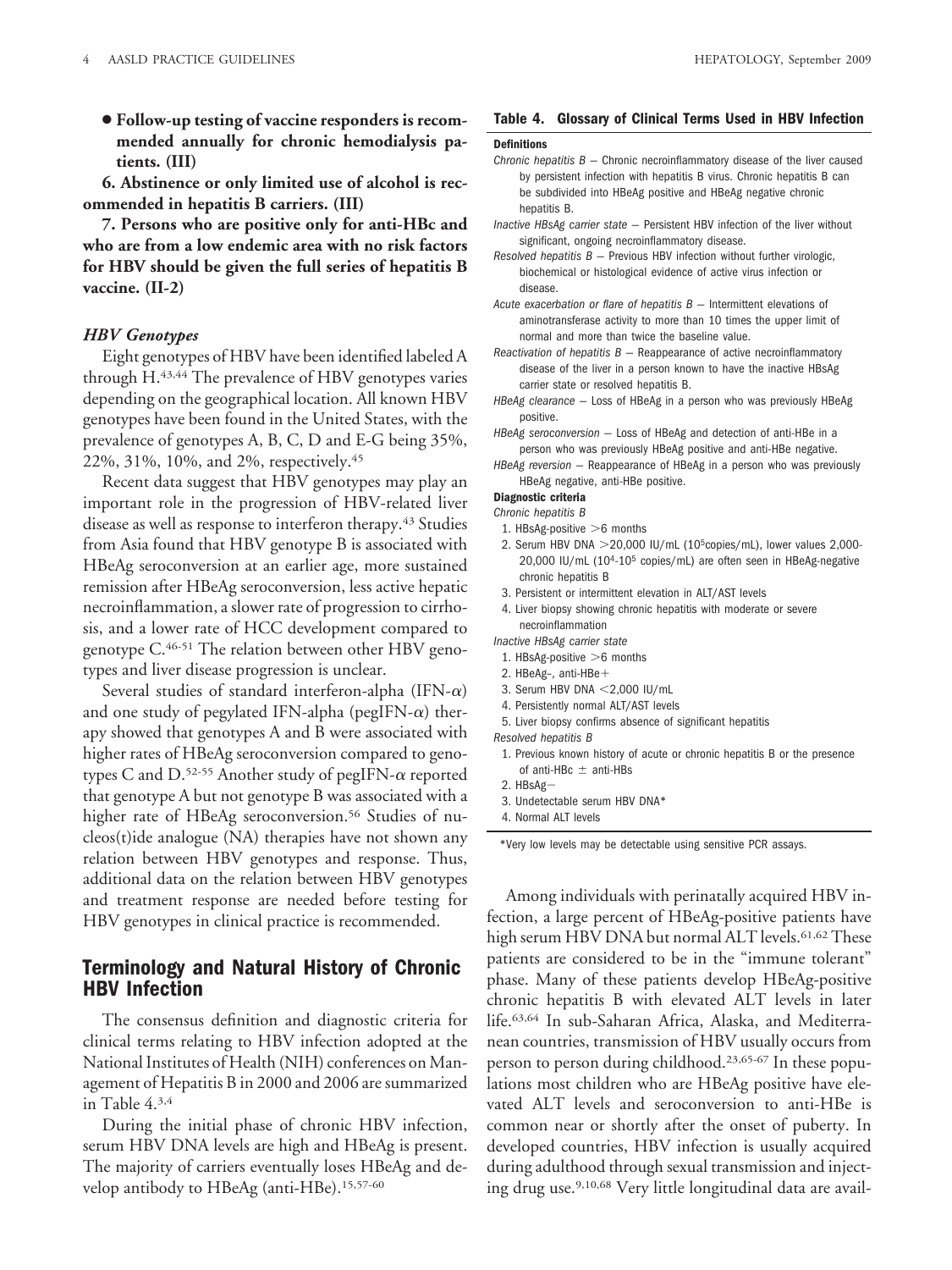able, but liver disease is generally present in persons with high HBV DNA levels.

Among carriers with elevated ALT levels, the rate of clearance of HBeAg averages between 8% and 12% per year57-60,69 but is much lower in carriers who are in the immune tolerant phase (mostly Asian children and young adults with normal ALT levels)<sup>61,62</sup> and in immunocompromised subjects.26,70 HBeAg clearance may follow an exacerbation of hepatitis, manifested by an elevation of ALT levels.58,60 Older age, higher ALT, and HBV genotype B (vs. C) are associated with higher rates of spontaneous HBeAg clearance.

After spontaneous HBeAg seroconversion, 67% to 80% of carriers have low or undetectable HBV DNA and normal ALT levels with minimal or no necroinflammation on liver biopsy — the "inactive carrier state."15,57,59,60,66,69,71 Approximately 4% to 20% of inactive carriers have one or more reversions back to HBeAg. Among those who remain anti-HBe positive, 10% to 30% continue to have elevated ALT and high HBV DNA levels after HBeAg seroconversion, and roughly 10% to 20% of inactive carriers may have reactivation of HBV replication and exacerbations of hepatitis after years of quiescence.60,64,69,71,72 Therefore, serial testing is necessary to determine if an HBsAg-positive, HBeAg-negative carrier is truly in the "inactive carrier state" and life long follow-up is required to confirm that the inactive state is maintained. Clearance of HBeAg, whether spontaneous or after antiviral therapy, reduces the risk of hepatic decompensation and improves survival.73-81

Moderate or high levels of persistent HBV replication or reactivation of HBV replication following a period of quiescence after HBeAg seroconversion leads to HBeAgnegative chronic hepatitis B, which is characterized by HBV DNA levels > 2,000 IU/mL and continued necroinflammation in the liver.82 Most patients with HBeAgnegative chronic hepatitis B harbor HBV variants in the precore or core promoter region.83-89 Patients with HBeAg-negative chronic hepatitis B tend to have lower serum HBV DNA levels than those with HBeAg-positive chronic hepatitis B (2,000-20 million vs 200,000-2 billion IU/mL) and are more likely to run a fluctuating course. These patients are also older and have more advanced liver disease since HBeAg-negative chronic hepatitis B represents a later stage in the course of chronic HBV infection.82,87,90

Approximately 0.5% of HBsAg carriers will clear HBsAg yearly; most will develop anti-HBs.<sup>69,91</sup> However, low levels of HBV DNA remain detectable in the serum in up to half of these persons. The prognosis is improved in carriers who cleared HBsAg but HCC has been reported years

after clearance of HBsAg, particularly in those who were older or had progressed to cirrhosis before HBsAg clearance.69,91-95

## *Factors Associated with Progression of HBV-related Liver Disease*

Host and viral risk factors associated with increased rates of cirrhosis include older age (longer duration of infection), HBV genotype C, high levels of HBV DNA, habitual alcohol consumption, and concurrent infection with hepatitis C virus (HCV), hepatitis D virus (HDV) or human immunodeficiency virus (HIV).96,97 Environmental factors that are associated with an increase risk of cirrhosis or HCC include heavy alcohol consumption, carcinogens such as aflatoxin, and, more recently smoking.98

Host and viral risk factors for HCC include male gender, family history of HCC, older age, history of reversions from anti-HBe to HBeAg, presence of cirrhosis, HBV genotype C, core promoter mutation, and coinfection with HCV.69,73,96,97 Although cirrhosis is a strong risk factor for HCC, 30% to 50% of HCC associated with HBV occur in the absence of cirrhosis.<sup>13</sup> Recently, several prospective follow-up studies of large cohorts of carriers from Asia found that the presence of HBeAg and high levels of HBV DNA were independent risk factors for the subsequent development of cirrhosis and HCC.51,99-102 Given that most of the carriers in these studies likely acquired HBV infection perinatally and their mean age at enrollment was around 40 years, these data indicate that high levels of HBV replication persisting for more than 4 decades are associated with an increased risk of HCC. However, due to the fluctuating nature of chronic HBV infection, the accuracy of one high HBV DNA level at a single time point in predicting the prognosis of individual carriers may be limited and the risk of HCC in a younger carrier who is HBeAg-positive with one high HBV DNA level may be substantially lower.

## *Coinfection with HCV, HDV or HIV*

*HCV.* Coexistent HCV infection has been estimated to be present in 10% to 15% of patients with chronic hepatitis B and is more common among injecting drug users.<sup>103</sup> Acute coinfection with HBV and HCV may shorten the duration of HBs antigenemia and lower the peak serum aminotransferase concentrations compared with acute HBV infection alone.<sup>104,105</sup> However, acute coinfection of HCV and HBV, or acute HCV on preexisting chronic HBV have also been reported to increase the risk of severe hepatitis and fulminant hepatic failure.106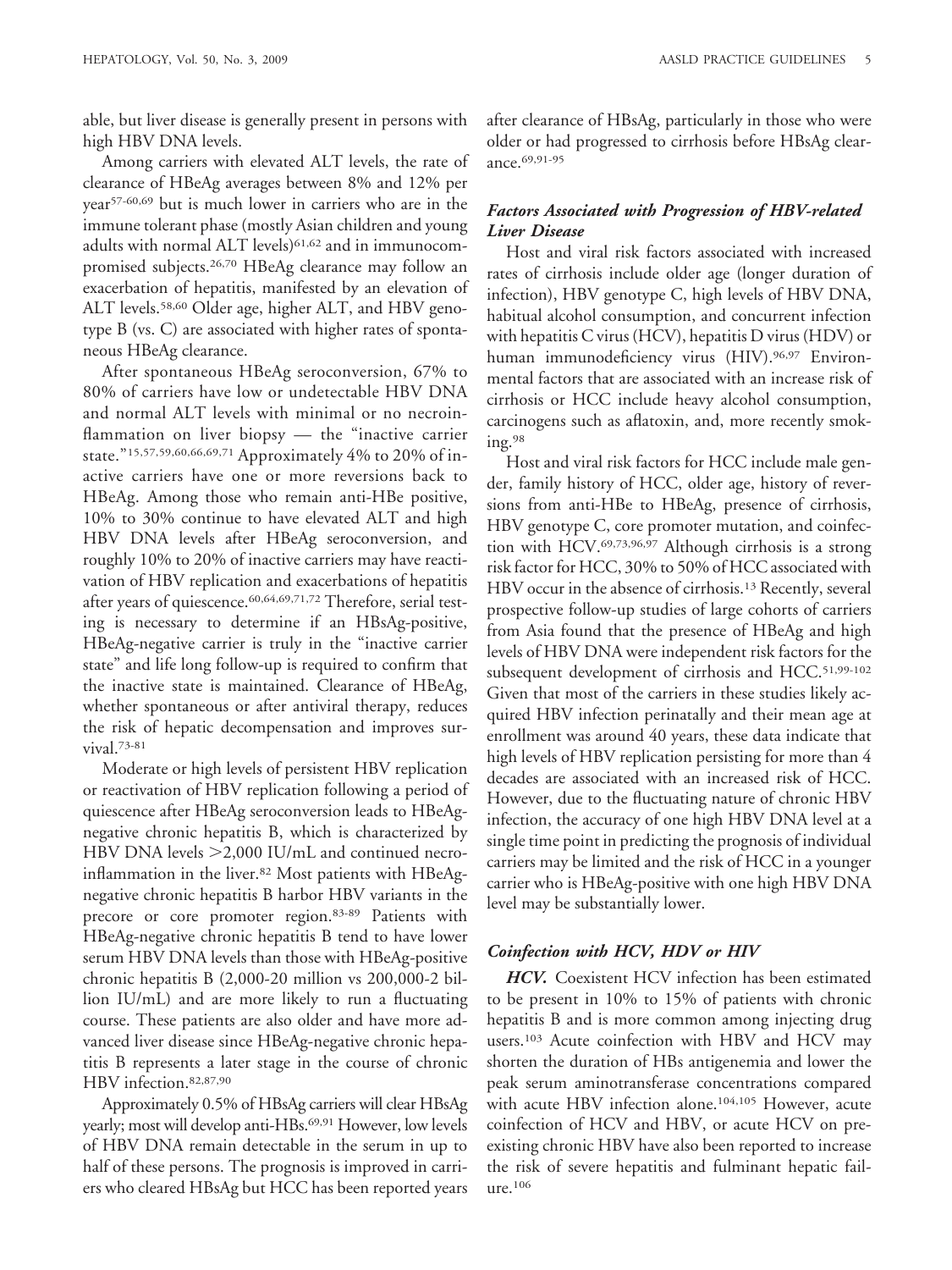Patients with dual HBV and HCV infection have a higher rate of cirrhosis and HCC development compared to patients infected by either virus alone.107,108

*HDV.* HDV is a satellite virus, which is dependent on HBV for the production of envelope proteins.<sup>109</sup> HBV/ HDV coinfection most commonly occurs in the Mediterranean area and parts of South America. The availability of HBV vaccines and public health education on the prevention of transmission of HBV infection has led to a significant decline in the prevalence of HDV infection in the past decade.110 HDV infection can occur in two forms. The first form is caused by the coinfection of HBV and HDV; this usually results in a more severe acute hepatitis with a higher mortality rate than is seen with acute hepatitis B alone,<sup>109,111</sup> but rarely results in chronic infection. A second form is a result of a superinfection of HDV in a HBV carrier and can manifest as a severe "acute" hepatitis in previously asymptomatic HBV carriers or as an exacerbation of underlying chronic hepatitis B. Unlike coinfection, HDV superinfection in HBV carriers almost always results in chronic infection with both viruses. A higher proportion of persons with chronic HBV/HDV coinfection develop cirrhosis, hepatic decompensation, and HCC compared to those with chronic HBV infection alone.112,113

*HIV.* Studies have found that between 6% and 13% of persons infected with HIV are also coinfected with HBV. Coinfection with HIV is more common in persons from regions where both viruses are endemic, such as sub-Saharan Africa.10 Individuals with HBV and HIV coinfection tend to have higher levels of HBV DNA, lower rates of spontaneous HBeAg seroconversion, more severe liver disease, and increased rates of liver related mortality.<sup>114-117</sup> In addition, severe flares of hepatitis can occur in HIV coinfected patients with low CD4 counts who experience immune reconstitution after initiation of highly active antiretroviral therapy (HAART).<sup>115</sup> Elevated liver enzymes in patients with HBV/HIV coinfection can be caused by other factors besides HBV including HAART and certain opportunistic infections such as cytomegalovirus and Mycobacterium avium.

Patients with HIV infection can have high levels of HBV DNA and hepatic necroinflammation with anti-HBc but not HBsAg, so called "occult HBV".115 Therefore it is prudent to test all HIV infected persons for both HBsAg and anti-HBc and if either is positive, to test for HBV DNA. Persons who are negative for all HBV seromarkers should receive hepatitis B vaccine. If feasible, hepatitis B vaccine should be given when CD4 cell counts are -200/uL as response to vaccine is poor below this level. Persons with CD4 counts below 200 should receive

#### **Table 5. Evaluation of Patients with Chronic HBV Infection**

#### *Initial evaluation*

- 1. History and physical examination
- 2. Family History of liver disease, HCC
- 3. Laboratory tests to assess liver disease—complete blood counts with platelets, hepatic panel, and prothrombin time
- 4. Tests for HBV replication—HBeAg/anti-HBe, HBV DNA
- 5. Tests to rule out viral coinfections—anti-HCV, anti-HDV (in persons from countries where HDV infection is common and in those with history of injection drug use), and anti-HIV in those at risk
- 6. Tests to screen for HCC–AFP at baseline and, in high risk patients, ultrasound
- 7. Consider liver biopsy to grade and stage liver disease for patients who meet criteria for chronic hepatitis

*Suggested follow-up for patients not considered for treatment HBeAg, HBV DNA* -*20,000 IU/mL and normal ALT*

- ALT q 3-6 months, more often if ALT becomes elevated
- $\bullet$  If ALT levels are between 1-2  $\times$  ULN, recheck ALT q1-3 months; consider liver biopsy if age  $>40$ , ALT borderline or mildly elevated on serial tests. Consider treatment if biopsy shows moderate/severe inflammation or significant fibrosis
- $\bullet$  If ALT  $> 2 \times$  ULN for 3-6 months and HBeAg+, HBV DNA  $> 20,000$  IU/ mL, consider liver biopsy and treatment
- Consider screening for HCC in relevant population
- *Inactive HBsAg carrier state*
- ALT q 3 months for 1 year, if persistently normal, ALT q 6-12 months
- $\bullet$  If ALT  $>$  1-2  $\times$  ULN, check serum HBV DNA level and exclude other causes of liver disease. Consider liver biopsy if ALT borderline or mildly elevated on serial tests or if HBV DNA persistently  $\geq$ 2,000 IU/mL. Consider treatment if biopsy shows moderate/severe inflammation or significant fibrosis
- Consider screening for HCC in relevant population

HAART first and HBV vaccine when CD4 counts rise above 200/uL.115,116

## **Evaluation and Management of Patients with Chronic HBV Infection**

## *Initial Evaluation*

The initial evaluation of patients with chronic HBV infection should include a thorough history and physical examination, with special emphasis on risk factors for coinfection, alcohol use, and family history of HBV infection and liver cancer. Laboratory tests should include assessment of liver disease, markers of HBV replication, and tests for coinfection with HCV, HDV, or HIV in those at risk (Table 5). Vaccination for hepatitis A should be administered to persons with chronic hepatitis B as per Centers for Disease Control and Prevention recommendations.<sup>118</sup>

#### *HBV DNA Assays*

Most HBV DNA assays used in clinical practice are based on polymerase chain reaction (PCR) amplification with lower limits of detection of 50-200 IU/mL (250-  $1,000$  copies/mL),<sup>119</sup> and a limited dynamic range, up to  $4-5 \log_{10}$  IU/mL. Recently, HBV DNA assays that utilize real-time PCR technology with improved sensitivity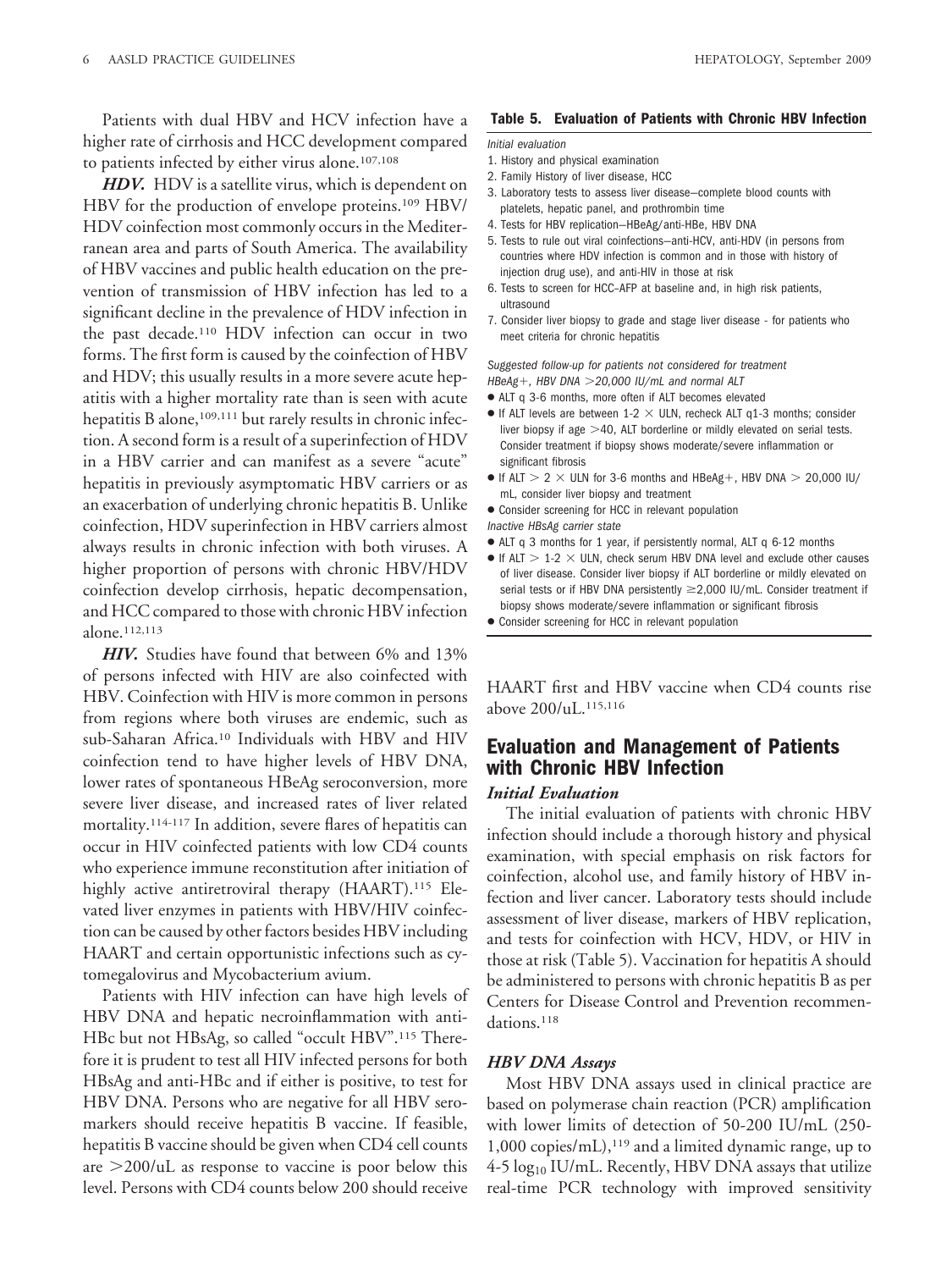$(5-10 \text{ IU/mL})$  and wider dynamic range (up to 8-9  $\log_{10}$ ) IU/mL) have become available.120 Quantification of serum HBV DNA is a crucial component in the evaluation of patients with chronic HBV infection and in the assessment of the efficacy of antiviral treatment.

A major dilemma in the interpretation of serum HBV DNA levels is the determination of cutoff values used to define treatment indications and response. Because HBV DNA persists even in persons who have serological recovery from acute HBV infection,121 low levels of HBV DNA may not be associated with progressive liver disease and viral clearance is an unrealistic treatment endpoint. An arbitrary value of 20,000 IU/mL ( $>$ 10<sup>5</sup> copies/mL) was chosen as a diagnostic criterion for chronic hepatitis B at the 2000 NIH conference.3 However, chronic hepatitis, cirrhosis and HCC have been found in patients with lower HBV DNA levels. Also, some patients with chronic hepatitis B have widely fluctuating HBV DNA levels that may vary from undetectable to  $\geq$  2,000,000 IU/mL.<sup>122</sup> Thus, serial monitoring of HBV DNA levels is more important than any single arbitrary cutoff value in prognostication and in determining the need for treatment. It is now recognized that lower HBV DNA levels  $(3-5 \log_{10}$ IU/mL) may be associated with progressive liver disease and may warrant treatment, particularly in those who are HBeAg-negative or have already developed cirrhosis.

#### *Liver Biopsy*

The purpose of a liver biopsy is to assess the degree of liver damage and to rule out other causes of liver disease. However, it must be recognized that liver histology can improve significantly in patients who have sustained response to antiviral therapy or spontaneous HBeAg seroconversion. Liver histology also can worsen rapidly in patients who have recurrent exacerbations or reactivations of hepatitis.

Liver biopsy is most useful in persons who do not meet clear cut guidelines for treatment listed below. Recent studies suggest that the upper limits of normal for ALT and AST should be decreased to 30 U/L for men and 19 U/L for women.123 HBV infected patients with ALT values close to the upper limit of normal may have abnormal histology and can be at increased risk of mortality from liver disease especially those above age 40. Thus, decisions on liver biopsy should take into consideration age, the new suggested upper limits of normal for ALT, HBeAg status, HBV DNA levels, and other clinical features suggestive of chronic liver disease or portal hypertension.

## *Recommendations for Initial Evaluation of Persons with Chronic HBV Infection:*

**8. Initial evaluation of persons newly diagnosed with chronic HBV infection should include history,**



Fig. 1. Algorithm for follow-up of HBV carriers who are HBeAg-positive (A) or HBeAg-negative (B). ALT, alanine aminotransferase; ULN, upper limit of normal; Rx, treat; HCC, hepatocellular carcinoma.

## **physical examination and laboratory testing as outlined in Table 5. (III)**

**9. All persons with chronic hepatitis B not immune to hepatitis A should receive 2 doses of hepatitis A vaccine 6 to 18 months apart. (II-3)**

## *Follow-up of Patients Not Initially Considered for Treatment*

*HBeAg-Positive Patients with High Serum HBV DNA But Normal ALT Levels.* These patients should be monitored at 3 to 6 month intervals (Table 5, Fig. 1). More frequent monitoring should be performed when ALT levels become elevated.58,60,64,124 Patients who remain HBeAg positive with HBV DNA levels greater than 20,000 IU/mL after a 3 to 6 month period of elevated ALT levels greater than two times the upper limit of normal should be considered for liver biopsy and antiviral treatment (Fig. 1). Liver biopsy and treatment should also be considered in patients with persistent borderline nor-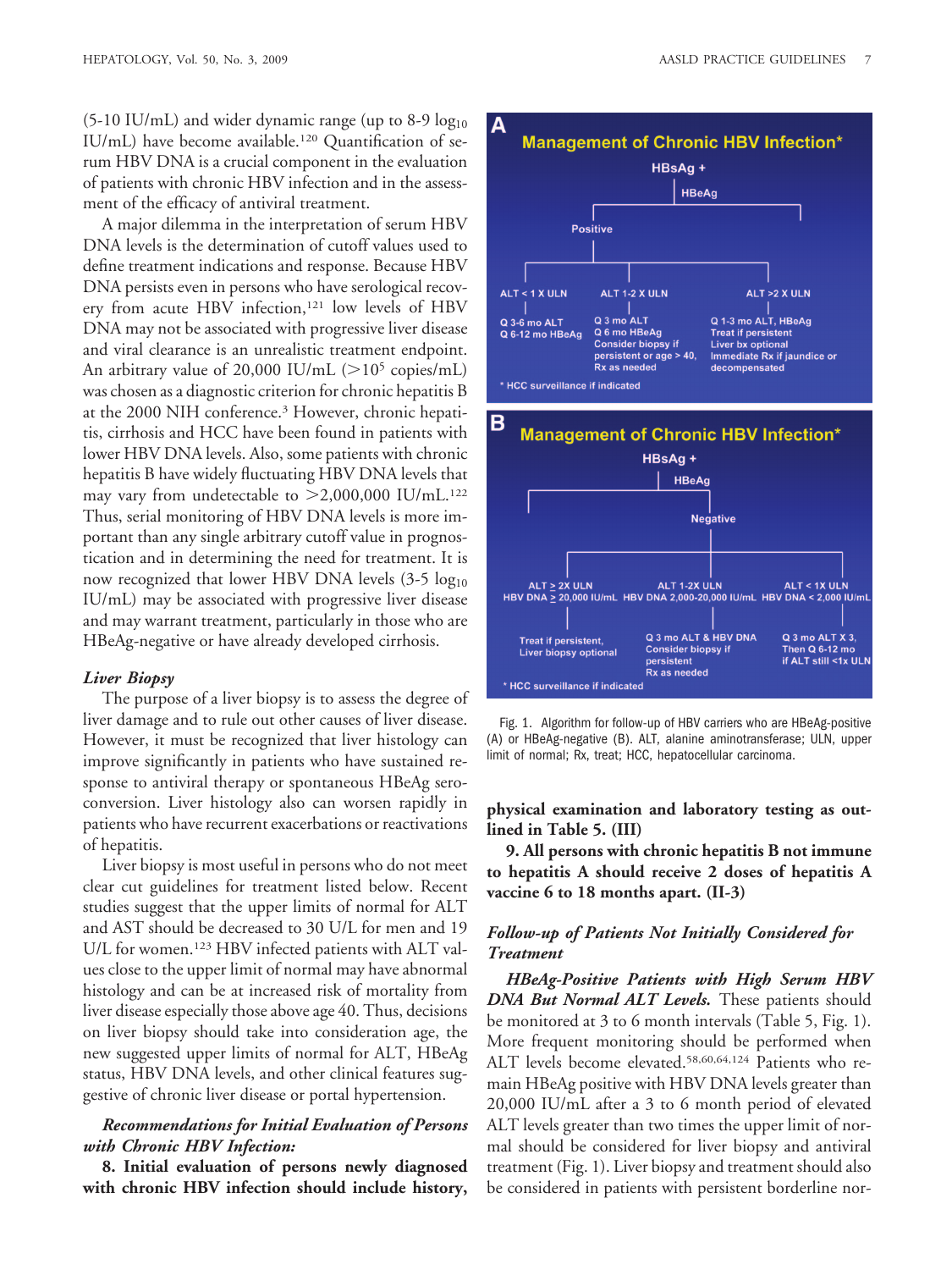| <b>Chronic Hepatitis B</b>         |                                                                                                                                             |  |  |  |  |  |
|------------------------------------|---------------------------------------------------------------------------------------------------------------------------------------------|--|--|--|--|--|
|                                    | Category of Response                                                                                                                        |  |  |  |  |  |
| Biochemical (BR)<br>Virologic (VR) | Decrease in serum ALT to within the normal range<br>Decrease in serum HBV DNA to undetectable<br>levels by PCR assays, and loss of HReAg in |  |  |  |  |  |

# **Table 6. Definition of Response to Antiviral Therapy of**

| VIIUIUKIU (VN)                                                    | Declease III seight HDV DIVA to undetectable<br>levels by PCR assays, and loss of HBeAg in<br>patients who were initially HBeAg positive<br>Decrease in serum HBV DNA by $\leq$ 2 log <sub>10</sub> IU/mL |  |  |  |  |
|-------------------------------------------------------------------|-----------------------------------------------------------------------------------------------------------------------------------------------------------------------------------------------------------|--|--|--|--|
| Primary non-response<br>(not applicable to<br>interferon therapy) | after at least 24 weeks of therapy                                                                                                                                                                        |  |  |  |  |
| Virologic relapse                                                 | Increase in serum HBV DNA of 1 log10 IU/mL<br>after discontinuation of treatment in at least<br>two determinations more than 4 weeks apart                                                                |  |  |  |  |
| Histologic (HR)                                                   | Decrease in histology activity index by at least 2<br>points and no worsening of fibrosis score<br>compared to pre-treatment liver biopsy                                                                 |  |  |  |  |
| Complete (CR)                                                     | Fulfill criteria of biochemical and virological<br>response and loss of HBsAg                                                                                                                             |  |  |  |  |
|                                                                   | <b>Time of Assessment</b>                                                                                                                                                                                 |  |  |  |  |
| On-therapy                                                        | During therapy                                                                                                                                                                                            |  |  |  |  |
| Maintained                                                        | Persist throughout the course of treatment                                                                                                                                                                |  |  |  |  |
| End-of-treatment                                                  | At the end of a defined course of therapy                                                                                                                                                                 |  |  |  |  |
| Off-therapy                                                       | After discontinuation of therapy                                                                                                                                                                          |  |  |  |  |
| Sustained (SR-6)                                                  | 6 months after discontinuation of therapy                                                                                                                                                                 |  |  |  |  |
| Sustained (SR-12)                                                 | 12 months after discontinuation of therapy                                                                                                                                                                |  |  |  |  |

mal or slightly elevated ALT levels particularly if the patient is above the age of 40. Liver biopsy is usually not necessary in young patients (below 30) who are HBeAgpositive and have persistently normal ALT.

*HBeAg-negative, anti-HBe–positive Patients with Normal ALT Levels and HBV DNA* **<***2,000IU/mL (Inactive HBsAg Carriers).* These patients should be monitored with ALT determination every 3 months during the first year to verify that they are truly in the "inactive carrier state" and then every 6-12 months.90,122 If the ALT level is subsequently found to be elevated, more frequent monitoring is needed. In addition, an evaluation into the cause of ALT elevation, including HBV DNA tests, should be initiated if it persists or recurs (Table 5, Fig. 1).

*Recommendations for Monitoring Patients with Chronic HBV Infection (Fig. 1):*

**10. HBeAg-positive and HBeAg-negative patients who meet criteria for chronic hepatitis B (Table 4) should be evaluated for treatment. (I)**

**11. HBeAg-positive patients:**

● **HBeAg-positive patients with persistently normal ALT should be tested for ALT at 3-6 month intervals. ALT along with HBV DNA should be tested more often when ALT levels become elevated. HBeAg status should be checked every 6-12 months. (III)**

- **Patients who remain HBeAg positive with HBV DNA levels >20,000 IU/mL after a 3-6 month period of elevated ALT levels between 1-2 ULN, or who remain HBeAg positive with HBV DNA levels >20,000 IU/mL and are >40 years old, should be considered for liver biopsy, and treatment should be considered if biopsy shows moderate/severe inflammation or significant fibrosis. (III) Patients who remain HBeAg positive with HBV DNA levels >20,000 IU/mL after a 3-6** month period of elevated ALT levels  $>2 \times$  ULN **should be considered for treatment. (III).**
- **12. HBeAg-negative patients:**
- **HBeAg-negative patients with normal ALT and HBV DNA <2,000 IU/mL should be tested for ALT every 3 months during the first year to verify that they are truly in the "inactive carrier state" and then every 6-12 months. (III)**
- **Tests for HBV DNA and more frequent monitoring should be performed if ALT or AST increases above the normal limit. (III).**

*Periodic Screening for HCC.* A recent AASLD practice guideline on HCC has been published.125 Of the two tests prospectively evaluated as screening tools for HCC, alpha-fetoprotein (AFP) and ultrasound (US), the sensitivity, specificity, and diagnostic accuracy of US are higher than those of AFP. The AASLD Practice Guideline for HCC recommended surveillance of carriers at high risk of HCC with US every 6-12 months and AFP alone when US is not available or cost is an issue.125 Because the interpretation of US findings is operator dependent, clinicians may choose to employ both US and AFP for HCC surveillance.

## *Recommendations for HCC Screening:*

**13. HBV carriers at high risk for HCC such as Asian men over 40 years and Asian women over 50 years of age, persons with cirrhosis, persons with a family history of HCC, Africans over 20 years of age, and any carrier over 40 years with persistent or intermittent ALT elevation and/or high HBV DNA level >2,000 IU/mL should be screened with US examination every 6-12 months. (II-2)**

**14. For HBV carriers at high risk for HCC who are living in areas where US is not readily available, periodic screening with AFP should be considered. (II-2)**

## *Treatment of Chronic Hepatitis B*

The aims of treatment of chronic hepatitis B are to achieve sustained suppression of HBV replication and remission of liver disease. The ultimate goal is to prevent cirrhosis, hepatic failure and HCC. Parameters used to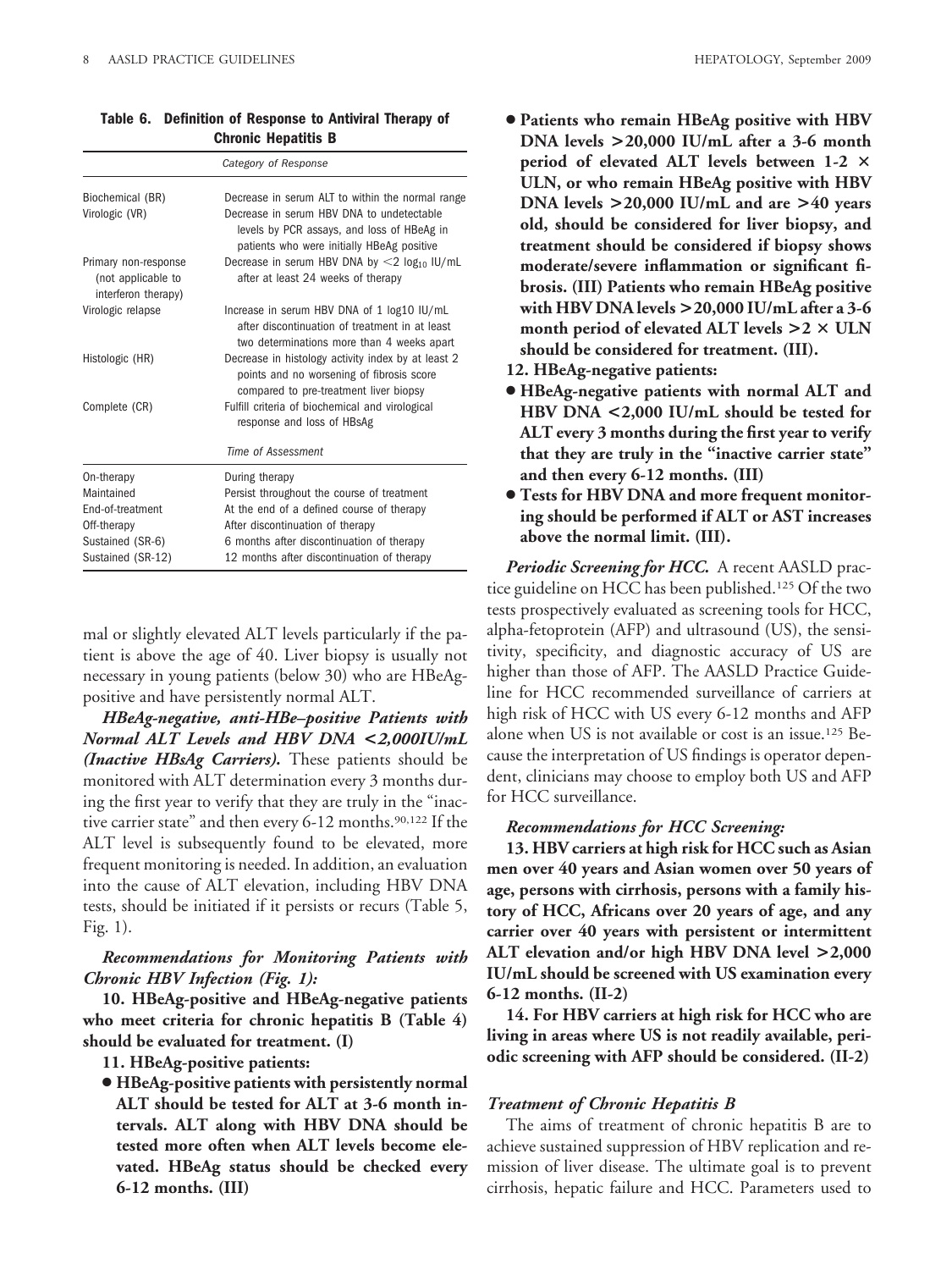**Table 7. Definition of Terms Relating to Antiviral Resistance to Nucleoside Analogue (NA) Treatment**

| <b>Term</b>                 | <b>Definition</b>                                                                                                                                                 |
|-----------------------------|-------------------------------------------------------------------------------------------------------------------------------------------------------------------|
| Virologic<br>breakthrough   | Increase in serum HBV DNA by $>1$ log10 (10-fold) above<br>nadir after achieving virologic response, during<br>continued treatment                                |
| Viral rebound               | Increase in serum HBV DNA to $> 20,000$ IU/mL or above<br>pretreatment level after achieving virologic response,<br>during continued treatment                    |
| Biochemical<br>breakthrough | Increase in ALT above upper limit of normal after<br>achieving normalization, during continued treatment                                                          |
| Genotypic<br>resistance     | Detection of mutations that have been shown in in vitro<br>studies to confer resistance to the NA that is being<br>administered                                   |
| Phenotypic<br>resistance    | In vitro confirmation that the mutation detected decreases<br>susceptibility (as demonstrated by increase in inhibitory<br>concentrations) to the NA administered |

assess treatment response include normalization of serum ALT, decrease in serum HBV DNA level, loss of HBeAg with or without detection of anti-HBe, and improvement in liver histology. At the 2000 and 2006 NIH conferences on Management of Hepatitis B, it was proposed that responses to antiviral therapy of chronic hepatitis B be categorized as biochemical (BR), virologic (VR), or histologic (HR), and as on-therapy or sustained offtherapy (Table 6).<sup>3,4</sup> Standardized definitions of primary nonresponse, breakthrough and relapse were also proposed. Currently, seven therapeutic agents have been approved for the treatment of adults with chronic hepatitis B in the United States.

While IFNs are administered for predefined durations, NAs are usually administered until specific endpoints are achieved. The difference in approach is related to the additional immune modulatory effects of IFN. For HBeAg-positive patients, viral suppression with currently approved treatments can be sustained in 50% to 90% patients if treatment is stopped after HBeAg seroconversion is achieved. For HBeAg-negative patients, relapse is frequent even when HBV DNA has been suppressed to undetectable levels by PCR assays for more than a year; thus, the endpoint for stopping treatment is unclear.

#### *Antiviral Resistance*

A major concern with long-term NA treatment is the selection of antiviral-resistant mutations. The rate at which resistant mutants are selected is related to pretreatment serum HBV DNA level, rapidity of viral suppression, duration of treatment, and prior exposure to NA therapies.126 The incidence of genotypic resistance also varies with the sensitivity of the methods used for detection of resistant mutations and the patient population being tested. Table 7 summarizes the definition of terms commonly used in describing antiviral resistance.

Among the approved NA therapies for hepatitis B, lamivudine is associated with the highest and entecavir and tenofovir with the lowest rates of drug resistance in NA-naïve patients. The first manifestation of antiviral resistance is virologic breakthrough which is defined as a  $>1$  log<sub>10</sub> (10fold) increase in serum HBV DNA from nadir during treatment in a patient who had an initial virologic response (Fig. 2). Up to 30% of virologic breakthrough observed in clinical trials is related to medication noncompliance, thus, compliance should be ascertained before testing for genotypic resistance. Serum HBV DNA levels tend to be low initially because most antiviral-resistant mutants have decreased replication fitness compared with wild-type HBV.127 However, compensatory mutations that can restore replication fitness frequently emerge during continued treatment leading to a progressive increase in serum HBV DNA that may exceed pretreatment levels. Virologic breakthrough is usually followed by biochemical breakthrough, which is defined as elevation in ALT during treatment in a patient who had achieved initial response. Emergence of antiviral-resistant mutations can lead to negation of the initial response, and in some cases hepatitis flares and hepatic decompensation. Antiviral-resistant mutations can be detected months and sometimes years before biochemical breakthrough. Thus, early detection and intervention can prevent hepatitis flares and hepatic decompensation, and this is particularly important in patients who are immunosuppressed and those with underlying cirrhosis. Another potential consequence of antiviral-resistant mutations is cross-resistance with other



Fig. 2. Serial changes in serum HBV DNA and ALT levels in association with emergence of antiviral-resistant HBV mutants. The first manifestation of antiviral resistance is the detection of resistant mutations (genotypic resistance). Resistant mutations may be detected at the same time or prior to virologic breakthrough (increase in serum HBV DNA by  $>1$  log above nadir). With time, serum HBV DNA levels continue to increase (viral rebound) and ALT become abnormal (biochemical breakthrough). In some patients, emergence of antiviral resistance leads to a marked increase in ALT (hepatitis flare). ALT, alanine aminotransferase.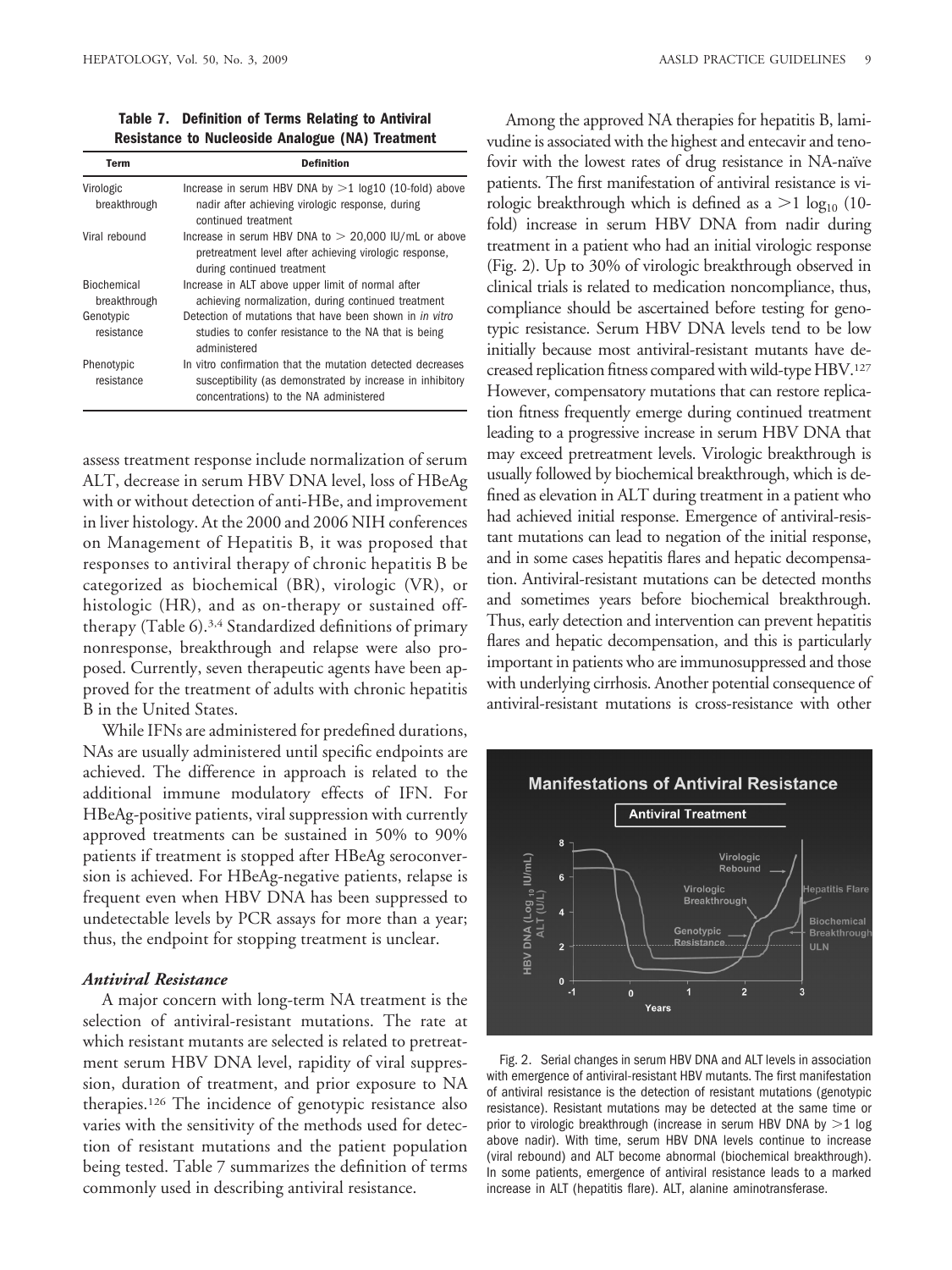|                           | Placebo/<br><b>Control</b><br><b>Groups</b><br>from<br><b>Multiple</b><br><b>Studies</b> | <b>Standard</b><br>IFN- $\alpha$ 5<br>MU gd or<br>10 MU tiw<br>12-24 wk | Lamivudine<br>$100$ mg qd<br>48-52 wk | <b>Adefovir 10</b><br>mg qd<br>48 wk | <b>Entecavir</b><br>$0.5$ mg qd<br>48 wk | <b>Tenofovir</b><br>300 mg qd<br>48 wk | <b>Telbivudine</b><br>600 mg qd<br>52 wk | PegIFN $\alpha$<br>180 mcg qw<br>48 wk | Peg IFN $\alpha$<br>180 mcg qw<br>$\ddot{}$<br>Lamivudine<br>$100$ mg<br>48 wk |
|---------------------------|------------------------------------------------------------------------------------------|-------------------------------------------------------------------------|---------------------------------------|--------------------------------------|------------------------------------------|----------------------------------------|------------------------------------------|----------------------------------------|--------------------------------------------------------------------------------|
| Loss of serum<br>HBV DNA* | 0%-17%                                                                                   | 37%                                                                     | 40%-44%                               | 21%                                  | 67%                                      | 76%                                    | 60%                                      | 25%                                    | 69%                                                                            |
| Loss of HBeAg             | 6%-12%                                                                                   | 33%                                                                     | 17%-32%                               | 24%                                  | 22%                                      | na                                     | 26%                                      | 30%/34%+                               | 27%/28%†                                                                       |
| HBeAg<br>seroconversion   | 4%-6%                                                                                    | Difference<br>of 18%                                                    | 16%-21%                               | 12%                                  | 21%                                      | 21%                                    | 22%                                      | 27%/32%†                               | 24%/27%†                                                                       |
| Loss of HBsAg             | $0% - 1%$                                                                                | 7.80%                                                                   | 1%                                    | $\Omega$                             | 2%                                       | 3.2%                                   | 0%                                       | 3%                                     | 3%                                                                             |
| Normalization<br>of ALT   | 7%-24%                                                                                   | Difference<br>of 23%                                                    | 41%-75%                               | 48%                                  | 68%                                      | 68%                                    | 77%                                      | 39%                                    | 46%                                                                            |
| Histologic<br>improvement | na                                                                                       | na                                                                      | 49%-56%                               | 53%                                  | 72%                                      | 74%                                    | 65%                                      | 38%‡                                   | 41%‡                                                                           |
| Durability of<br>response |                                                                                          | 80%-90%                                                                 | 50%-80%§                              | $~10\%$                              | 69%§                                     | na                                     | $~10\%$                                  | na                                     | na                                                                             |

#### **Table 8. Responses to Approved Antiviral Therapies Among Treatment-Naive Patients with HBeAg-Positive Chronic Hepatitis B**

\*Hybridization or branched chain DNA assays (lower limit of detection 20,000-200,000 IU/mL or 5-6 log copies/mL) in standard IFN- $\alpha$  studies and some lamivudine studies, and PCR assays (lower limit of detection approximately 50 IU/mL or 250 copies/mL) in other studies. na = not available.

†Responses at week 48 / week 72 (24 weeks after stopping treatment).

‡Post-treatment biopsies obtained at week 72.

§Lamivudine and entecavir – no or short duration of consolidation treatment, Adefovir and telbivudine – most patients had consolidation treatment.

NAs, thus limiting future treatment options. Recently, there have also been reports of multi-drug resistant mutants in patients who have received sequential NA monotherapy.128,129

Judicious use of NA in patients with chronic hepatitis B is the most effective prophylaxis against the development of antiviral-resistant HBV. Thus, patients with minimal disease and those who are unlikely to achieve sustained response should not be treated with NA, particularly if they are young  $(<$ 30 years). When possible, the most potent NA with the lowest rate of genotypic resistance should be administered and compliance reinforced. Although combination therapy has been shown to prevent antiviral resistance in patients with HIV infection, the promise of combination therapy has not yet been fulfilled for patients with HBV infection.

Once antiviral-resistant HBV mutants have been selected, they are archived (retained in the virus population) even if treatment is stopped and lamivudine-resistant HBV mutants had been detected up to four years after withdrawal of lamivudine.<sup>129</sup>

#### *Interferon.*

Interferons (IFNs) have antiviral, antiproliferative, and immunomodulatory effects. IFN- $\alpha$  has been shown to be effective in suppressing HBV replication and in inducing remission of liver disease. However, its efficacy is limited to a small percentage of highly selected patients.

#### *Efficacy in Various Categories of Patients.*

1. HBeAg-positive chronic hepatitis B with the following (Table 8):

a. *Persistent or intermittent elevation in ALT.* This pattern is seen frequently in chronic hepatitis B patients. Meta-analyses of randomized controlled trials found that a significantly higher percentage of IFN- $\alpha$ –treated patients had a virologic response compared with untreated controls.130 High pretreatment ALT (greater than twice the upper limit of normal) and lower levels of serum HBV DNA are the most important predictors of a response to IFN- $\alpha$  therapy.<sup>131-133</sup>

b. *Normal ALT.* This pattern is usually seen in children or young adults with perinatally acquired HBV infection. HBeAg seroconversion occurs in less than 10% of these patients.133-136

c. *Asian patients.* Trials in Asian patients with HBeAg-positive chronic hepatitis B found that the response in patients with normal ALT was poor, $136$  but the response in patients with elevated ALT was similar to that in Caucasian patients.<sup>133</sup>

d. *Children*. The efficacy of IFN-α is similar to that in adults.137-139 However, most children, particularly those with perinatally acquired HBV infection have normal ALT and less than 10% of these children who received IFN- $\alpha$  cleared HBeAg.<sup>134,135</sup>

2. HBeAg-negative chronic hepatitis B (Table 9)

Results of four randomized controlled trials of IFN- $\alpha$ showed that the end-of-treatment response ranged from 38% to 90% in treated patients compared with only 0% to 37% of controls.<sup>140-143</sup> However, approximately half of the responders relapse when therapy is discontinued, and relapses can occur up to 5 years post-therapy.144 Longer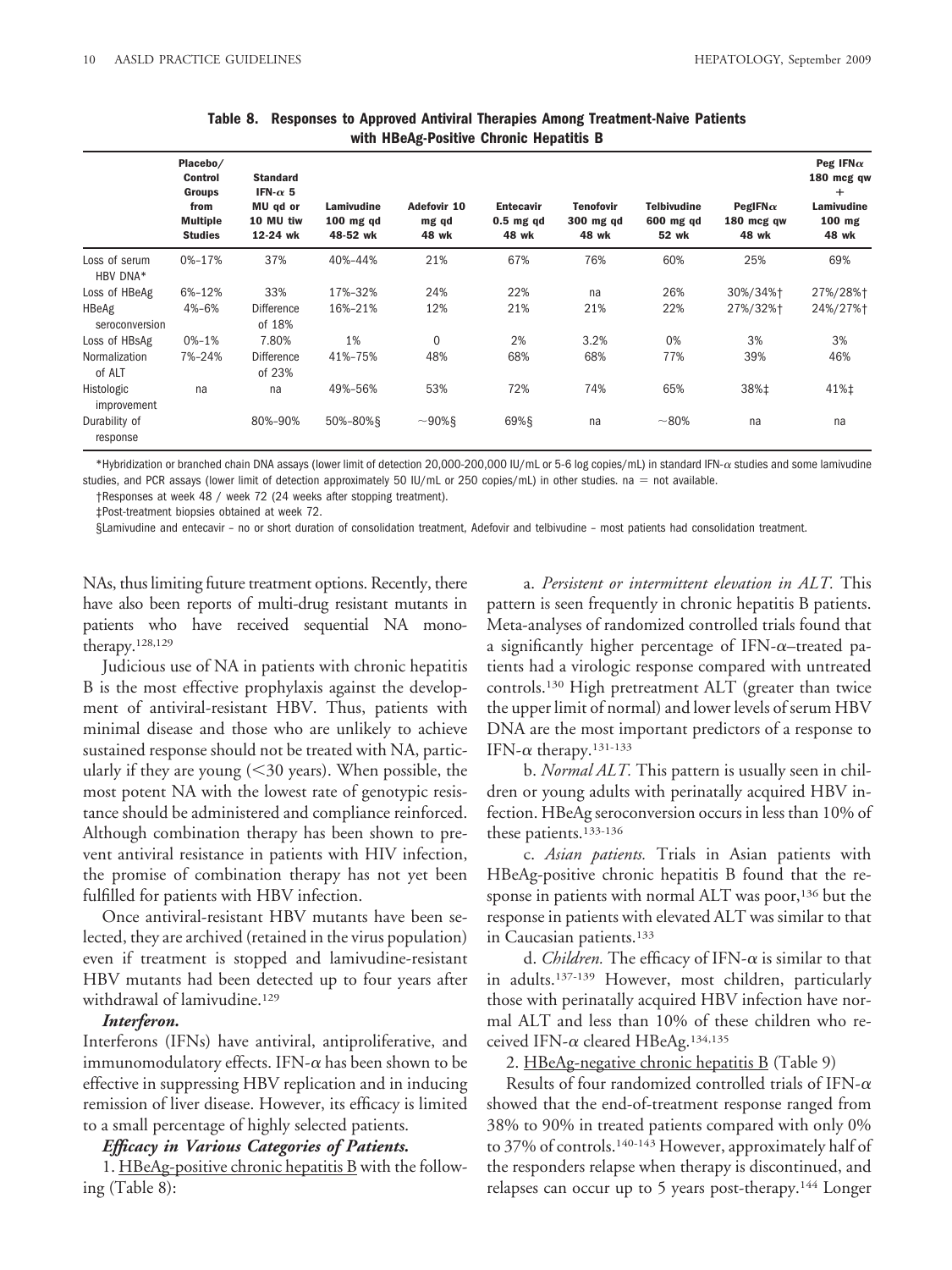|               | Control/Placebo<br><b>Groups from</b><br><b>Multiple</b><br><b>Studies</b> | <b>Standard IFN-</b><br>$\alpha$ 5 Mu ad or<br>10 MU tiw<br>$6-12$ mo | Lamivudine<br>$100$ mg<br>ad 48-52<br>wk | <b>Adefovir</b><br>10 <sub>mg</sub><br>ad 48<br>wk | <b>Entecavir</b><br>$0.5$ mg<br>ad 48<br>wk | <b>Telbivudine</b><br>600 mg<br>qd 52 wk | <b>Tenofovir</b><br>300 mg qd<br>48 wk | Peg IFN $\alpha$<br>180 mcg qw<br>48 wk | PegIFN- $\alpha$ 180<br>$mcg$ qw+<br>Lamivudine<br>100 mg qd 48<br>wk |
|---------------|----------------------------------------------------------------------------|-----------------------------------------------------------------------|------------------------------------------|----------------------------------------------------|---------------------------------------------|------------------------------------------|----------------------------------------|-----------------------------------------|-----------------------------------------------------------------------|
| Loss of serum |                                                                            |                                                                       |                                          |                                                    |                                             |                                          |                                        |                                         |                                                                       |
| HBV DNA*      | $0\% - 20\%$                                                               | 60%-70%                                                               | 60%-73%                                  | 51%                                                | 90%                                         | 88%                                      | 93%                                    | 63%                                     | 87%                                                                   |
| Normalization |                                                                            |                                                                       |                                          |                                                    |                                             |                                          |                                        |                                         |                                                                       |
| of ALT        | 10%-29%                                                                    | 60%-70%                                                               | 60%-79%                                  | 72%                                                | 78%                                         | 74%                                      | 76%                                    | 38%                                     | 49%                                                                   |
| Histologic    |                                                                            |                                                                       |                                          |                                                    |                                             |                                          |                                        |                                         |                                                                       |
| improvement   | 33%                                                                        | na                                                                    | 60%-66%                                  | 64%                                                | 70%                                         | 67%                                      | 72%                                    | 48%                                     | 38%+                                                                  |
| Durability of |                                                                            |                                                                       |                                          |                                                    |                                             |                                          |                                        |                                         |                                                                       |
| response      | Control                                                                    | 10%-20%                                                               | $<$ 10%                                  | $~10-5%$                                           | 3%                                          | na                                       | na                                     | $~1 - 20%$                              | $~10\%$                                                               |

**Table 9. Responses to Approved Antiviral Therapies Among Treatment-Naive Patients with HBeAg-Negative Chronic Hepatitis B**

 $na = not available$ 

\*Hybridization or branched chain DNA assays (lower limit of detection 20,000-200,000 IU/mL or 5-6 log copies/mL) in standard IFN- $\alpha$  studies and some lamivudine studies, and PCR assays (lower limit of detection approximately 50 IU/mL or 250 copies/mL) in other studies.

†Post-treatment biopsies obtained at week 72.

duration of treatment, 24 months verses 6-12 months, may increase the rate of sustained response.140,145

3. Nonresponders to IFN- $\alpha$  treatment

Most studies found that retreatment of IFN- $\alpha$  nonresponders with IFN- $\alpha$  alone was associated with a very low rate of response. Limited data suggest that 20% to 30% HBeAg-negative patients who relapsed or had no response during previous IFN- $\alpha$  treatment had a sustained response after a second course of IFN- $\alpha$ .<sup>146</sup>

4. Decompensated cirrhosis

Approximately 20% to 40% of patients with HBeAgpositive chronic hepatitis B develop a flare in their ALT values during IFN- $\alpha$  treatment. In patients with cirrhosis, the flare may precipitate hepatic decompensation. Two studies on IFN- $\alpha$  in patients with Child's class B or C cirrhosis reported minimal benefit. In addition, significant side effects due to bacterial infection and exacerbation of liver disease occurred even with low doses of IFN- $\alpha$  (3 MU every other day).<sup>147,148</sup> However, clinical trials of HBeAg-positive chronic hepatitis that included patients with clinically and biochemically compensated cirrhosis found that the response was comparable to that in precirrhotic patients and that less than 1% developed hepatic decompensation.<sup>132,133</sup>

*Durability of Response and Long-term Outcome of IFN-α–treated Patients.* IFN-α–induced HBeAg clearance has been reported to be durable in 80% to 90% of patients after a follow-up period of 4 to 8 years.74,78-80,149-152 However, HBV DNA remained detectable in the serum from most of these patients when tested by PCR assays. Studies in Europe and the United States reported that delayed clearance of HBsAg occurred in 12% to 65% of patients within 5 years of HBeAg loss, but delayed HBsAg clearance was not observed in studies on Chinese patients.<sup>74,78-80,149-152</sup> There has been only one report comparing the outcome of treated patients and controls. An 8-year follow-up of 101 male patients who participated in a controlled trial of IFN- $\alpha$  therapy in Taiwan found that treated patients had a lower incidence of HCC (1.5% vs. 12%,  $P = 0.04$ ) and a higher survival rate (98% vs. 57%,  $P = 0.02$ .<sup>79</sup> However, long-term clinical benefits of IFN- $\alpha$  were not observed in another Asian study153 and the incidence of HCC in European or North American patients was not decreased.78,80 Studies comparing the outcome of responders versus nonresponders found that patients who cleared HBeAg had better overall survival and survival free of hepatic decompensation; the benefit was most apparent in patients with cirrhosis.74,78,80,154

Contrary to HBeAg-positive patients, relapse after cessation of IFN- $\alpha$  treatment is frequent in HBeAg-negative patients, with sustained response rates of only 15% to 30%. Among the long-term responders, approximately 20% cleared HBsAg after 5 years of follow-up, and the risks of progression to cirrhosis, HCC, and liver-related deaths were reduced.90,144-146

 $\boldsymbol{D}$ ose Regimen. IFN- $\alpha$  is administered as subcutaneous injections. The recommended dose for adults is 5 MU daily or 10 MU thrice weekly and for children 6 MU/m<sup>2</sup> thrice weekly with a maximum of 10 MU. The recommended duration of treatment for patients with HBeAgpositive chronic hepatitis B is 16 to 24 weeks. Current data suggest that patients with HBeAg-negative chronic hepatitis B should be treated for at least 12 months, and one study suggested that 24 months treatment may increase the rate of sustained response.145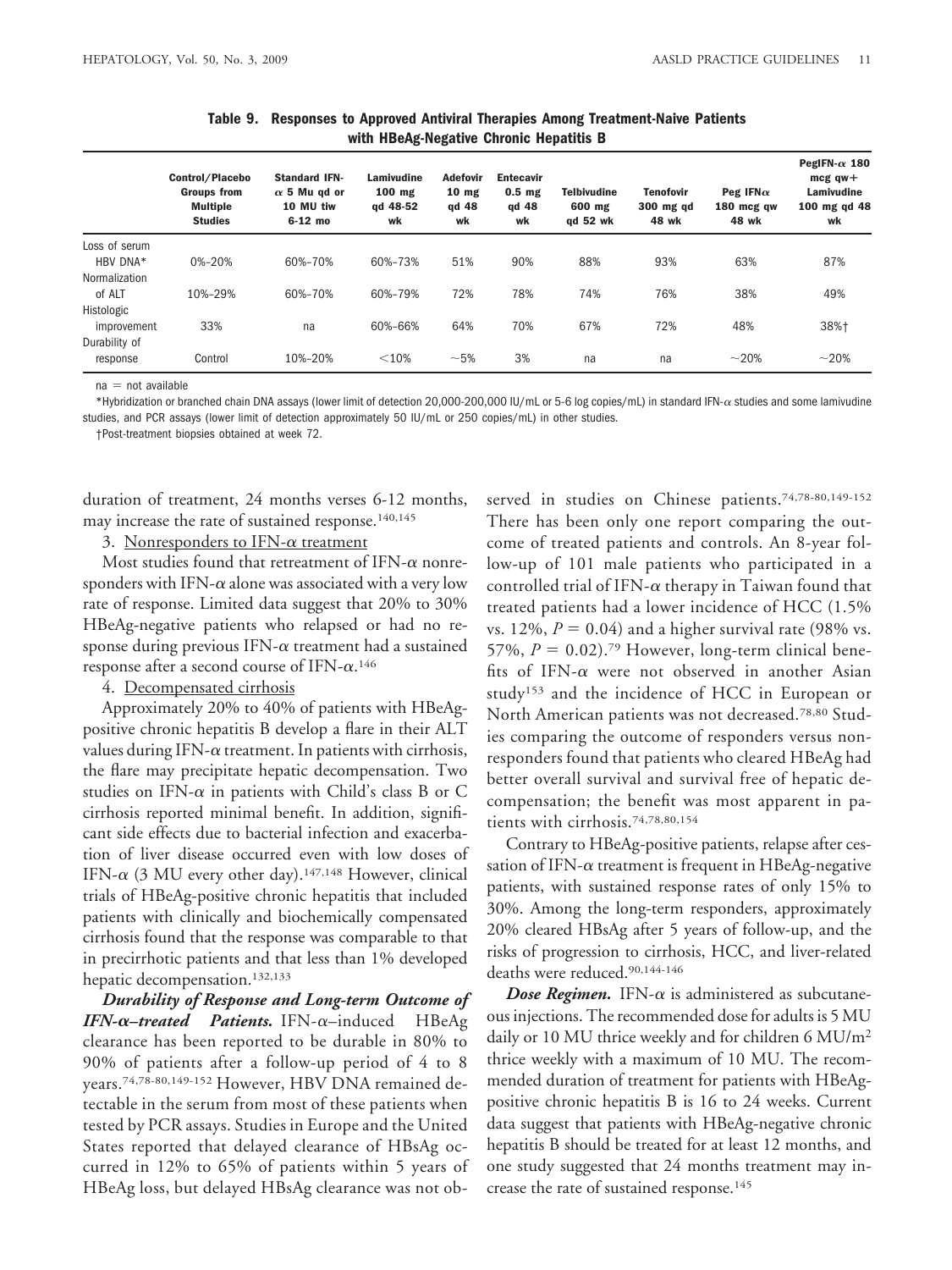### $P$ egylated Interferon alfa (pegIFN- $\alpha$ )

PegIFN- $\alpha$  has the advantages of more convenient administration and more sustained viral suppression. Clinical trials suggest that the efficacy of pegIFN- $\alpha$  is similar to or slightly better than standard IFN- $\alpha$ .

#### *Efficacy in Various Categories of Patients*

1. HBeAg-positive chronic hepatitis (Table 8) — In one phase II trial,155 a higher percent of patients who received pegIFN- $\alpha$  had HBeAg seroconversion compared to those who received standard IFN- $\alpha$ . In a subsequent phase III trial, 814 patients were randomized to receive pegIFN- $\alpha$ 2a 180 mcg weekly, pegIFN- $\alpha$ 2a 180 mcg weekly  $+$  lamivudine 100 mg daily, or lamivudine 100 mg daily for 48 weeks.<sup>56</sup> At the end of treatment, viral suppression was most marked in the group that received combination therapy. Despite differences in the degree of viral suppression, HBeAg seroconversion was similar in the three groups at the end of treatment: 27%, 24%, and 20%, respectively, but significantly higher in the two groups that received pegIFN- $\alpha$  when response was assessed 24 weeks after treatment was stopped: 32%, 27%, and 19%, respectively. These data indicate that pegIFN-  $\alpha$ 2a monotherapy was superior to lamivudine monotherapy in inducing sustained HBeAg seroconversion, and comparable to combination therapy of pegIFN- $\alpha$ 2a and lamivudine.

Similar results were reported in two trials in which  $\operatorname{pegIFN-}\alpha$ 2b was administered. Twenty-four weeks after treatment was stopped, one study reported identical rates (29%) of HBeAg seroconversion in patients who received pegIFN- $\alpha$ 2b with and without lamivudine,<sup>55</sup> while the other study reported a significantly higher rate of HBeAg seroconversion in those who received the combination of  $pegIFN-\alpha2b$  and lamivudine versus those who received lamivudine only, 36% versus 14%.156

2. HBeAg-negative chronic hepatitis (Table 9) — In the only published report of peg IFN- $\alpha$  in HBeAg-negative patients, 552 patients were randomized to receive 48 weeks of pegIFN- $\alpha$ 2a 180 mcg weekly, the combination of pegIFN- $\alpha$ 2a 180 mcg weekly + lamivudine 100 mg daily, or lamivudine 100 mg daily.157 Viral suppression was most marked in the group that received combination therapy. However, sustained response (HBV DNA undetectable by PCR and normalization of ALT at week 72) was comparable in the groups that received pegIFN- $\alpha$ 2a alone or in combination with lamivudine, and superior to the group that received lamivudine monotherapy: 15%, 16%, and 6%, respectively.

 $\bm{D}$ ose Regimen. PegIFN- $\alpha$ 2a is the only pegylated interferon approved for the treatment of chronic hepatitis B in the United States. The recommended dose is 180 mcg weekly for 48 weeks. However, given the similarity in response rates between 90 and 180 mcg doses in the phase II trial, and the comparable response rates between 24 and 48 week treatment in the phase II and phase III trials, 56,155 it is possible that lower doses and/or shorter duration of treatment may suffice for HBeAg-positive patients. Whether longer duration of treatment (>48 week) will result in higher rates of sustained response in HBeAgnegative patients remains to be determined.

Predictors of Response to Standard and pegIFN- $\alpha$ . In HBeAg-positive patients, the strongest predictor of HBeAg seroconversion to standard and pegIFN- $\alpha$  is the pretreatment ALT level. Other factors include high histologic activity index, low HBV DNA level, and more recently some studies have suggested that persons infected with HBV genotypes A and B respond better than those with genotypes C and  $D_{\cdot}^{55,132,133}$  There is no consistent predictor of sustained response among HBeAg-negative patients.

 $Adverse$  Events. Standard IFN- $\alpha$  and pegIFN- $\alpha$  have similar side effect profiles. The most common side effect is an initial influenza-like illness: fever, chills, headache, malaise and myalgia. Other common side effects include fatigue, anorexia, weight loss and mild increase in hair loss. IFN- $\alpha$ has myelosuppressive effects but significant neutropenia  $(<1000/\text{mm}^3)$  or thrombocytopenia  $(<50,000/\text{mm}^3)$  are uncommon except in patients who have decreased cell counts prior to treatment. IFN- $\alpha$  treatment is accompanied by a flare in ALT in 30% to 40% of patients. Hepatitis flares are considered to be an indicator of a favorable response but they can lead to hepatic decompensation, especially in patients with underlying cirrhosis. The most troublesome side effect of IFN- $\alpha$  is emotional lability: anxiety, irritability, depression and even suicidal tendency. IFN- $\alpha$  has been reported to induce the development of a variety of autoantibodies. In most instances, this is not accompanied by clinical illness. However, both hyper- and hypo-thyroidism that require treatment have been reported. Rarely, retinal changes and even impaired vision have been reported.

### *Lamivudine (Epivir-HBV, 3TC)*

Lamivudine is the  $(-)$  enantiomer of  $2'$ -3' dideoxy-3 -thiacytidine. Incorporation of the active triphosphate (3TC-TP) into growing DNA chains results in premature chain termination thereby inhibiting HBV DNA synthesis.

*Efficacy in Various Categories of Patients.* Lamivudine monotherapy is effective in suppressing HBV replication and in ameliorating liver disease. HBeAg seroconversion after a 1-year course of lamivudine treatment is similar to that of a 16-week course of standard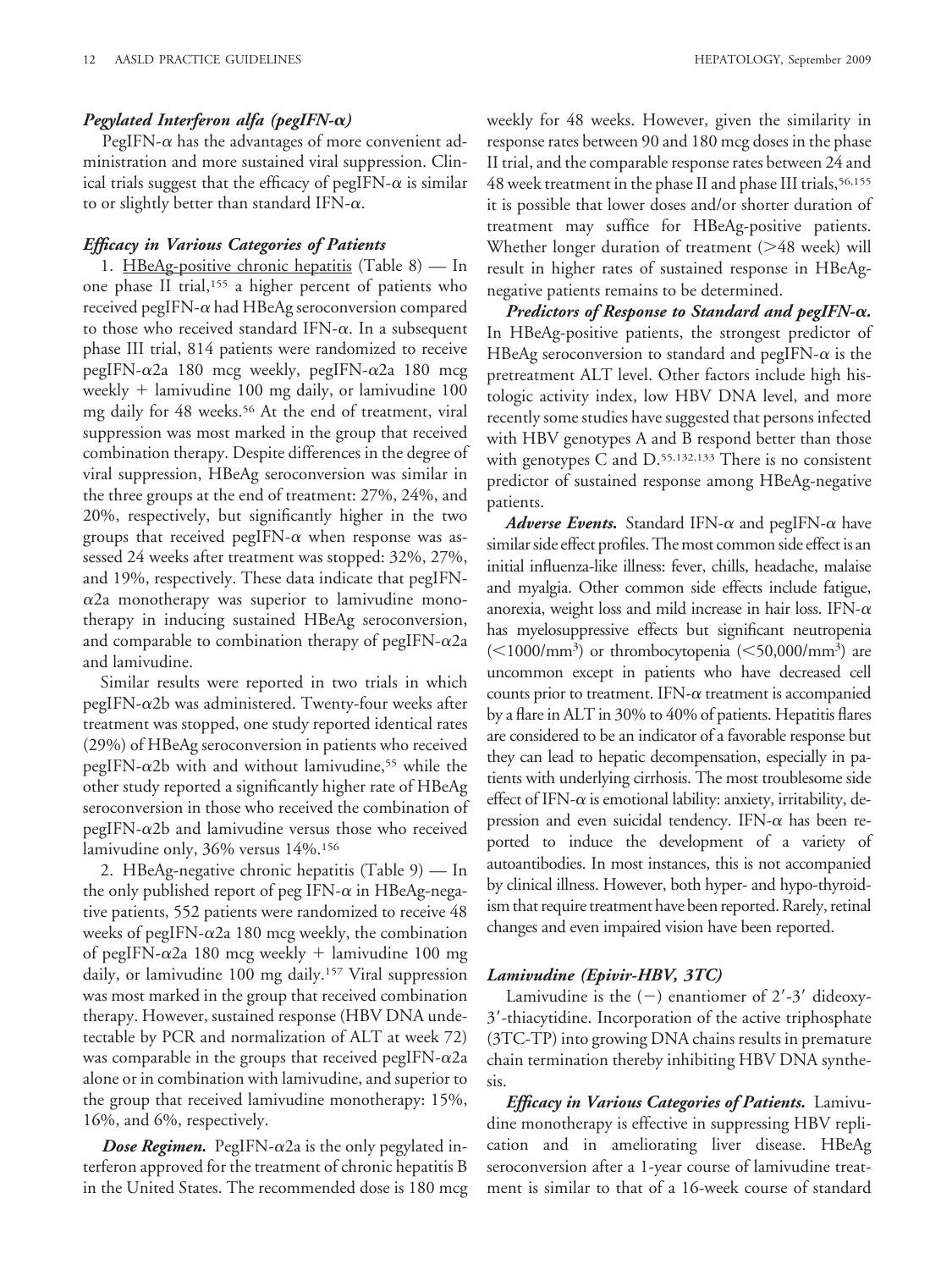IFN- $\alpha$  but lower than that of a 1-year course of pe $g$ IFN- $\alpha$ .

1. HBeAg-positive chronic hepatitis B with the following (Table 8):

a. *Persistent or intermittent elevation in ALT.* Three clinical trials involving a total of 731 treatment naïve patients who received lamivudine for 1 year reported that HBeAg seroconversion occurred in 16% to 18% of patients compared with 4% to 6% of untreated controls.158-160 Histologic improvement defined as a reduction in necroinflammatory score by  $\geq$  2 points was observed in 49% to 56% treated patients and in 23% to 25% of controls. HBeAg seroconversion rates increased with the duration of treatment to 50% after 5 years of continued treatment.161-164

b. *Normal ALT levels.* In patients with pretreatment ALT levels less than 2 times normal, the HBeAg seroconversion rate is less than 10% after 1 year and 19% after 3 years of treatment.165,166

c. *Asian patients.* Asians respond similarly to lamivudine as Caucasian patients.<sup>166</sup>

d. *Children.* In a 52 week randomized control trial in children HBeAg seroconversion was observed in 22% of the lamivudine-treated children versus 13% placebo controls ( $P = 0.06$ ).<sup>167</sup> HBeAg seroconversion increased to 34% after 2 years of continuous treatment. Lamivudineresistant HBV mutation was detected in 19%, 49% and 64% of patients after 1, 2 and 3 years of treatment, respectively.<sup>168</sup> These data indicate that lamivudine is safe and effective in children but the benefit must be carefully balanced against the risk of selecting drug resistant mutants.

2. HBeAg-negative chronic hepatitis B (Table 9)

Lamivudine has been shown to benefit patients with HBeAg-negative chronic hepatitis B.169-173 Several studies have reported that serum HBV DNA is suppressed to undetectable levels by PCR assays in 60% to 70% patients after 1 year of treatment.171,172,174,175 However, the vast majority ( 90%) of patients relapsed when treatment was stopped.170 Extending the duration of treatment resulted in a progressively lower rate of response due to the selection of lamivudine-resistant mutants. In one study of 201 patients, virologic remission (undetectable HBV DNA by PCR assay) decreased from 73% at 12 months to 34% at 48 months while biochemical remission decreased from 84% to 36%.176

## 3. Nonresponders to IFN- $\alpha$  treatment

A  $\,$  multicenter trial in IFN- $\alpha$  nonresponders found that patients had a similar HBeAg seroconversion rate to lamivudine alone (18%), a combination of lamivudine and IFN- $\alpha$  (12%) or placebo (13%) indicating that response of IFN- $\alpha$  nonresponders to lamivudine is similar

to treatment-naïve patients, and that retreatment with combination of IFN- $\alpha$  and lamivudine did not confer any added benefit compared with retreatment with lamivudine monotherapy.<sup>177</sup>

4. Bridging Fibrosis and Compensated Cirrhosis

In a double blind, randomized, placebo-controlled trial of 651 Asian patients who were HBeAg positive or had HBV DNA  $>10^5$  IU/mL ( $>700,000$  genome equivalents/mL), and bridging fibrosis or cirrhosis on liver biopsy a statistically significant difference was observed between those who received lamivudine versus placebo for overall disease progression (increase in Child-Turcotte-Pugh score, hepatic decompensation or HCC)  $(7.8\% \text{ vs } 17.7\% \text{ } P = 0.001)$ , and for HCC development  $(3.9\% \text{ vs } 7.4\% \text{ } P = 0.047).$ <sup>81</sup> Clinical benefit was observed mainly among the 51% patients who did not have breakthrough infection. These data indicate that antiviral therapy can improve clinical outcomes in patients with advanced fibrosis who have maintained viral suppression.

5. Decompensated cirrhosis

Studies of lamivudine in patients with decompensated cirrhosis showed that lamivudine treatment is well tolerated and can stabilize or improve liver function in patients with decompensated cirrhosis thereby obviating or delaying the need for liver transplant.178-181 However, these studies showed that clinical benefit takes 3-6 months, and that HCC can occur even among patients with clinical improvement. Thus, prompt initiation of treatment and continued HCC surveillance are warranted.

*Durability of Response.* A follow-up study in non-Asian countries found that 30 of 39 (77%) patients with HBeAg seroconversion had durable response after a median follow-up of 37 months (range, 5-46 months) and 8 (20%) patients had HBsAg seroconversion.<sup>182</sup> Studies from Asia reported lower rates of durability (50%-60%), which may in part be related to a shorter duration of treatment (mean 8-9 months).183,184 Several factors have been found to be associated with increased durability of lamivudine-induced HBeAg seroconversion including longer duration of consolidation treatment — defined as duration of treatment beyond the time after HBeAg seroconversion, younger age, lower HBV DNA level at the time treatment was stopped, and genotype B versus C.183-187 Although there are no good direct comparison data, it appears that the durability of lamivudine-induced HBeAg seroconversion is less than that for IFN- $\alpha$ .<sup>188</sup>

Among HBeAg-negative patients, the durability of viral suppression after 1-year of lamivudine treatment is less than 10%. One small study reported that the durability of virologic response was improved to 50% in patients who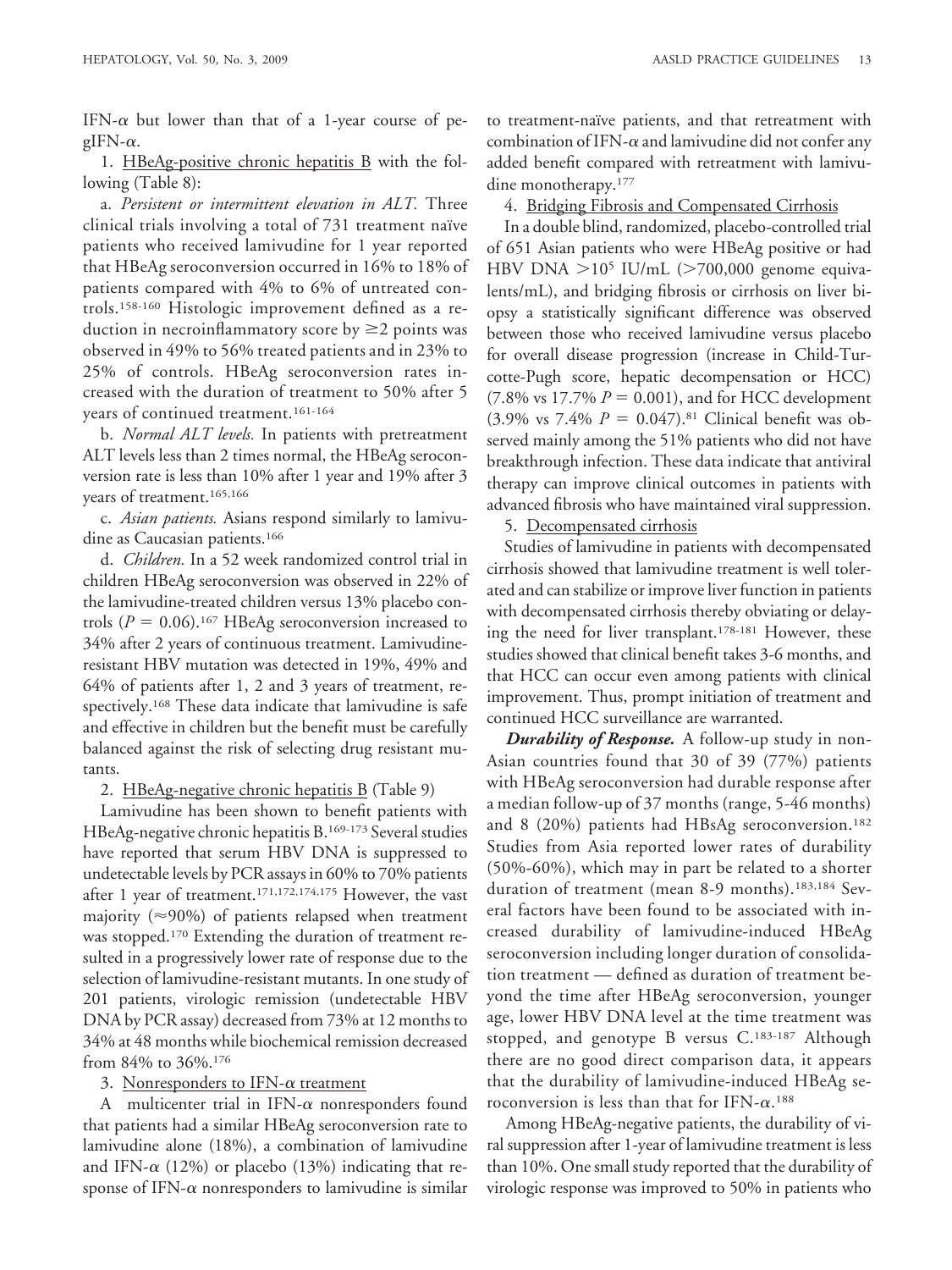had completed 2 years of treatment and had persistently undetectable HBV DNA by PCR assay during year 2.189

*Lamivudine Resistance.* Selection of lamivudine-resistant mutations is the main concern with lamivudine treatment. The most common mutation involves substitution of methionine in the tyrosine-methionine-aspartate-aspartate (YMDD) motif of the HBV DNA polymerase for valine or isoleucine rtM204V/I.190,191 This mutation is frequently accompanied by a leucine to methionine substitution in an upstream region (rtL180M). Genotypic resistance can be detected in 14% to  $32\%$  after 1 year of lamivudine treatment<sup>158-160</sup> and increases with the duration of treatment to 60% to 70% after 5 years of treatment.<sup>163,164</sup> Factors associated with an increase rate of lamivudine resistance include long duration of treatment, high pretreatment serum HBV DNA level, and a high level of residual virus after initiation of treatment.164,192 One study reported that the rate of lamivudine resistance was significantly higher in patients whose serum HBV DNA level exceeded 200 IU/mL (1,000 copies/mL) after 6 months of treatment compared to those with lower HBV DNA levels (63% vs 13%).192 The clinical course of patients with lamivudine-resistant mutants is variable. *in vitro* studies showed that rtM204V/I mutation decreases replication fitness of HBV but compensatory mutations selected during continued treatment can restore replication fitness.127,193 Virologic breakthrough is usually followed by biochemical breakthrough (increase in ALT after initial normalization), and in some patients may be associated with acute exacerbations of liver disease and rarely hepatic decompensation and death.194-196 Exacerbations of hepatitis associated with the emergence of lamivudine resistance had also been reported to be associated with HBeAg seroconversion, possibly via immune mediated mechanisms.194 Hepatitis flares may also occur after withdrawal of treatment due to rapid outgrowth of wild-type virus, but two studies in Asia found that the occurrence of hepatitis flares and hepatic decompensation were similar among patients with lamivudine breakthrough who stopped or continued lamivudine treatment.197,198

*Long-term Outcome of Lamivudine-treated Patients.* Follow-up of patients receiving continued lamivudine treatment showed that the rates of maintained virologic and biochemical response decreased with time due to selection of drug-resistant mutants.164,175,176 In patients with maintained viral suppression, necroinflammation is reduced and decrease in fibrosis score as well as regression of cirrhosis was observed.<sup>199</sup> However, histologic benefit was negated among patients with breakthrough infection. Several studies reported that patients with maintained viral

suppression had lower rates of hepatic decompensation as well as liver-related mortality.176,200

*Dose Regimen.* The recommended dose of lamivudine for adults with normal renal function (creatinine clearance  $\leq$ 50 mL/min) and no HIV coinfection is 100 mg orally daily. The recommended dose for children is 3 mg/kg/d with a maximum dose of 100 mg/d. Dose reduction is necessary for patients with renal insufficiency (Table 10a).

The endpoint of treatment for HBeAg-positive patients is HBeAg seroconversion.158-160 Liver chemistries should be monitored every 3 months and HBV DNA levels every 3-6 months while on therapy, and HBeAg and anti-HBe tested at the end of 1 year of treatment and every 3-6 months thereafter. Treatment may be discontinued in patients who have confirmed HBeAg seroconversion (HBeAg loss and anti-HBe detection on 2 occasions 1-3 months apart) and have completed at least 6 months of consolidation therapy after the appearance of anti-HBe. The durability of response after cessation of treatment is expected to be 70% to 90%. Viral relapse and exacerbations of hepatitis may occur after discontinuation of lamivudine therapy,201 including patients who have developed HBeAg seroconversion, and may be delayed up to 1 year after cessation of treatment. Thus, all patients should be closely monitored after treatment is discontinued (every 1-3 months for the first 6 months, and every 3-6 months thereafter). Reinstitution of lamivudine treatment is usually effective in patients who have not developed resistance. Alternatively, treatment with newer therapies with lower risk of drug resistance may be considered.

Treatment may be continued in patients who have not achieved HBeAg seroconversion and have no evidence of breakthrough infection as HBeAg seroconversion may occur with continued treatment.<sup>161-163</sup> However, the benefits of continued treatment must be balanced against the risks of resistant mutants. With the availability of newer therapies with lower risk of drug resistance, a switch to an alternative treatment may be considered particularly in patients who have received lamivudine for more than 2 years.

In patients who have breakthrough infection, testing for lamivudine-resistant mutants should be performed when possible. The vast majority of patients with confirmed lamivudine-resistance should receive rescue therapy with antiviral agents that are effective against lamivudine-resistant HBV mutants. A minority of patients may consider stopping treatment, particularly if they had normal ALT, or if the biopsy showed mild inflammation and no or minimal fibrosis prior to initiation of treatment.197,198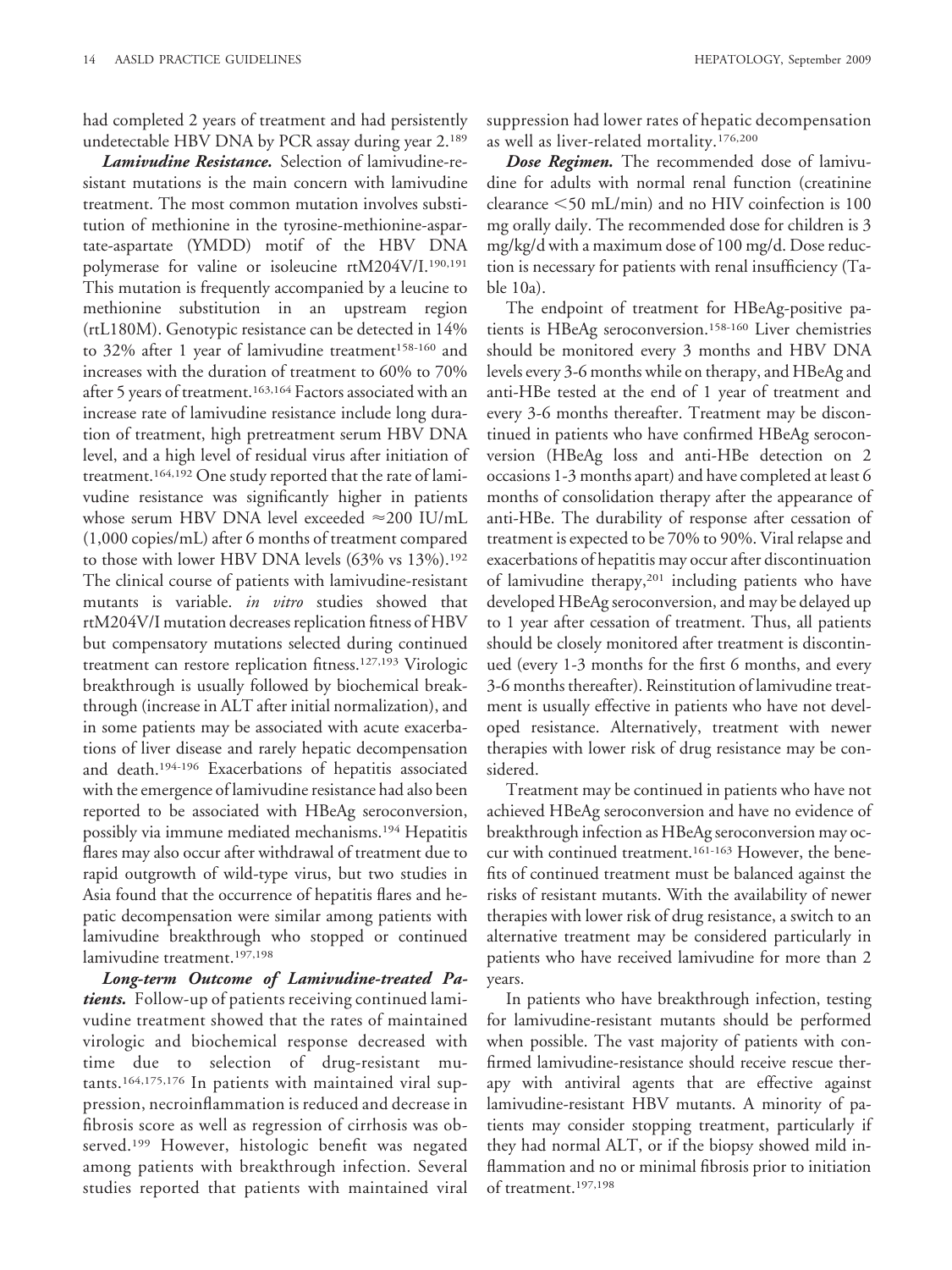| Creatinine Clearance (mL/min)         | <b>Recommended Dose</b>                |                                 |  |  |  |  |
|---------------------------------------|----------------------------------------|---------------------------------|--|--|--|--|
| a. Lamivudine                         |                                        |                                 |  |  |  |  |
| $\geq 50$                             | $100$ mg qd                            |                                 |  |  |  |  |
| $30 - 49$                             | 100 mg first dose, then 50 mg qd       |                                 |  |  |  |  |
| $15 - 29$                             | 100 mg first dose, then 25 mg qd       |                                 |  |  |  |  |
| $5 - 14$                              | 35 mg first dose, then 15 mg qd        |                                 |  |  |  |  |
| $<$ 5                                 | 35 mg first dose, then 10 mg gd        |                                 |  |  |  |  |
| b. Adefovir                           |                                        |                                 |  |  |  |  |
| $\geq 50$                             | 10 mg daily                            |                                 |  |  |  |  |
| $30 - 49$                             | 10 mg every other day                  |                                 |  |  |  |  |
| $10 - 19$                             | 10 mg every third day                  |                                 |  |  |  |  |
| Hemodialysis patients                 | 10 mg every week following dialysis    |                                 |  |  |  |  |
| c. Entecavir                          | NA naïve                               | Lamivudine refractory/resistant |  |  |  |  |
| $\geq 50$                             | $0.5$ mg qd                            | 1 mg qd                         |  |  |  |  |
| $30 - 49$                             | 0.25 mg qd or 0.5 mg q48 hr            | 0.5 mg qd or 1 mg q 48 hr       |  |  |  |  |
| $10 - 29$                             | 0.15 mg qd or 0.5 mg q 72 hr           | 0.3 mg qd or 1 mg q $72$ hr     |  |  |  |  |
| $<$ 10 or hemodialysis* or continuous | $0.05$ mg qd or $0.5$ mg q $7$ days    | $0.1$ mg qd or 1 mg q 7 days    |  |  |  |  |
| ambulatory peritoneal dialysis        |                                        |                                 |  |  |  |  |
| d. Telbivudine                        |                                        |                                 |  |  |  |  |
| $\geq 50$                             | 600 mg once daily                      |                                 |  |  |  |  |
| $30 - 49$                             | 600 mg once every 48 hours             |                                 |  |  |  |  |
| $<$ 30 (not requiring dialysis)       | 600 mg once every 72 hours             |                                 |  |  |  |  |
| End-stage renal disease               | 600 mg once every 96 hours*            |                                 |  |  |  |  |
| e. Tenofovir                          |                                        |                                 |  |  |  |  |
| $\geq 50$                             | 300 mg q24 hrs                         |                                 |  |  |  |  |
| $30 - 49$                             | 300 mg q48 hrs                         |                                 |  |  |  |  |
| $10 - 29$                             | 300 mg q72-96 hrs                      |                                 |  |  |  |  |
| $<$ 10 with dialysis                  | 300 mg once a week or after a total of |                                 |  |  |  |  |
|                                       | approximately 12 hours of dialysis     |                                 |  |  |  |  |
| $<$ 10 without dialysis               | No recommendation                      |                                 |  |  |  |  |
|                                       |                                        |                                 |  |  |  |  |

**Table 10. Adjustment of Adult Dosage of Nucleosid(t)e Analogue in Accordance with Creatinine Clearance**

\*Administer after hemodialysis.

The end point of treatment for HBeAg-negative chronic hepatitis B is unknown. Post-treatment relapse can occur even in patients with persistently undetectable serum HBV DNA by PCR assay. Because of the need for long durations of treatment, lamivudine is not an optimal first-line treatment for HBeAg-negative chronic hepatitis B.

*Predictors of Response.* Pretreatment serum ALT is the strongest predictor of response among HBeAg-positive patients. Pooled data from 4 studies with a total of 406 patients who received lamivudine for 1 year found that HBeAg seroconversion occurred in 2%, 9%, 21%, and 47% of patients with ALT levels within normal, 1-2 times normal, 2-5 times normal, and  $>$  5 times normal, respectively; the corresponding seroconversion rates for 196 patients in the placebo group were  $0\%$ , 5%, 11%, and 14%, respectively.<sup>166</sup>

*Adverse Events.* In general, lamivudine is very well tolerated. Various adverse events including a mild (2- to 3-fold) increase in ALT level have been reported in patients receiving lamivudine, but these events occurred in the same frequency among the controls.158-160

## *Adefovir Dipivoxil (bis-POM PMEA, Hepsera)*

Adefovir dipivoxil is an orally bioavailable pro-drug of adefovir, a nucleotide analog of adenosine monophosphate. It can inhibit both the reverse transcriptase and DNA polymerase activity and is incorporated into HBV DNA causing chain termination. *In vitro* and clinical studies showed that adefovir is effective in suppressing wild-type as well as lamivudine-resistant HBV.

### *Efficacy in Various Categories of Patients.*

1. HBeAg positive chronic hepatitis B (Table 8) — In a Phase III trial, 515 patients were randomized to receive 10 or 30 mg of adefovir or placebo for 48 weeks. Histologic response was observed in 25% of those on placebo versus 53% and 59% of patients who received adefovir 10 mg and 30 mg, respectively  $(P < 0.001$ , adefovir 10mg or 30mg vs placebo).202 The corresponding figures for HBeAg seroconversion were 12% and 14% for adefovir 10 mg and 30 mg groups compared to 6% for the placebo group ( $P = 0.049$  and  $P = 0.011$ , respectively). Serum HBV DNA levels decreased by a mean of 0.6, 3.5, and 4.8 log<sub>10</sub> copies/mL, and normalization of ALT levels was observed in 16%, 48%, and 55% of patients who received placebo, adefovir 10 mg and 30 mg, respectively (*P* 0.001 placebo vs either dose of adefovir). The side effect profiles in the three groups were similar but 8% of patients in the adefovir 30 mg dose group had nephrotoxic-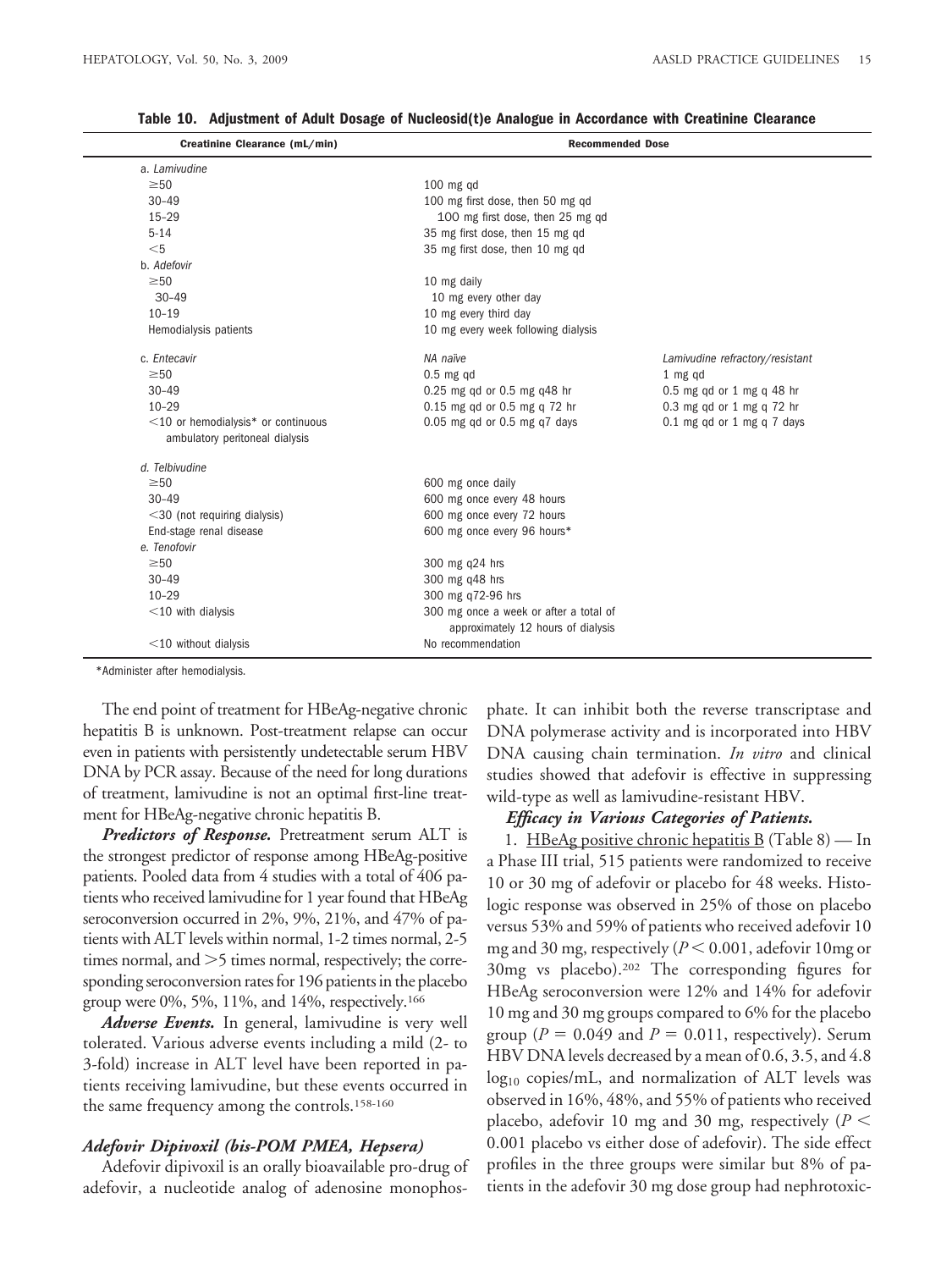ity (defined as an increase in serum creatinine by  $\geq 0.5$ mg/dL above the baseline value on two consecutive occasions). These data demonstrated that adefovir for 1 year is beneficial in patients with HBeAg-positive chronic hepatitis and that the 10-mg dose has a more favorable riskbenefit profile. Cumulative HBeAg seroconversion was estimated to be 48% after 5 years of treatment.<sup>203</sup>

2. HBeAg negative chronic hepatitis (Table 9) — In a Phase III trial, 184 patients were randomized in a 2:1 ratio to receive adefovir 10 mg or placebo. At week 48, the treated group had significantly higher rates of response than the placebo group as follows: histologic response, 64% versus 33% ( $P < 0.001$ ); normalization of ALT, 72% versus 29% ( $P < 0.001$ ); and undetectable serum HBV DNA by PCR assay, 51% versus  $0\%$  ( $P <$ 0.001).204 During year 2, patients who received adefovir in year 1 were randomized to continue adefovir 10 mg or to receive placebo.<sup>205</sup> At week 96, the proportion of patients with undetectable serum HBV DNA increased to 71% in the group that continued to receive adefovir, and decreased to 8% in the group that stopped therapy. Data from 70 patients who completed 5 years of continued adefovir treatment showed that serum HBV DNA was undetectable in 53% and ALT normalized in 59%.206

3. Children — Clinical trials of adefovir in children are ongoing.

4. Decompensated cirrhosis — Adefovir has not been evaluated as a primary treatment for patients with decompensated cirrhosis.

5. Lamivudine-resistant hepatitis B

a. *Decompensated cirrhosis and liver transplant recipients* — In a compassionate use study involving 128 patients with decompensated cirrhosis and 196 patients with recurrent hepatitis B after liver transplant, addition of adefovir was associated with a  $3-4 \log_{10}$  reduction in serum HBV DNA levels, which was sustained throughout the course of treatment.207 Among the patients who completed 48 weeks of treatment, 81% of the pre- and 34% of the post-transplant patients had undetectable HBV DNA by PCR assay, and 76% and 49%, respectively, had normalization of ALT. Child-Turcotte-Pugh score improved in more than 90% of the pre-transplant patients, and 1-year survival was 84% for the pre- and 93% for the post-transplant patients. Follow-up data on 226 pretransplant patients showed that viral suppression was maintained in 65% of patients after 96 weeks of treatment with accompanying improvement in Child-Turcotte-Pugh scores as well as Model for End-stage Liver Disease (MELD) scores.208

b. *Compensated liver disease* — While a pilot study in patients with compensated chronic hepatitis B and lamivudine resistance found no differences in HBV DNA suppression and ALT normalization in persons treated with the combination of lamivudine and adefovir compared to those receiving adefovir alone,<sup>209</sup> patients who discontinued lamivudine were more likely to develop ALT flares during the first 12 weeks of adefovir monotherapy. In addition, recent data showed that switching to adefovir in patients with lamivudine-resistant HBV was associated with a higher risk of adefovir-resistance compared to adding adefovir.128,210,211

c. *HIV and HBV coinfection* — Adefovir when added to existing HIV treatment regimens which included lamivudine 150 mg bid has also been shown to be effective in decreasing serum HBV DNA levels in patients with HIV and HBV coinfection and lamivudine-resistant HBV.212

*Durability of Response and Long-term Outcome of Adefovir-treated Patients.* The durability of HBeAg seroconversion was examined in 45 patients who had been followed for a median of 150 (range 13-252) weeks off treatment. HBeAg seroconversion was maintained in 41 (91%) patients. The seemingly high rate of durability of adefovir-related HBeAg seroconversion may be related to a long duration of treatment and more importantly, a long duration of treatment after HBeAg seroconversion. The median duration of consolidation treatment was longer in patients with durable HBeAg seroconversion: 41 versus 22 weeks in those who had HBeAg seroreversion  $(P = 0.03)$ .<sup>213</sup>

Among HBeAg-negative patients, viral suppression was sustained in only 8% of patients who stopped adefovir after 1-year of treatment.205 The vast majority of patients who continued treatment up to 5 years maintained their response but there was minimal incremental response after the first year. HBsAg loss was observed in 5% of patients after 4-5 years of continued treatment.206 In addition, long-term treatment was associated with a decrease in fibrosis score. Nonetheless, 3% of patients developed HCC indicating that longterm antiviral treatment does not completely prevent HCC. A preliminary report of 33 patients who had received adefovir for 4-5 years and had been followed for up to 5 years off treatment showed that all patients had virologic relapse (redetection of serum HBV DNA) initially but 18 (55%) patients subsequently had sustained biochemical/virological remission and 9 of these 18 later lost HBsAg.214

*Adefovir Resistance.* Resistance occurs at a slower rate during adefovir treatment compared to lamivudine and no adefovir-resistant mutations were found after 1 year of treatment in the patients who participated in the Phase III trials.<sup>215</sup> However, novel mutations conferring resistance to adefovir (asparagine to threonine substitution N236T and alanine to valine or threonine substitu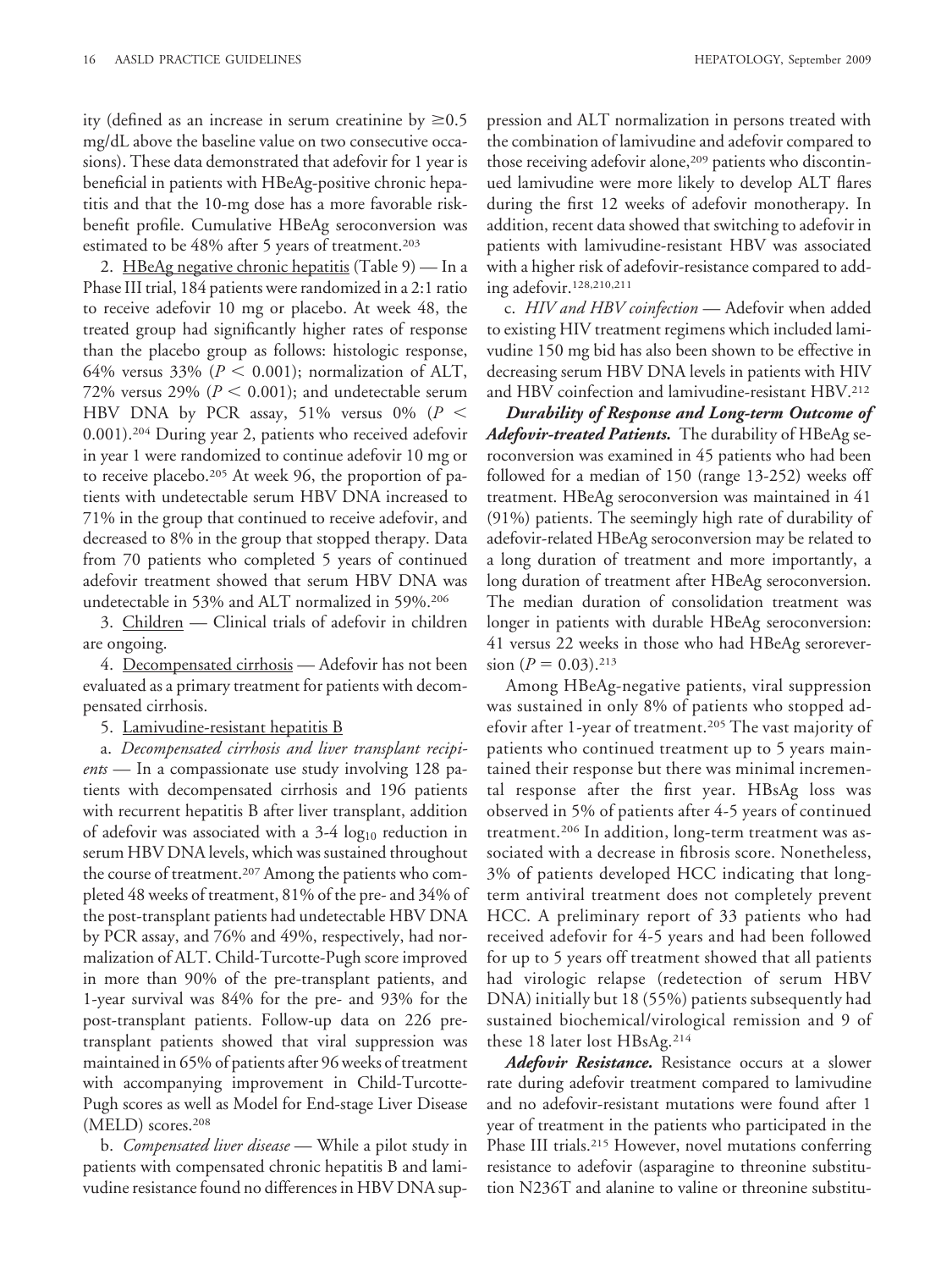tion A181V/T) have been described.<sup>216,217</sup> Aggregate data from 5 studies including 3 studies using the combination of lamivudine and adefovir in patients with lamivudineresistant HBV estimated the cumulative rate of adefovirresistance to be 15% by 192 weeks.<sup>218</sup> The phase III trial in HBeAg-negative patients found that the cumulative probabilities of genotypic resistance to adefovir at 1, 2, 3, 4, and 5 years were 0, 3%, 11%, 18%, and 29%, respectively.206 Cumulative rate of genotypic resistance to adefovir in the phase III trial in HBeAg-positive patients was estimated to be 20% after 5 years of treatment.<sup>203</sup> Recent studies using more sensitive methods have reported detection of adefovir-resistant mutations after 1 year of treatment and rates of genotypic resistance exceeding 20% after 2 years of treatment.<sup>128,219</sup> In these studies, adefovir resistance was predominantly found in patients with prior lamivudine resistance switched to adefovir monotherapy.

*In vitro* studies showed that adefovir-resistant mutations decrease susceptibility by 3-15-fold only.<sup>216,217</sup> Nevertheless, clinical studies found that viral rebound, hepatitis flares and even hepatic decompensation can occur.220 Risk factors for adefovir resistance that have been identified include suboptimal viral suppression and sequential monotherapy.128,219 Sequential treatment with lamivudine followed by adefovir had also been reported to select for dual-resistant HBV mutants.<sup>220</sup>

*In vitro* and clinical studies showed that adefovir-resistant HBV mutants are susceptible to lamivudine and entecavir.217 However, in patients with prior lamivudine resistance, who developed adefovir resistance after being switched to adefovir monotherapy, re-emergence of lamivudine-resistant mutations has been reported soon after reintroduction of lamivudine.220 There are anecdotal cases where switching from adefovir to tenofovir resulted in a decrease in serum HBV DNA levels. This may be related to a higher dose of tenofovir being used 300 mg versus adefovir 10mg. However, serum HBV DNA remained detectable and adefovir-resistant mutations persist after switching to tenofovir monotherapy indicating that these two drugs are cross-resistant.<sup>221</sup> By contrast, rescue therapy with combination of lamivudine or emtricitabine and tenofovir resulted in suppression of serum HBV DNA to undetectable levels.221,222 One case series reported that two patients with adefovir-resistant HBV responded to entecavir with a decrease in serum HBV DNA to undetectable levels.<sup>128</sup>

*Dose Regimen.* The recommended dose of adefovir for adults with normal renal function (creatinine clearance 50 mL/min) is 10 mg orally daily. The dosing interval should be increased in patients with renal insufficiency (Table 10b). Adefovir has not been approved for use in

children. Adefovir at the 10 mg dose is ineffective in suppressing HIV replication.

For patients with HBeAg-positive chronic hepatitis B, treatment may be discontinued for those who have confirmed HBeAg seroconversion and have completed at least 6 months of consolidation treatment. Treatment may be continued in patients who have not achieved HBeAg seroconversion but in whom HBV DNA levels remain suppressed.

For patients with HBeAg-negative chronic hepatitis B, continued treatment (beyond 1 year) is needed to maintain the response.205 Further studies are needed to determine if treatment can be discontinued in patients who have completed 4-5 years treatment with undetectable HBV DNA.

For most patients with lamivudine-resistant mutants, particularly those with decompensated cirrhosis or recurrent hepatitis B post-transplant, long-term treatment will be required. Lamivudine should be continued indefinitely after the addition of adefovir to reduce the risk of adefovir resistance.

Approximately 30% of patients who have no prior treatment with NAs have primary nonresponse to adefovir, defined as a  $<$  2 log drop in HBV DNA after 6 months of treatment.223 Alternative treatments should be considered for these patients.

*Predictors of Response.* Retrospective analyses of data from two phase III clinical trials showed that reduction in serum HBV DNA was comparable across the 4 major HBV genotypes A-D in the groups receiving adefovir.224 Limited data suggest that HBeAg-positive patients with high pretreatment ALT were more likely to undergo HBeAg seroconversion.

*Adverse Events.* Adefovir in 10 mg doses is well tolerated and has a similar side effect profile as placebo in Phase III clinical trials. Nephrotoxicity has been reported in 3% of patients with compensated liver disease after 4-5 years of continued adefovir therapy, and in 6% of patients on the transplant waiting list, 47% of patients who underwent liver transplant during the study and 21% of post-transplant patients after a median of 39-99 weeks treatment.206,208 Whether the higher rate of nephrotoxicity in the latter three groups of patients is related to concomitant use of nephrotoxic medications, progression of decompensated cirrhosis (hepatorenal syndrome) or a direct effect of adefovir is unclear. Regardless, monitoring of serum creatinine every 3 months is necessary for patients with medical conditions that predispose to renal insufficiency and in all patients on adefovir for more than 1 year. More frequent monitoring should be performed in patients with pre-existing renal insufficiency.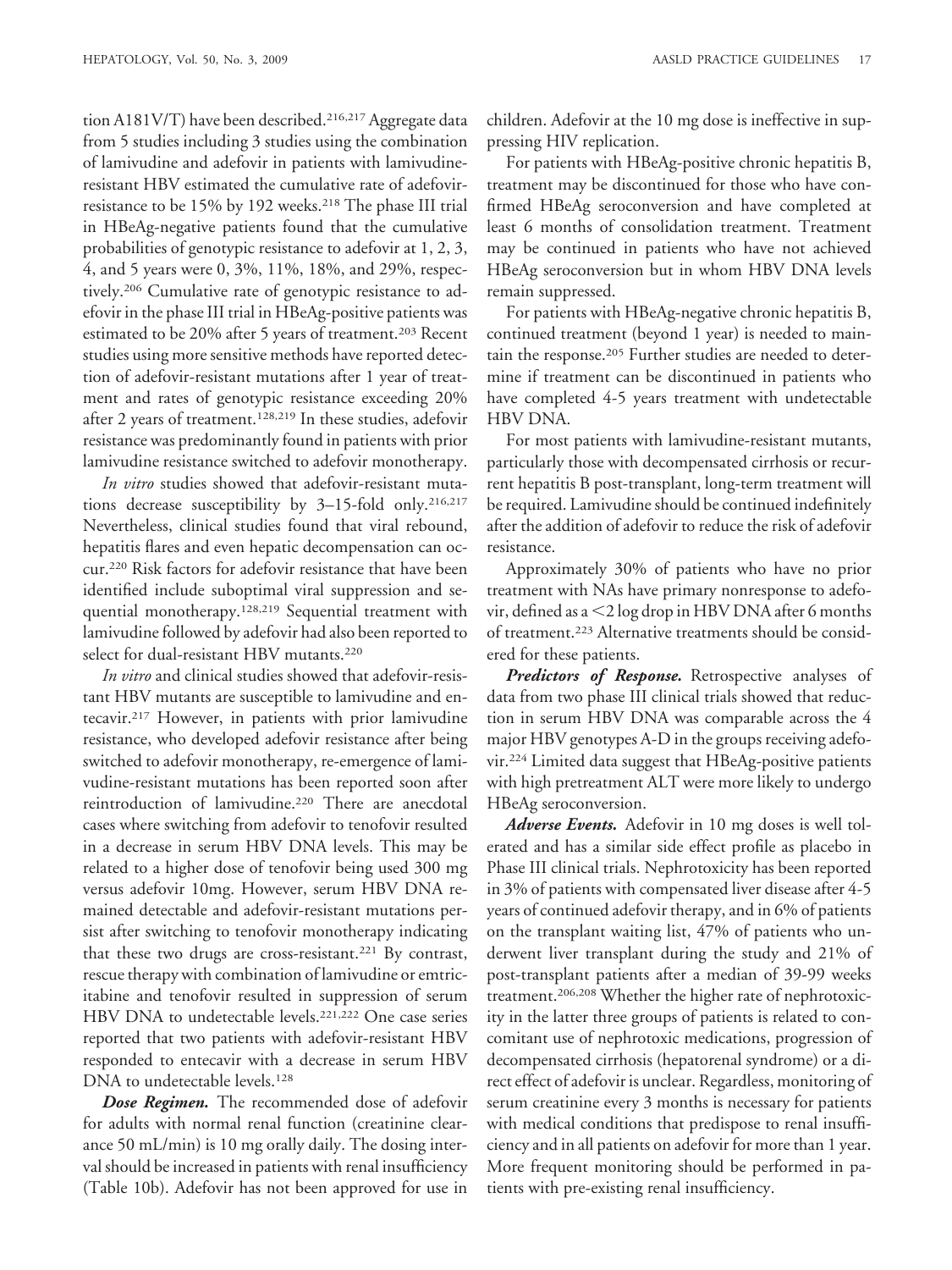#### *Entecavir (Baraclude)*

Entecavir, a carbocyclic analogue of 2 -deoxyguanosine, inhibits HBV replication at three different steps: the priming of HBV DNA polymerase, the reverse transcription of the negative strand HBV DNA from the pregenomic RNA, and the synthesis of the positive strand HBV DNA.*In vitro* studies showed that entecavir is more potent than lamivudine and adefovir and is effective against lamivudine-resistant HBV mutants although the activity is lower compared to wild-type HBV.225

### *Efficacy in Various Categories of Patients.*

1. HBeAg-positive patients (Table 8) — In a phase III clinical trial, 715 patients with compensated liver disease were randomized to receive entecavir 0.5 mg or lamivudine 100 mg daily. At week 48, entecavir resulted in significantly higher rates of histologic (72% vs 62%), virologic [HBV DNA undetectable by PCR] (67% vs 36%) and biochemical (68% vs 60%) responses compared to lamivudine. However, HBeAg seroconversion rates were similar in the two groups: 21% versus 18%.226 Among the patients who had suppressed HBV DNA but remained HBeAg positive, continuation of treatment in the second year resulted in HBeAg seroconversion in 11% of patients in the entecavir group and in 12% of the lamivudine group. Serum HBV DNA was undetectable by PCR in 74% versus 37%, and normalization of ALT occurred in 79% versus 68% of patients who continued entecavir and lamivudine treatment, respectively.227 A small trial of 69 patients randomized to receive entecavir 0.5 mg or adefovir 10 mg daily showed that entecavir resulted in earlier and more marked viral suppression.228 Serum HBV DNA decreased by 6.23 versus  $4.42 \log_{10}$ copies/mL at week 12 and 58% versus 19% patients who received entecavir and adefovir, respectively had undetectable serum HBV DNA at week 48.

2. HBeAg-negative patients (Table 9) — In a phase III clinical trial 648 patients with compensated liver disease were randomized to receive entecavir 0.5 mg or lamivudine 100 mg daily. At week 48, entecavir resulted in significantly higher rates of histologic (70% vs 61%), virologic (90% vs 72%) and biochemical (78% vs 71%) responses compared to lamivudine.229

3. Decompensated cirrhosis / recurrent hepatitis B after liver transplantation — Studies on the safety and efficacy of entecavir in patients with decompensated cirrhosis are ongoing.

4. Lamivudine-refractory HBV - In a dose-finding phase II trial, entecavir was shown to be effective in suppressing lamivudine-resistant HBV but a higher dose 1.0 mg was required.230 In a subsequent study, 286 HBeAgpositive patients with persistent viremia while on lamivudine were randomized to receive entecavir 1.0 mg or lamivudine 100 mg daily. At week 48, entecavir resulted in significantly higher rates of histologic (55% vs 28%), virologic (21% vs 1%) and biochemical (75% vs 23%) responses compared to lamivudine.231 Seventy-seven entecavir-treated patients who remained HBeAg positive and had serum HBV DNA  $<$ 0.7 MEq/mL (≈150,000 IU/mL) at week 52 continued treatment up to week 96. Between week 48 and end of dosing, the proportion of patients with undetectable serum HBV DNA increased from 21% to 40% and ALT normalization from 65% to 81%; HBeAg seroconversion was achieved by 10% of patients.232 Entecavir resistance emerged in 6 (7.8%) patients in year 2. These data indicate that while continued treatment resulted in virus suppression in a higher percent of patients, entecavir is not an optimal treatment for lamivudine-refractory HBV.

5. Adefovir-resistant HBV — *in vitro* studies showed that entecavir is effective in suppressing adefovir-resistant HBV mutants.<sup>217</sup> There is one case report on the efficacy of entecavir in patients with adefovir-resistant HBV.128

*Durability of Response.* Seventy-four HBeAg-positive patients who lost HBeAg and had serum HBV DNA  $0.7 \text{ MEq/mL}$  ( $\approx$ 150,000 IU/mL) at week 48 discontinued treatment. At 24 weeks off treatment, suppression of serum HBV DNA to undetectable levels, normalization of ALT, and HBeAg seroconversion were sustained in 39%, 79%, and 77%, respectively.227 Consolidation therapy was not included in the phase III trial. In 257 HBeAg-negative patients who had suppression of serum HBV DNA level to  $\leq$  0.7 MEq/mL ( $\approx$  150,000 IU/mL) by week 48 and who discontinued treatment, only 7 (3%) had sustained suppression of serum HBV DNA to undetectable level 24 weeks off-treatment.233

*Entecavir Resistance.* Virologic breakthrough was rare in nucleoside-naïve patients, and was observed in only 3.6% of patients by Week 96 of entecavir treatment in the phase III clinical trial of HBeAg-positive patients.227Resistant mutations to lamivudine and entecavir were detected in only two  $(<1%)$  patients while resistant mutations to lamivudine only were found in three patients.234 Preliminary data suggest that the rate of entecavir resistance remained at 1.2% in nucleoside-naïve patients, after up to 5 years of treatment.<sup>235</sup> However, virologic breakthrough was detected in 7% of patients after 48 weeks and in 16% after 96 weeks of treatment in the phase III trial of lamivudine refractory patients.231,234 Preliminary data indicate that entecavir resistance increased to 51% of patients after 5 years of entecavir treatment in lamivudine-refractory patients.235 Resistance to entecavir appears to occur through a two-hit mechanism with initial selection of M204V/I mutation followed by amino acid substitutions at rtT184, rtS202, or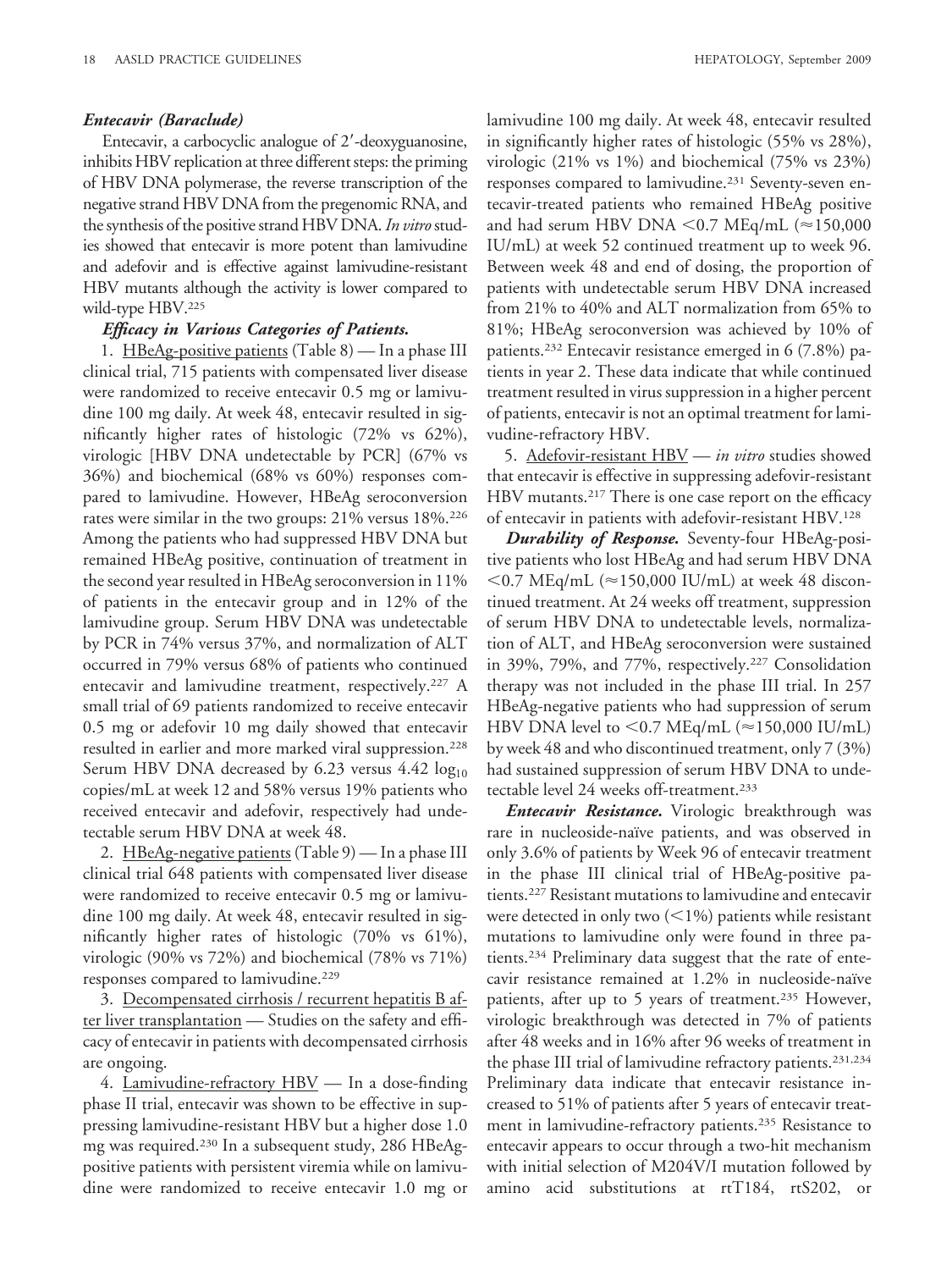rtM250.236 *In vitro* studies showed that the mutations at positions 184, 202 or 250 on their own have minimal effect on susceptibility to entecavir, but susceptibility to entecavir is decreased by 10–250-fold when one of these mutations is present with M204V/I mutation, and by -500-fold when two or more entecavir-resistant mutations are present with M204V/I mutations. Lamivudine should be discontinued when patients are switched to entecavir to decrease the risk of entecavir resistance. *In vitro* studies showed that entecavir-resistant mutations are susceptible to adefovir and tenofovir, but there are very little clinical data on the efficacy of adefovir or tenofovir in patients with entecavir-resistant HBV.

*Dose Regimen.* The approved dose of entecavir for nucleoside-naïve patients is 0.5 mg daily orally and for lamivudine-refractory/resistant patients is 1.0 mg daily orally Doses should be adjusted for patients with estimated creatinine clearance 50 mL/min (Table 10c).

*Predictors of Response.* Entecavir appears to be equally effective in decreasing serum HBV DNA levels and in inducing histologic improvement in Asians and Caucasians, and across HBV genotypes A-D and a wide range of pretreatment HBV DNA and ALT levels. However, HBeAg seroconversion rates were lower in patients with normal ALT, being 12%, 23%, and 39% among those with pretreatment ALT  $\leq$ 2, 2-5, and  $>$ 5 times normal, respectively.

*Adverse Events.* Entecavir had a similar safety profile as lamivudine in clinical trials.226,229 Studies in rodents exposed to doses 3 to 40 times that in humans found an increased incidence of lung adenomas, brain gliomas and HCCs.237To date, no difference in the incidence of HCC or other neoplasm has been observed between patients who received entecavir versus lamivudine.

## *L-deoxythymidine (Telbivudine/LdT, Tyzeka)*

Telbivudine is an L-nucleoside analogue with potent antiviral activity against HBV. Clinical trials showed that telbivudine is more potent than lamivudine in suppressing HBV replication.238-241 However, telbivudine is associated with a high rate of resistance and telbivudineresistant mutations are cross-resistant with lamivudine. Therefore, telbivudine monotherapy has a limited role in the treatment of hepatitis B.

### *Efficacy in Various Categories of Patients.*

1. HBeAg-positive patients (Table  $8$ ) — A Phase III clinical trial involving 921 patients showed that a significantly higher percent of patients who received telbivudine had undetectable HBV DNA by PCR assay compared to those who received lamivudine: 60% versus 40% and 56% versus 39%, after 1 and 2 years of treatment, respectively.239,240 Telbivudine also resulted in a higher percent

of patients with normalization of ALT than lamivudine: 77% versus 75% (NS) and 70% versus 62% ( $P < 0.05$ ) after 1 and 2 years of treatment, respectively. However, there was no difference in the rate of HBeAg loss at the end of 1 and 2 years of treatment: 26% versus 23%, and 35% versus 29% of patients who received telbivudine and lamivudine, respectively.

2. HBeAg-negative patients (Table 9) — The Phase III clinical trial which included 446 HBeAg-negative patients showed that a significantly higher percent of patients who received telbivudine had undetectable HBV DNA by PCR assay compared to those who received lamivudine: 88% versus 71% and 82% versus 57%, after 1 and 2 years of treatment, respectively.239,240 Normalization of ALT was observed in: 74% versus 79% and 78% versus 70% after 1 and 2 years of telbivudine and lamivudine treatment, respectively.

*Telbivudine Resistance.* Telbivudine selects for mutations in the YMDD motif. To date, only M204I (but not M204V) has been observed.238 Although telbivudine is associated with a lower rate of drug resistance than lamivudine, the resistance rate is substantial and increases exponentially after the first year of treatment. In the phase III clinical trial, genotypic resistance after 1 and 2 years of treatment was observed in 5.0% and 25.1% of HBeAgpositive and in 2.3% and 10.8% of HBeAg-negative patients who received telbivudine compared to 11.0% and 39.5% of HBeAg-positive and 10.7% and 25.9% of HBeAg-negative patients who received lamivudine.<sup>239,240</sup>

*Dose Regimen.* The approved dose of telbivudine is 600 mg daily. Doses should be adjusted for patients with estimated creatinine clearance 50 mL/min (Table 10d).

*Predictors of Response.* Preliminary data suggest that week 24 virologic response was the most important predictor of virologic and biochemical responses as well as resistance at week 96.242 However, even among patients with undetectable HBV DNA by PCR at week 24, telbivudine resistance was observed in 4% of patients by week 96.

*Adverse Events.* Telbivudine is well tolerated when used as monotherapy and has a safety profile comparable to lamivudine.238 However, cases of myopathy and peripheral neuropathy have been reported.239,240 Peripheral neuropathy appears to be more common when telbivudine was used in combination with pegIFN leading to termination of that clinical trial.243

## *Tenofovir (Viread)*

Tenofovir disoproxil fumarate is a nucleotide analogue that was first approved for the treatment of HIV infection as Viread (tenofovir only) or Truvada (tenofovir plus emtricitabine as a single pill) and was approved for the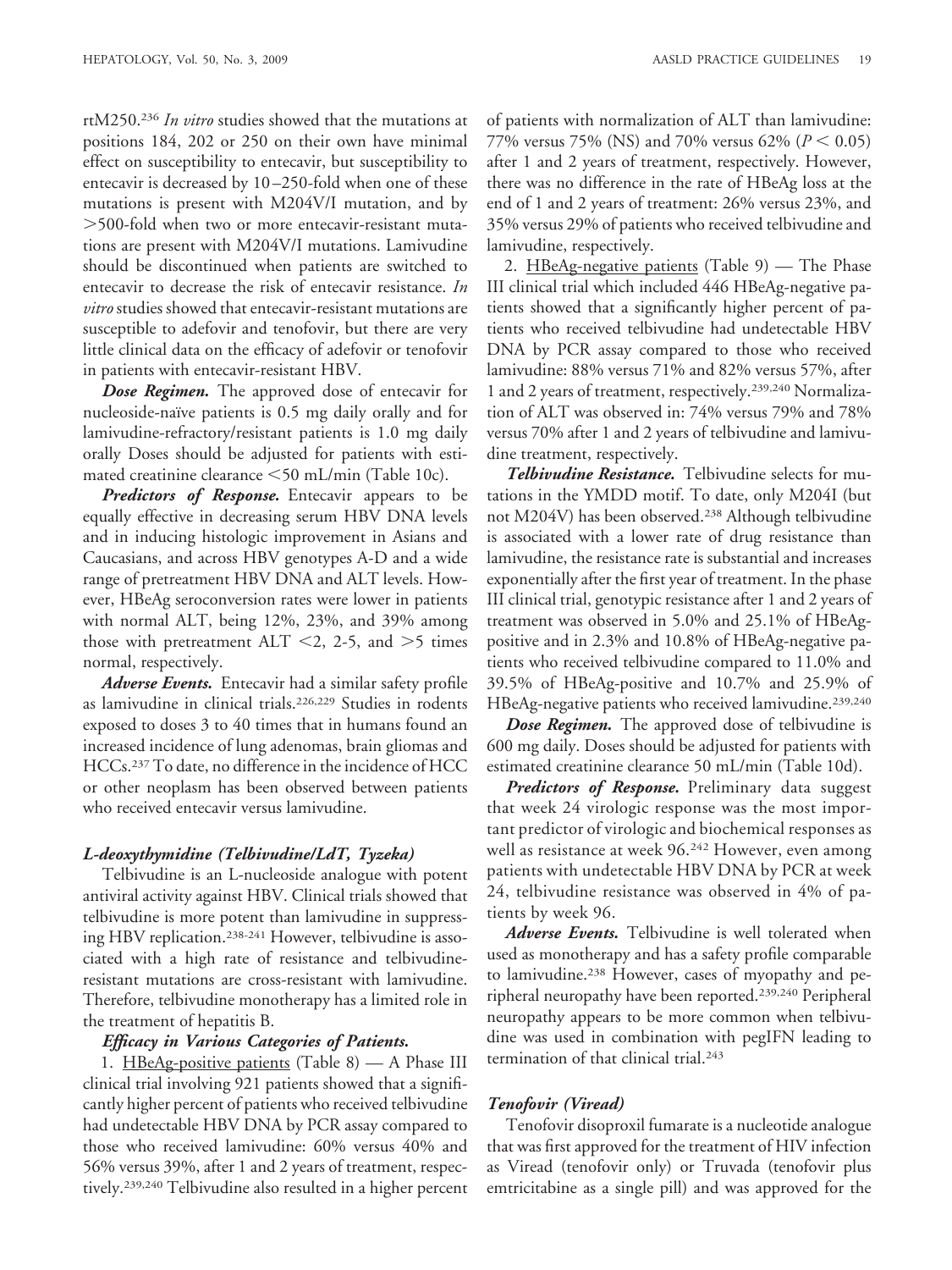treatment of chronic hepatitis B in 2008. Tenofovir is structurally similar to adefovir. In vitro studies showed that tenofovir and adefovir are equipotent. Because tenofovir appears to be less nephrotoxic, the approved dose is much higher than that of adefovir, 300 mg versus 10 mg daily. This may explain why tenofovir has more potent antiviral activity in clinical studies.

#### *Efficacy in Various Categories of Patients.*

1. HBeAg-positive patients (Table  $8$ ) — In a phase III clinical trial, 266 patients with compensated liver disease were randomized to receive tenofovir 300 mg or adefovir 10 mg daily in a 2:1 ratio. At week 48, tenofovir resulted in significantly higher proportion of patients with undetectable serum HBV DNA by PCR (76% vs 13%), ALT normalization (68% vs 54%) and HBsAg loss (3% vs 0%), and similar rates of histologic response (74% vs 68%) and HBeAg seroconversion (21% vs 18%) compared to adefovir.244

At week 48, patients in the adefovir group were switched to tenofovir, and patients in both groups who had detectable serum HBV DNA by PCR at week 72 received, in addition, emtricitabine. In the patients who were originally on adefovir, a further decrease in the proportion with undectable HBV DNA occurred such that by week 96, a similar proportion of patients in the two treatment groups had undetectable serum HBV DNA (78% vs 78%), HBeAg seroconversion (26% vs 24%) and HBsAg loss (4% vs 5%).245

2. HBeAg-negative patients (Table 9) — In a phase III clinical trial 375 patients with compensated liver disease were randomized to receive tenofovir 300 mg or adefovir 10 mg daily in a 2:1 ratio. At week 48, tenofovir resulted in significantly more patients with undetectable serum HBV DNA by PCR (93% vs 63%). The proportion of patients achieving ALT normalization (76% vs 77%) or histologic response (72% vs 69%) were similar. None of the patients lost HBsAg.244

At week 48, patients in the adefovir group were switched to tenofovir, and patients in both groups who had detectable serum HBV DNA by PCR at week 72 also received emtricitabine. As observed in the HBeAg-positive cohort, switching to tenofovir resulted in further virus suppression in the patients originally treated with adefovir such that by week 96, a similar percent of patients in the two treatment groups had undetectable serum HBV DNA (91% vs 89%).<sup>246</sup> However, none of the patients lost HBsAg.

3. Lamivudine-refractory HBV — Several studies of patients with HIV and HBV coinfection, including one prospective randomized study of 52 patients, found that tenofovir led to a greater reduction in serum HBV DNA levels than adefovir.247-251 Similar results have been obtained in HIV-negative patients with lamivudine-resistant HBV.251,252

4. Adefovir-resistant HBV — *in vitro* studies showed that adefovir-resistant HBV mutations: N236T and A181V/T are associated with 3-4 fold decrease in response to tenofovir. Clinical data on the efficacy of tenofovir in patients with adefovir-resistant HBV are limited. Available data indicate that tenofovir is effective in suppressing serum HBV DNA but adefovir-resistant mutations persist and serum HBV DNA remains detectable.221,222 These data indicate that adefovir resistance mutations are cross-resistant to tenofovir.

*Tenofovir Resistance.* One study of two patients with HBV and HIV coinfection reported that alanine to threonine substitution at position 194 (rtA194T) is associated with resistance to tenofovir.<sup>253</sup> The association between rtA194T and resistance to tenofovir was not confirmed in another study.254 A recent study found that the rtA194T mutation is associated with decreased replication fitness in in vitro studies but replication can be restored in the presence of precore G1896A stop codon mutation suggesting that rtA194T mutation may be more likely to be selected in HBeAg-negative patients.<sup>255</sup> In the two phase III clinical trials, 7 patients were observed to have virologic breakthrough during 96 weeks of treatment but tenofovir-resistant HBV mutations were not detected in any of these patients.<sup>256</sup> It should be emphasized that 17 patients who had persistent detection of serum HBV DNA at week 72 and were at the greatest risk of tenofovir resistance received additional treatment with emtricitabine. Therefore, data on resistance to tenofovir monotherapy beyond 72 weeks cannot be determined from the two pivotal trials.

*Dose Regimen.* The approved dose of tenofovir is 300 mg orally once daily.The dose should be adjusted for patients with estimated creatinine clearance 50 mL/min (Table 10e).

*Adverse Events.* Tenofovir has been reported to cause Fanconi syndrome, renal insufficiency as well as osteomalacia and decrease in bone density.257

## **Other Therapies**

#### *Emtricitabine (Emtriva, FTC)*

Emtricitabine is a potent inhibitor of HIV and HBV replication. FTC has been approved for HIV treatment as Emtriva (FTC only) and as Truvada (in combination with tenofovir as a single pill). Because of its structural similarity with lamivudine (3TC), treatment with FTC selects for the same resistant mutants.

In one study of 248 patients (63% were HBeAg positive) FTC 200 mg daily resulted in a significantly higher rate of histologic (62% vs 25%), virologic [undetectable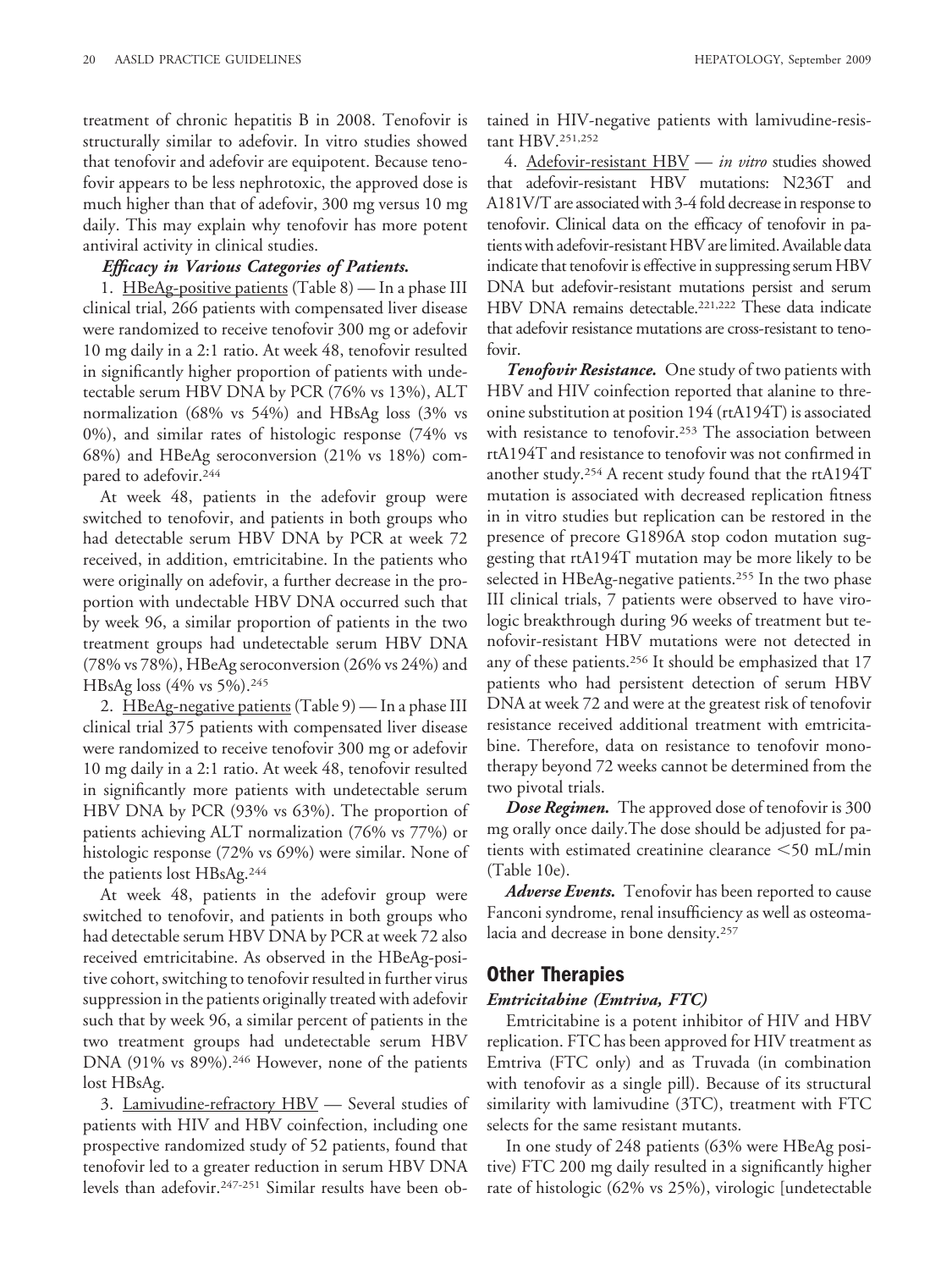HBV DNA by PCR assay] (54% vs 2%) and biochemical (65% vs 25%) responses at week 48 compared to placebo but HBeAg seroconversion rates were identical — 12% in the two groups.258 FTC-resistant mutations in the YMDD motif were detected in 13% of patients.

## *Clevudine (LFMAU, 2*-*-fluoro-5-methyl-beta-Larabinofuranosyl uracil)*

Clevudine is a pyrimidine nucleoside analogue that is effective in inhibiting HBV replication in *in vitro* and in animal models. Clinical trials showed that clevudine in doses of 30 mg daily for up to 24 weeks was well tolerated. Serum HBV DNA levels were undetectable by PCR assay at the end of treatment in 59% of HBeAg-positive and in 92% of HBeAg-negative patients.259,260 A unique feature of clevudine is the durability of viral suppression, persisting for up to 24 weeks after withdrawal of treatment in some patients. Nonetheless, clevudine has not been shown to increase the rate of HBeAg seroconversion compared to placebo controls and *in vitro* studies suggest that it can select for mutations in the YMDD motif. Clinical trials found that rtA181T mutation which is associated with resistance to lamivudine and adefovir can be selected after only 24 weeks of clevudine treatment.259 Clevudine has been reported to be associated with myopathy in patients who have been treated for longer than 24 weeks, the onset of symptoms typically occurred after 8 months and mitochondrial toxicity has been documented in some patients.261,262 These reports have led to discontinuation of the global phase III clinical trial on clevudine.

#### *Thymosin*

Thymic-derived peptides can stimulate T-cell function. Clinical trials have shown that thymosin is well tolerated but data on efficacy are conflicting.263-267

## **Combination Therapies**

Combination therapies have been proven to be more effective than monotherapy in the treatment of HIV and HCV infections. The potential advantages of combination therapies are additive or synergistic antiviral effects, and diminished or delayed resistance. The potential disadvantages of combination therapies are added costs, increased toxicity, and drug interactions. Various combination therapies have been evaluated; to date, none of the combination therapies has been proven to be superior to monotherapy in inducing a higher rate of sustained response. Although several combination therapies have been shown to reduce the rate of lamivudine resistance compared to lamivudine monotherapy, there are as yet no data to support that combination therapies will reduce the rate of resistance to antiviral compounds that have a low risk of drug resistance when used alone.

#### *Standard or pegIFN-*- *and Lamivudine*

*Treatment-naïve patients* Five large trials (1 using standard IFN- $\alpha$  and 4 using pegIFN- $\alpha$ , 4 in HBeAg-positive patients and 1 in HBeAg-negative patients) have been conducted comparing the combination of IFN- $\alpha$ and lamivudine to lamivudine alone and/or IFN- $\alpha$ alone.<sup>55,56,156,157,160</sup> All studies found that combination therapy had greater on-treatment viral suppression and higher rates of sustained off-treatment response compared to lamivudine alone, but no difference in sustained off-treatment virologic response compared to IFN- $\alpha$  alone. Although combination therapy was associated with lower rates of lamivudine resistance compared to lamivudine monotherapy, a low rate of lamivudine resistance was encountered compared to none in patients who received IFN- $\alpha$  alone.

### *IFN-*- *Nonresponders*

Combination therapy of standard IFN- $\alpha$  and lamivudine is not more effective than lamivudine alone in the retreatment of IFN- $\alpha$  nonresponders.<sup>177</sup>

## *Lamivudine and Adefovir*

*Nucleoside-naïve Patients.* One trial included 115 patients randomized to receive the combination of lamivudine and adefovir or lamivudine alone. At week 52, there was no difference in HBV DNA suppression, ALT normalization or HBeAg loss.268 Results at week 104 were also comparable in the two groups. Serum HBV DNA was undetectable in 26% versus 14%, ALT normalization in 45% versus 34%, and HBeAg seroconversion in 13% versus 20%, in the groups that received combination therapy and lamivudine monotherapy, respectively. Although genotypic resistance was less common in the combination group, a substantial percent had mutation in the YMDD motif (15% vs 43% in the lamivudine monotherapy group). These data indicate that the combination of lamivudine and adefovir as *de novo* therapy does not have additive or synergistic antiviral effects and resistance to lamivudine is not completely prevented.

*Patients with Lamivudine-resistant HBV.* One small trial in patients with compensated liver disease showed that the combination of adefovir and lamivudine was not superior to adefovir alone in decreasing serum HBV DNA levels.209 However, hepatitis flares were less frequent during the transition period in the combination therapy group. Furthermore, recent data suggest that continuation of lamivudine reduces the rate of resistance to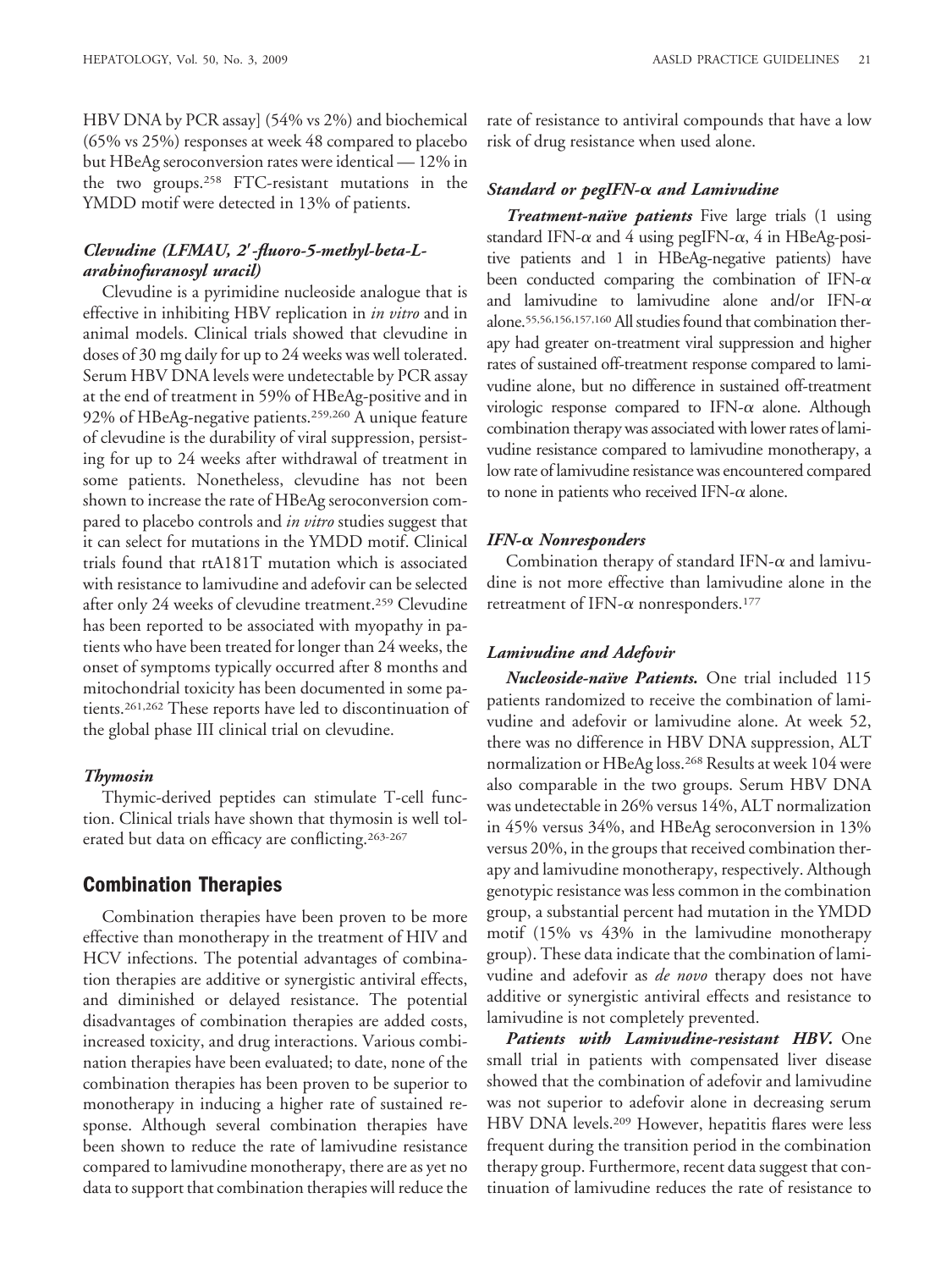|                                           | IFN $\alpha$  | <b>Lamivudine</b>                        | <b>Adefovir</b>                 | <b>Entecavir</b>        | <b>Telbivudine</b>      | <b>Tenofovir</b>                 |
|-------------------------------------------|---------------|------------------------------------------|---------------------------------|-------------------------|-------------------------|----------------------------------|
| Indications                               |               |                                          |                                 |                         |                         |                                  |
| $HBeAg+$ , normal ALT<br>$HBeAg+$ chronic | Not indicated | Not indicated                            | Not indicated                   | Not indicated           | Not indicated           | Not indicated                    |
| hepatitis                                 | Indicated     | Indicated <sup>+</sup>                   | Indicated                       | Indicated               | Indicated <sup>+</sup>  | Indicated                        |
| HBeAg-chronic hepatitis                   | Indicated     | Indicated <sup>+</sup>                   | Indicated                       | Indicated               | Indicated <sup>+</sup>  | Indicated                        |
| Duration of treatment<br>$HBeAg+$ chronic |               |                                          |                                 |                         |                         |                                  |
| hepatitis<br>HBeAg-chronic                | 4-12 months&  | $\geq$ 1 year**                          | $\geq$ 1 year**                 | $\geq$ 1 year**         | $\geq$ 1 year**         | $\geq$ 1 year**                  |
| hepatitis                                 | 1 year        | $>1$ year                                | $>1$ year                       | $>1$ year               | $>1$ year               | $>1$ year                        |
| Route                                     | Subcutaneous  | Oral                                     | Oral                            | Oral                    | Oral                    | Oral                             |
| Side effects                              | Many          | Negligible                               | <b>Potential Nephrotoxicity</b> | Negligible              | Negligible              | <b>Potential Nephrotoxicity</b>  |
| Drug resistance                           |               | $\sim$ 20%, year 1<br>$\sim$ 70%, year 5 | None, year 1<br>29%, year 5     | $\sim$ 1% up to year 5‡ | $\sim$ 25% up to year 2 | None, year 1<br>na beyond 1 year |
| $Cost*$                                   | High          | Low                                      | Intermediate                    | High                    | Intermediate            | Intermediate                     |

**Table 11. Comparison of Approved Treatments of Chronic Hepatitis B**

\*Based on treatment duration of 1 year.

\*\*Treatment for at least 12 months continuing for at least 6 months after anti-HBe seroconversion.

†Not preferred drug due to high rate of resistance.

§PegIFN approved for 12 months.

‡Entecavir resistance reported within year 1 in patients with prior lamivudine resistance.

adefovir.128,210,211 Thus, adding adefovir is better than switching to adefovir monotherapy for patients with lamivudine-resistant HBV.

#### *Lamivudine and Telbivudine*

One trial conducted in treatment-naïve HBeAg-positive patients demonstrated that the combination of lamivudine and telbivudine was inferior for all parameters of response compared to telbivudine alone.<sup>238</sup>

*Recommendations for the Treatment of Chronic Hepatitis B: Who to treat and what treatment to use* (Tables 11 and 12): Current therapy of chronic hepatitis B does not eradicate HBV and has limited longterm efficacy. Thus, careful consideration of the patient's age, severity of liver disease, likelihood of response, and potential adverse events is needed before treatment is initiated. Treatment is indicated if the risk of liver-related morbidity and mortality in the near future (5-10 years) and the likelihood of achieving maintained viral suppression during continued treatment are high. Treatment is also indicated if the risk of liver-related morbidity and mortality in the foreseeable future (10-20 years) and the likelihood of achieving sustained viral suppression after a defined course of treatment are high. Treatment is not indicated if the risk of liver-related morbidity or mortality in the next 20 years and the likelihood of achieving sustained viral suppression after a defined course of treatment are low. Because of the fluctuating nature of chronic HBV infection, the risk of liver-related morbidity and mortality and the likelihood of response may vary as patient progresses through the course of chronic HBV infection. Thus, continued monitoring is essential for risk assessment. The discontinuation of the global phase III trial of clevudine due to serious toxicity is a sober reminder that while HBV treatments have been demonstrated to be safe in clinical trials that typically last 1-5 years, data on long-term safety of these medications are limited and caution should be exercised when treatment is used for durations exceeding that of the clinical trials as is common in clinical practice.

In choosing which antiviral agent to use as the firstline therapy, consideration should be given to the safety and efficacy of the treatment, risks of drug resistance, costs of the treatment (medication, monitoring tests, and clinic visits), as well as patient and provider preferences, and for women — when and whether they plan to start a family. The pros and cons of the approved treatments are summarized in Table 11. Although the efficacy is not substantially different, pegIFN- $\alpha$  is likely to supersede standard IFN- $\alpha$  because of its more convenient dosing schedule. In view of the high rate of drug resistance during long-term treatment, lamivudine and telbivudine are not preferred except where only a short course of treatment is planned. Since adefovir is less potent than other NA and is associated with increasing rate of antiviral resistance after the first year of therapy, it is best utilized as a second line drug in treatment-naïve patients. The first-line drugs recommended for treatment of hepatitis B are pegIFN, entecavir or tenofovir. De novo combination therapy seems to be alogical approach but none of the combination regimens tested to date is clearly superior and it remains to be shown if a clinically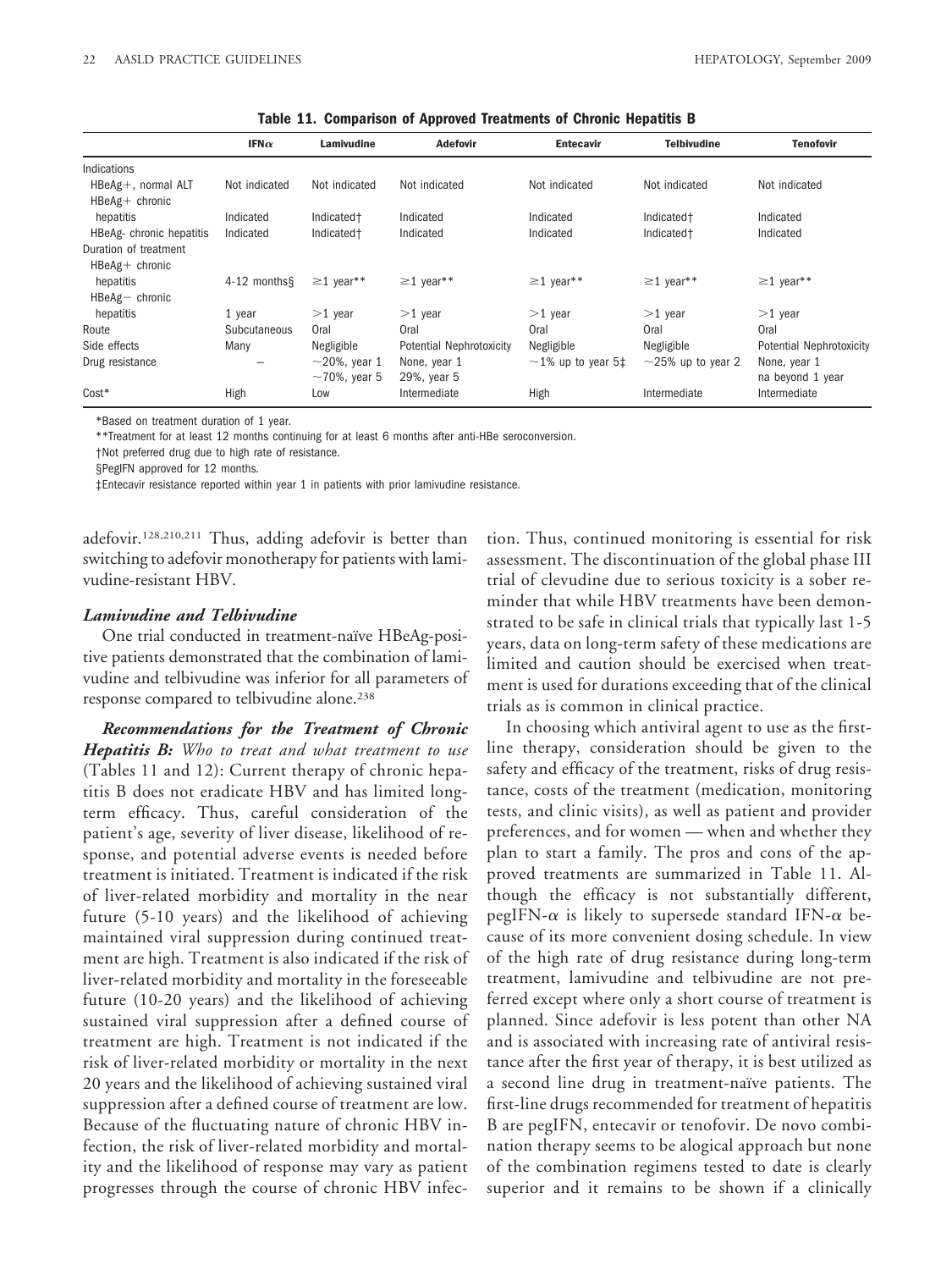| <b>HBeAg</b> | <b>HBV DNA (PCR)</b> | <b>ALT</b>            | <b>Treatment Strategy</b>                                                                                                                                                                                                                                                                                       |
|--------------|----------------------|-----------------------|-----------------------------------------------------------------------------------------------------------------------------------------------------------------------------------------------------------------------------------------------------------------------------------------------------------------|
| $^{+}$       | $>$ 20,000 IU/mL     | $\leq$ 2 $\times$ ULN | Low efficacy with current treatment.                                                                                                                                                                                                                                                                            |
|              |                      |                       | Observe; consider treatment when ALT becomes elevated.                                                                                                                                                                                                                                                          |
|              |                      |                       | Consider biopsy in persons $> 40$ years, ALT persistently high normal-2x ULN, or with<br>family history of HCC.                                                                                                                                                                                                 |
|              |                      |                       | Consider treatment if HBV DNA $>$ 20,000 IU/mL and biopsy shows moderate/severe<br>inflammation or significant fibrosis.                                                                                                                                                                                        |
| $^{+}$       | $>$ 20,000 IU/mL     | $>2 \times$ ULN       | Observe for 3-6 months and treat if no spontaneous HBeAg loss.                                                                                                                                                                                                                                                  |
|              |                      |                       | Consider liver biopsy prior to treatment if compensated.                                                                                                                                                                                                                                                        |
|              |                      |                       | Immediate treatment if icteric or clinical decompensation.                                                                                                                                                                                                                                                      |
|              |                      |                       | IFN $\alpha$ /pegIFN $\alpha$ , LAM, ADV, ETV, TDF or LdT may be used as initial therapy.                                                                                                                                                                                                                       |
|              |                      |                       | ADV not preferred due to weak antiviral activity and high rate of resistance after 1st year.                                                                                                                                                                                                                    |
|              |                      |                       | LAM and LdT not preferred due to high rate of drug resistance.                                                                                                                                                                                                                                                  |
|              |                      |                       | End-point of treatment - Seroconversion from HBeAg to anti-HBe.                                                                                                                                                                                                                                                 |
|              |                      |                       | Duration of therapy:                                                                                                                                                                                                                                                                                            |
|              |                      |                       | $\bullet$ IFN- $\alpha$ : 16 weeks                                                                                                                                                                                                                                                                              |
|              |                      |                       | $\bullet$ PegIFN- $\alpha$ : 48 weeks                                                                                                                                                                                                                                                                           |
|              |                      |                       | • LAM/ADV/ETV/LdT/TDF: minimum 1 year, continue for at least 6 months after HBeAg                                                                                                                                                                                                                               |
|              |                      |                       | seroconversion                                                                                                                                                                                                                                                                                                  |
|              |                      |                       | IFN $\alpha$ non-responders / contraindications to IFN $\alpha \rightarrow \text{TDF}/\text{ETV}$ .                                                                                                                                                                                                             |
|              | $>$ 20,000 IU/mL*    | $> 2x$ ULN            | IFN- $\alpha$ /peg IFN- $\alpha$ , LAM, ADV, ETV, TDF or LdT may be used as initial therapy.                                                                                                                                                                                                                    |
|              |                      |                       | LAM and LdT not preferred due to high rate of drug resistance                                                                                                                                                                                                                                                   |
|              |                      |                       | ADV not preferred due to weak antiviral activity and high risk of resistance after 1st year.                                                                                                                                                                                                                    |
|              |                      |                       | End-point of treatment - not defined                                                                                                                                                                                                                                                                            |
|              |                      |                       | Duration of therapy:                                                                                                                                                                                                                                                                                            |
|              |                      |                       | • IFN- $\alpha$ /pegIFN- $\alpha$ : 1 year                                                                                                                                                                                                                                                                      |
|              |                      |                       | $\bullet$ LAM/ADV/ETV/LdT/TDF: $> 1$ year                                                                                                                                                                                                                                                                       |
|              |                      |                       | IFN $\alpha$ non-responders / contraindications to IFN- $\alpha \rightarrow$ TDF/ETV.                                                                                                                                                                                                                           |
|              | $>2,000$ IU/mL       | $1-2x$ ULN            | Consider liver biopsy and treat if liver biopsy shows moderate/severe necroinflammation<br>or significant fibrosis.                                                                                                                                                                                             |
|              | $\leq$ 2,000 IU/mL   | $\leq$ ULN            | Observe, treat if HBV DNA or ALT becomes higher.                                                                                                                                                                                                                                                                |
| $+/-$        | detectable           | Cirrhosis             | Compensated:                                                                                                                                                                                                                                                                                                    |
|              |                      |                       | HBV DNA $>2,000$ IU/mL-Treat, LAM/ADV/ETV/LdT/TDF may be used as initial therapy.<br>LAM and LdT not preferred due to high rate of drug resistance; ADV not preferred<br>due to weak antiviral activity and high risk of resistance after 1st year.<br>HBV DNA <2,000 IU/mL-Consider treatment if ALT elevated. |
|              |                      |                       | Decompensated:                                                                                                                                                                                                                                                                                                  |
|              |                      |                       | Coordinate treatment with transplant center, LAM (or LdT) $+ADV$ , TDF or ETV preferred.<br>Refer for liver transplant.                                                                                                                                                                                         |
| $+/-$        | undetectable         | Cirrhosis             | Compensated: Observe.                                                                                                                                                                                                                                                                                           |
|              |                      |                       | Decompensated: Refer for liver transplant.                                                                                                                                                                                                                                                                      |
|              |                      |                       |                                                                                                                                                                                                                                                                                                                 |

|  | Table 12. Recommendations for Treatment of Chronic Hepatitis B |  |  |  |  |  |  |
|--|----------------------------------------------------------------|--|--|--|--|--|--|
|--|----------------------------------------------------------------|--|--|--|--|--|--|

Abbreviations: ALT, alanine aminotransferase; ULN, upper limit of normal; IFN $\alpha$ , interferon alpha; pegIFN- $\alpha$ , pegylated IFN-alpha; LAM, lamivudine; ADV, adefovir; ETV, entecavir; LdT, telbivudine; TDF, tenofovir disoproxil fumarate.

\*Treatment may be considered in patients with HBV DNA 2,000-20,000 IU/mL, particularly if they are older or have cirrhosis. Although several studies including the REVEAL study showed a correlation between serum HBV DNA and clinical outcomes such as HCC, only patients with 1 or both samples at baseline and last follow-up with serum HBV DNA > 100,000 copies/mL (>20,000 IU/mL) had significantly increased risk of HCC (Chen, JAMA).

meaningful decrease in the rate of antiviral-resistance results from combination therapy as compared to entecavir or tenofovir monotherapy.

Patients receiving IFN- $\alpha$  therapy should have blood counts and liver panel monitored every 4 weeks, thyroid stimulating hormone (TSH) and HBV DNA levels every 12 weeks, and, if initially HBeAg-positive, HBeAg/anti-HBe every 24 weeks during treatment. Blood counts, liver panel, TSH and HBV DNA, and if initially HBeAg positive, HBeAg/anti-HBe should be tested every 12 weeks during the first 24 weeks posttreatment. Patients receiving NA therapy should have liver panel monitored every 12 weeks and HBV DNA

levels every 12-24 weeks, and, if initially HBeAg-positive HBeAg/anti-HBe every 24 weeks during treatment. In addition serum creatinine should be tested every 12 weeks for patients receiving adefovir or tenofovir. HBsAg should be tested every 6-12 months in those who are HBeAg negative with persistently undetectable serum HBV DNA by PCR assay.

## *Recommendations on Whom to Treat and with What Antiviral Agent (Table 12)*

**15. Patients with HBeAg-positive chronic hepatitis B a.** *ALT greater than 2 times normal or moderate/ severe hepatitis on biopsy, and HBV DNA* **>***20,000*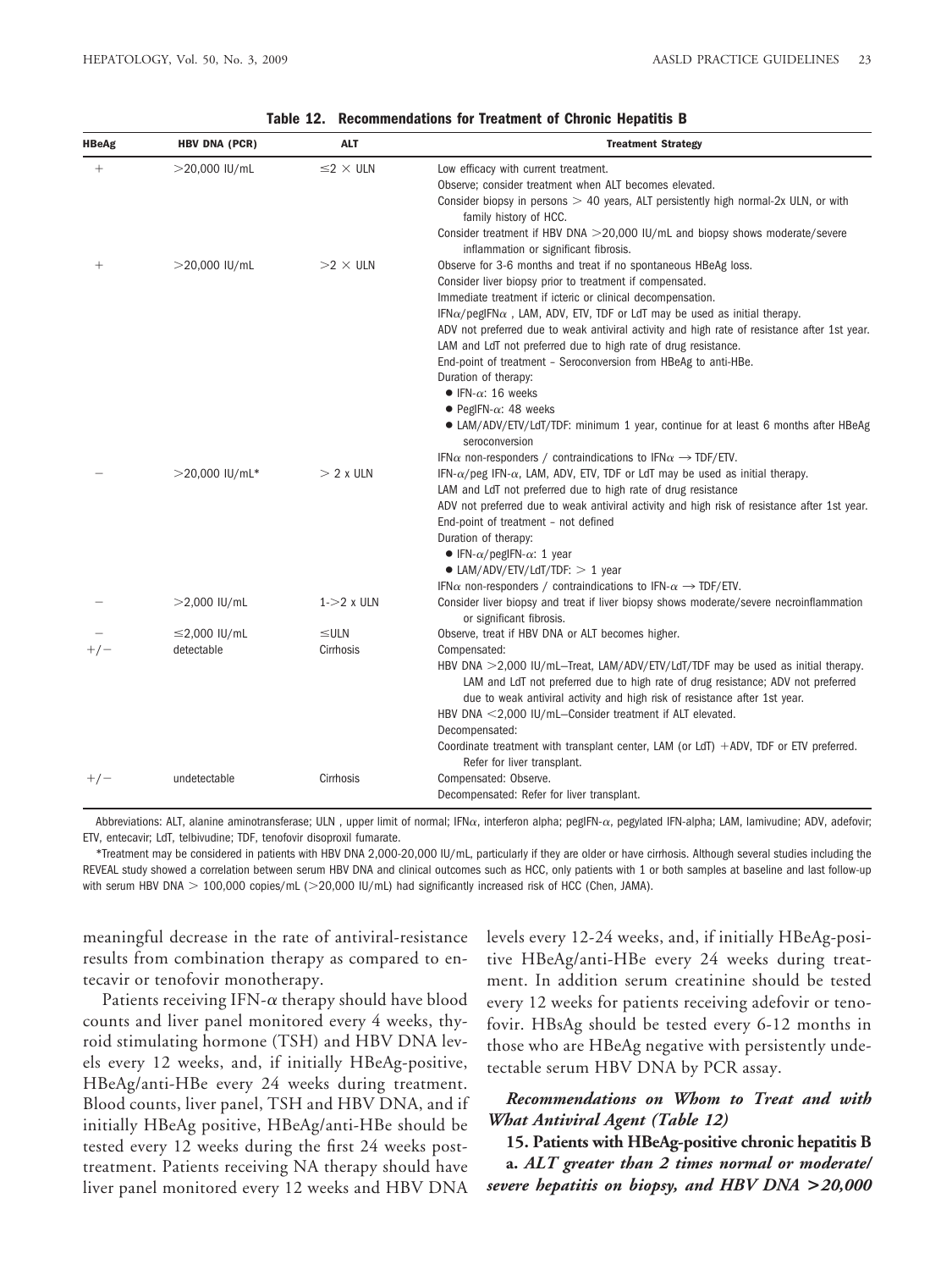*IU/mL.* **These patients should be considered for treatment. (I)**

- **Treatment should be delayed for 3 to 6 months in persons with compensated liver disease to determine if spontaneous HBeAg seroconversion occurs. (II-2)**
- **Patients with icteric ALT flares should be promptly treated. (III)**
- **Treatment may be initiated with any of the 7 ap**proved antiviral medications, but pegIFN- $\alpha$ , te**nofovir or entecavir are preferred. (I)**

**b.** *ALT persistently normal or minimally elevated (***<***2 times normal).* **These patients generally should not be initiated on treatment. (I)**

- **Liver biopsy may be considered in patients with fluctuating or minimally elevated ALT levels especially in those above 40 years of age. (II-3)**
- **Treatment may be initiated if there is moderate or severe necroinflammation or significant fibrosis on liver biopsy. (I)**

**c.** *Children with elevated ALT greater than 2 times normal.* **These patients should be considered for treatment if ALT levels remain elevated at this level for longer than 6 months. (I)**

 $\bullet$  Treatment may be initiated with IFN- $\alpha$  or lami**vudine. (I)**

**16. Patients with HBeAg-negative chronic hepatitis B (serum HBV DNA >20,000 IU/mL and elevated ALT >2 times normal) should be considered for treatment. (I)**

- **Liver biopsy may be considered for HBeAg-negative patients with lower HBV DNA levels (2,000-20,000 IU/mL) and borderline normal or minimally elevated ALT levels. (II-2)**
- **Treatment may be initiated if there is moderate/ severe inflammation or significant fibrosis on biopsy. (I)**
- **Treatment may be initiated with any of the 7 ap**proved antiviral medications but pegIFN- $\alpha$ , te**nofovir or entecavir are preferred in view of the** need for long-term treatment. (I for pegIFN- $\alpha,$ tenofovir, or entecavir and II-1 for IFN-α, adefo**vir, telbivudine and lamivudine).**

17. Patients who failed to respond to prior IFN- $\alpha$ **(standard or pegylated) therapy may be retreated with nucleoside analogues (NA) if they fulfill the criteria listed above. (I)**

**18. Patients who failed to achieve primary response as evidenced by <2 log decrease in serum HBV DNA level after at least 6 months of NA therapy should be switched to an alternative treatment or receive additional treatment. (III)**

#### **Table 13. Management of Antiviral-Resistant HBV**

*Prevention*

- Avoid unnecessary treatment
- Initiate treatment with potent antiviral that has low rate of drug resistance or with combination therapy

● Switch to alternative therapy in patients with primary non-response *Monitoring*

- Test for serum HBV DNA (PCR assay) every 3-6 months during treatment
- Check for medication compliance in patients with virologic breakthrough
- Confirm antiviral resistance with genotypic testing *Treatment*  $\Delta$ dd adefovir or tenofovir  $\Delta$

| <b>LUITUVUULIIV. IVAJKJUULIVA.</b>    |                                              |
|---------------------------------------|----------------------------------------------|
|                                       | Stop lamivudine, switch to Truvada* $\wedge$ |
| Adefovir-resistance $\rightarrow$     | Add lamivudine#                              |
|                                       | Stop adefovir, switch to Truvada* $\wedge$   |
|                                       | Switch to or add entecavir# $\wedge$         |
| Entecavir-resistance $\rightarrow$    | Switch to tenofovir or Truvada $\wedge$      |
| Telbivudine-resistance $+\rightarrow$ | Add adefovir or tenofovir                    |
|                                       | Stop telbivudine, switch to Truvada          |
|                                       |                                              |

 $*Truvada = combination$  pill with emtricitabine 200 mg and tenofovir 300 mg #Durability of viral suppression unknown, especially in patients with prior lamivudine resistance

∧In HIV coinfected persons; scanty in vivo data in non HIV infected persons Clinical data not available

**19. Patients who develop breakthrough infection while receiving NA therapy (Table 13)**

- **Compliance should be ascertained, and treatment resumed in patients who have had long lapses in medications. (III)**
- **A confirmatory test for antiviral-resistant mutation should be performed if possible to differentiate primary nonresponse from breakthrough infection and to determine if there is evidence of multi-drug resistance (in patients who have been exposed to more than one NA treatment). (III)**
- **All patients with virologic breakthrough should be considered for rescue therapy. (II-2)**
- **For patients in whom there was no clear indication for hepatitis B treatment and who continue to have compensated liver disease, withdrawal of therapy may be considered but these patients need to be closely monitored and treatment reinitiated if they experience severe hepatitis flares. (III)**

**20. Treatment of patients with lamivudine (or telbivudine)-resistant HBV**

**a. If adefovir is used, lamivudine (or telbivudine) should be continued indefinitely to decrease the risk of hepatitis flares during the transition period and to reduce the risk of subsequent adefovir resistance. (II-3 for lamivudine-resistant HBV and III for telbivudineresistant HBV)**

**b. If tenofovir is used, continuation of lamivudine (or telbivudine) is recommended to decrease the risk of subsequent antiviral resistence. (III)**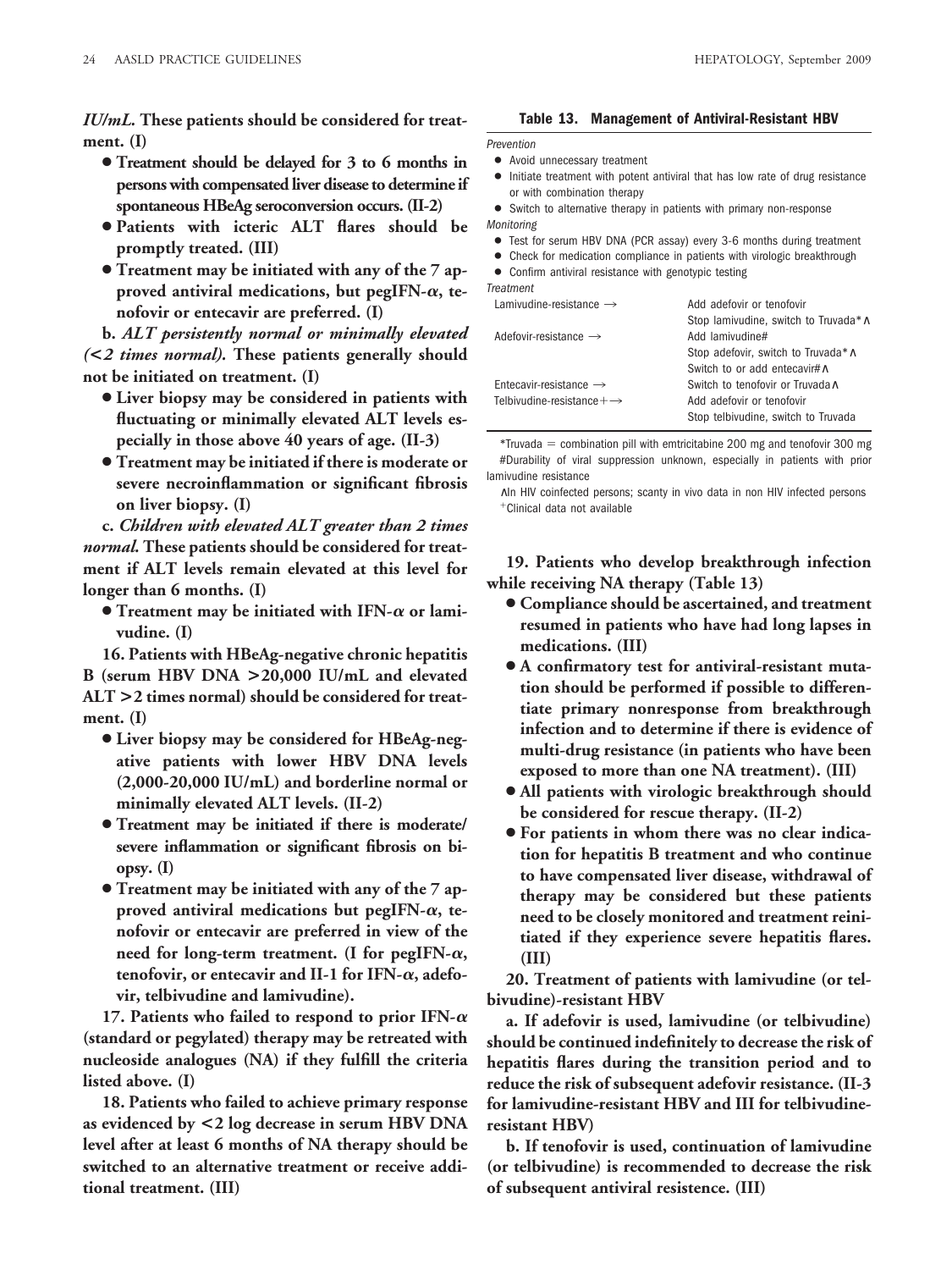**c. If entecavir is used, lamivudine or telbivudine should be stopped as continued presence of lamivudine- (or telbivudine-) resistant mutations will increase the risk of entecavir resistance. (II-3 for lamivudine-resistant HBV and III for telbivudine-resistant HBV). Entecavir is not an optimal therapy because of increasing risk of resistance to entecavir over time. (II-2)**

**21. Treatment of patients with adefovir-resistant HBV**

**a. In patients with no prior exposure to other NA, lamivudine, telbivudine or entecavir may be added. Alternatively, adefovir may be stopped and tenofovir plus lamivudine or emtricitabine may be used. (III)**

**b. In patients with prior lamivudine resistance in whom lamivudine had been stopped when treatment was switched to adefovir, adefovir may be stopped and tenofovir plus lamivudine, emtricitabine (II-2) or entecavir (III) may be used but the durability of response to this combination is unknown.**

**22. Treatment of patients with entecavir-resistant HBV**

**a. Adefovir or Tenofovir can be used as it has been shown to have activity against entecavir-resistant HBV in in vitro studies, but clinical data are lacking. (II-3)**

**23. Patients with compensated cirrhosis — Treatment should be considered for patients with ALT >2 times normal, and for patients with normal or minimally elevated ALT if serum HBV DNA levels are high (>2,000 IU/mL). (II-2)**

**a. Patients with compensated cirrhosis are best treated with NAs because of the risk of hepatic decom**pensation associated with IFN-α–related flares of hep**atitis. In view of the need for long-term therapy, tenofovir or entecavir is preferred. (II-3)**

**24. Patients with decompensated cirrhosis — Treatment should be promptly initiated with a NA that can produce rapid viral suppression with low risk of drug resistance. (II-1)**

**a. Lamivudine or telbivudine may be used as initial treatment in combination with adefovir or tenofovir to reduce the risk of drug resistance. (II-2)**

**b. Entecavir or tenofovir alone would be an appropriate treatment in this setting but clinical data documenting their safety and efficacy in patients with decompensated cirrhosis are lacking. (III)**

**c. Treatment should be coordinated with a transplant center. (III)**

**d. IFN-**-**/pegIFN**- **should not be used in patients with decompensated cirrhosis. (II-3)**

**25. In patients with inactive HBsAg carrier state antiviral treatment is not indicated, but these patients should be monitored (see Recommendation 12). (II-2)**

#### *Dose Regimens*

26. IFN- $\alpha$  and pegIFN- $\alpha$  are administered as sub**cutaneous injections.**

a. The recommended dose of standard IFN- $\alpha$  for **adults is 5 MU daily or 10 MU thrice weekly. The** recommended dose of pegIFN- $\alpha$ 2a is 180 mcg weekly. **(I)**

**b.** The recommended IFN- $\alpha$  dose for children is 6  $\,$ **MU/m2 thrice weekly with a maximum of 10 MU. (I)**  $\text{PegIFN-}\alpha$  has not been approved for treatment of **chronic hepatitis B in children.**

**c. The recommended treatment duration for HBeAg-positive chronic hepatitis B is 16 weeks for** standard IFN- $\alpha$  and 48 weeks for pegIFN- $\alpha$ . (I)

**d. The recommended treatment duration for HBeAg-negative chronic hepatitis B is 48 weeks for** both standard and  $\operatorname{pegIFN-}\alpha$  (II-3)

**27. Lamivudine is administered orally.**

**a. The recommended lamivudine dose for adults with normal renal function and no HIV coinfection is 100 mg daily (I). Dose adjustment is needed for patients with estimated glomerular filtration rate <50 mL/min (Table 10a). (I)**

**b. The recommended lamivudine dose for children is 3 mg/kg/d with a maximum of 100 mg/d. (I)**

**c. The recommended dose of lamivudine for persons coinfected with HIV is 150mg twice daily. Lamivudine should only be used in combination with other antiretroviral medications. (I)**

**28. Adefovir is administered orally.**

**a. The recommended adefovir dose for adults with normal renal function is 10 mg daily. (I) Dose adjustment is needed for patients with estimated glomerular filtration rate <50 mL/min (Table 10b).**

**29. Entecavir is administered orally.**

**a. The recommended entecavir dose for adults with normal renal function is 0.5 mg daily for patients with no prior lamivudine treatment, and 1.0 mg daily for patients who are refractory/resistant to lamivudine. (I) Dose adjustment is needed for patients with estimated glomerular filtration rate <50 mL/min (Table 10c).**

**30. Telbivudine is administered orally.**

**a. The recommended dose for adults with normal renal function is 600 mg daily. (I) Dose adjustment is needed for patients with estimated glomerular filtration rate <50 mL/min (Table 10d).**

**31. Tenofovir is administered orally.**

**a. The recommended tenofovir dose for adults with normal renal function is 300 mg daily. (I) Dose ad-**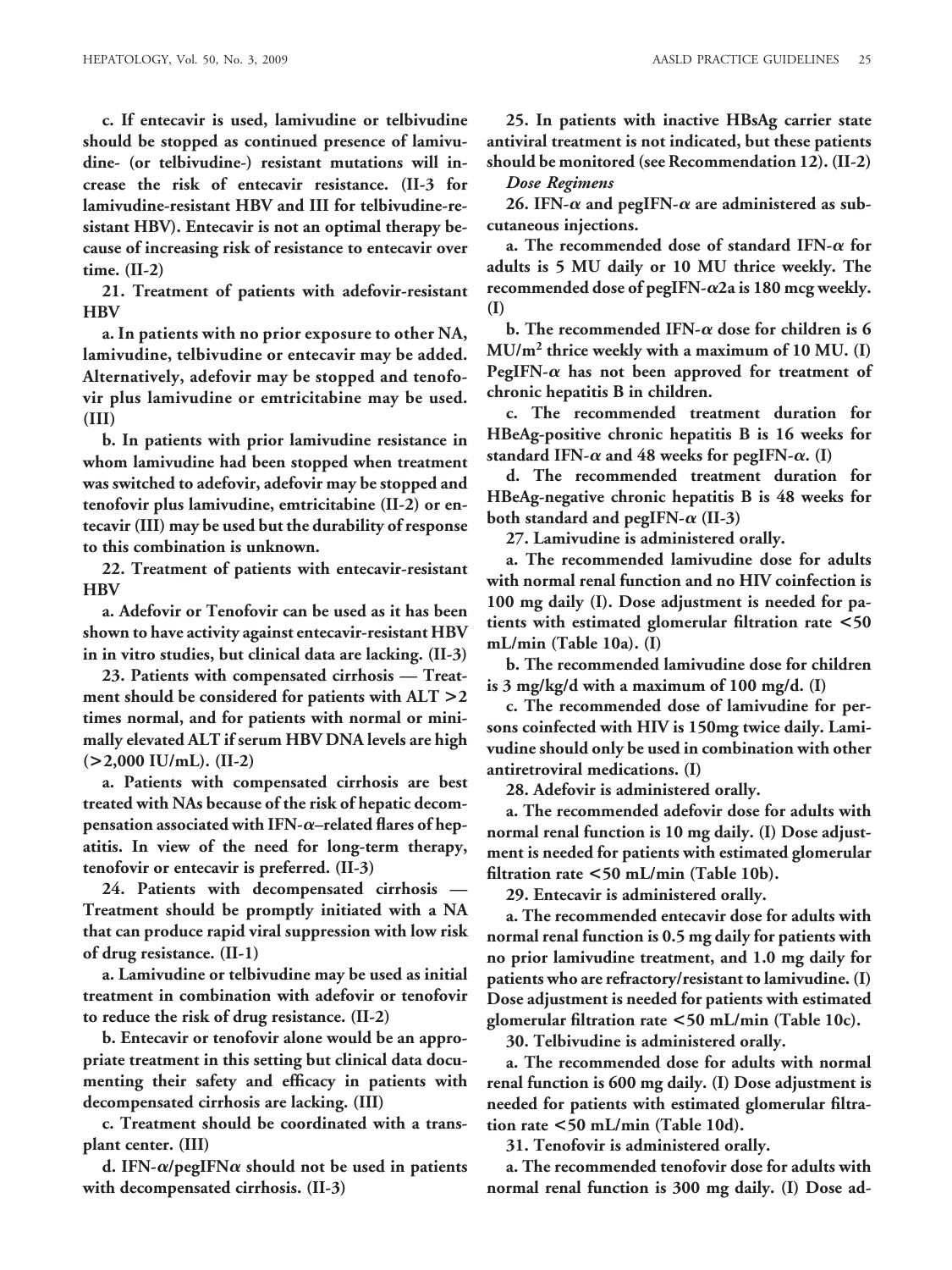**justment is needed for patients with estimated creatinine clearance <50 mL/min (Table 10e).**

**32. Duration of nucleoside analogue treatment**

**a.** *HBeAg-positive chronic hepatitis B* — **Treatment should be continued until the patient has achieved HBeAg seroconversion and undetectable serum HBV DNA and completed at least 6 months of additional treatment after appearance of anti-HBe. (I)**

● **Close monitoring for relapse is needed after withdrawal of treatment. (I)**

**b.** *HBeAg-negative chronic hepatitis B* — **Treatment should be continued until the patient has achieved HBsAg clearance. (I)**

**c.** *Compensated cirrhosis* — **These patients should receive long-term treatment. However, treatment may be stopped in HBeAg-positive patients if they have confirmed HBeAg seroconversion and have completed at least 6 months of consolidation therapy and in HBeAg-negative patients if they have confirmed HBsAg clearance. (II-3)**

● **Close monitoring for viral relapse and hepatitis flare is mandatory if treatment is stopped. (II-3)**

**d.** *Decompensated cirrhosis and recurrent hepatitis B post–liver transplantation* — **Life-long treatment is recommended. (II-3)**

## **Special Populations**

#### *Coinfection with HBV and HCV*

There is scant information on the treatment of HBV/HCV coinfection and recommendations on treatment for HBV/HCV coinfection cannot be made at this time. $^{269\text{-}271}\,\mathrm{T}$ wo studies on standard IFN- $\alpha$  and ribavirin showed no difference in sustained virologic response to HCV infection in patients with HBV/ HCV coinfection compared to patients with HCV infection only. However, rebound in serum HBV DNA levels after an initial decline, and reactivation of HBV replication in patients who had undetectable HBV DNA prior to treatment have been reported. A third study showed that combination therapy with pegIFN and ribavirin was equally effective in patients with HCV monoinfection and in those with HBV/HCV coinfection.272

### *Coinfection with HBV and HDV*

The primary endpoint of treatment is the suppression of HDV replication, which is usually accompanied by normalization of ALT level and decrease in necroinflammatory activity on liver biopsy. The only approved treatment of chronic hepatitis  $D$  is IFN- $\alpha$ . One study found that high dose (9 MU 3 times a week) IFN- $\alpha$  had higher rates of virologic and biochemical as well as histologic

response than those who received IFN- $\alpha$  3 MU 3 times a week or placebo.<sup>273</sup> Although most patients had viral relapse, improvement in liver histology was maintained 10 years post-treatment among the patients who received high-dose IFN- $\alpha$ .<sup>274</sup> Two recent trials support the use of pegIFN- $\alpha$  in chronic hepatitis D, one study showed that addition of ribavirin did not improve the response.275,276

Lamivudine has been evaluated in a small number of patients and found to be ineffective in inhibiting HDV replication.277 Combination of lamivudine and IFN does not improve response compared to interferon alone.<sup>278</sup>

Based on available data, high-dose IFN- $\alpha$  (9 MU 3 times a week) or pegIFN- $\alpha$  for 1 year appears to have long-term beneficial effects in patients with chronic hepatitis D.

#### *Coinfection with HBV and HIV*

Clinical studies in patients with HBV/HIV coinfection reported lower response rates to standard IFN- $\alpha$ treatment than those with HBV monoinfection.279 Responders tend to have a higher mean CD4 cell count than nonresponders. It is expected that pegIFN- $\alpha$  will have similar or better efficacy than standard IFN- $\alpha$ .

Lamivudine, emtricitabine and tenofovir are NAs with activity against both HIV and HBV.250,280,281 However, the rate of HBV resistance to lamivudine in HBV/HIV coinfected patients is high, reaching 90% at 4 years.<sup>281</sup> Tenofovir plus lamivudine or emtricitabine are commonly prescribed as components of HAART in HBV/ HIV coinfected patients. Furthermore, tenofovir is effective against lamivudine-resistant HBV249 and appears to reduce the rate of lamivudine resistance when the combination is used.282

Adefovir at the approved dose for HBV (10 mg) has negligible activity against HIV. To date, no resistance to HIV has been detected up to 144 weeks in small studies.283 *In vitro* studies showed that entecavir exhibits inhibitory activity against HIV under conditions of reduced virus challenge.284 Entecavir has also been shown to decrease serum HIV RNA levels in lamivudine-experienced as well as in lamivudine-naïve patients and to result in the selection of M184V mutation. Therefore, entecavir should only be used in concert with HAART in HBV/ HIV coinfected patients.285,286 Telbivudine also has no activity against HIV but it should not be used in HBV/ HIV coinfected patients because of the risk of selection of M204I mutation in the YMDD motif.

Given that antiretroviral regimens may include drugs with activity against HBV, it is reasonable to base HBV treatment decisions on whether or not HIV treatment is ongoing or planned. In HBeAg-positive patients who are not in need of HAART, or who are already well-controlled on HAART that does not include a drug with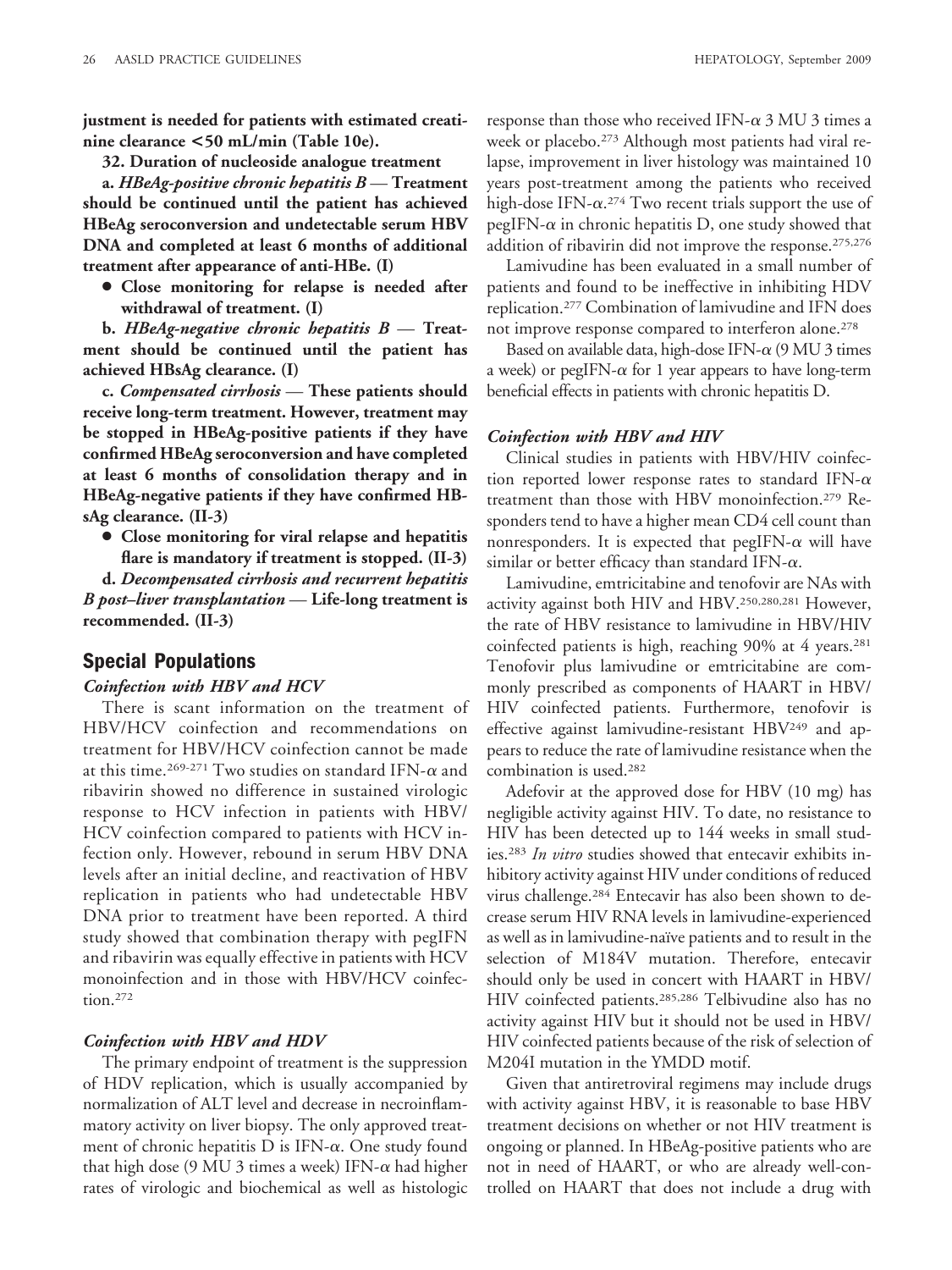activity against HBV, pegIFN- $\alpha$  may be considered as a first-line option given its limited duration, but adefovir can also be used in this setting. It is generally recommended that candidates for IFN- $\alpha$  therapy have CD4 cell counts -500 cells/uL. Patients who have lower CD4 cell counts or who are HBeAg-negative may be appropriate candidates for adefovir. Finally, in HBeAg-negative patients who are likely to need HIV treatment in the future, earlier initiation of HAART may be considered.

For patients in whom HAART initiation is planned, it is best to use a regimen that includes a drug/drugs with activity against HBV. Most experts recommend using two drugs. Combinations can include tenofovir plus lamivudine or tenofovir plus emtricitabine (Truvada®). In the setting of confirmed lamivudine resistance in patients who are already on HAART, adding tenofovir is generally preferred.

Hepatitis flares may occur when HBV treatment is discontinued, particularly in the absence of HBeAg seroconversion. Thus, when HAART regimens are altered, drugs that are effective against HBV should not be discontinued without substituting another drug that has activity against HBV, unless the patient has achieved HBeAg seroconversion and has completed an adequate course of consolidation treatment.

## *Recommendations for Treatment of Patients with HBV/HIV Coinfection*

**33. Patients who meet criteria for chronic hepatitis B should be treated. (III)**

● **Liver biopsy should be considered in patients with fluctuating or mildly elevated ALT (1-2 normal). (II-3)**

**34. Patients who are not on HAART and are not anticipated to require HAART in the near future should be treated with an antiviral therapy that does not target HIV, such as pegIFN-α or adefovir. Although telbivudine does not target HIV, it should not be used in this circumstance. (II-3)**

**35. Patients in whom treatment for both HBV and HIV is planned should receive therapies that are effective against both viruses: lamivudine plus tenofovir or emtricitabine plus tenofovir are preferred. (II-3)**

**36. Patients who are already on effective HAART that does not include a drug active against HBV may be treated with pegIFN**- **or adefovir. (II-3)**

**37. In patients with lamivudine resistance, tenofovir should be added. (III)**

**38. When HAART regimens are altered, drugs that are effective against HBV should not be discontinued without substituting another drug that has activity against HBV, unless the patient has achieved HBeAg** **seroconversion and has completed an adequate course of consolidation treatment. (II-3)**

## **Antiviral Prophylaxis of Hepatitis B Carriers Who Receive Immunosuppressive or Cytotoxic Chemotherapy**

Reactivation of HBV replication with increase in serum HBV DNA and ALT level has been reported in 20% to 50% of hepatitis B carriers undergoing immunosuppressive or cancer chemotherapy. In most instances, the hepatitis flares are asymptomatic, but icteric flares, and even hepatic decompensation and death have been observed.287-290 Reactivation of HBV replication is more common when chemotherapeutic regimens that include corticosteroids or rituximab are used.291,292 In addition, reactivations have been reported in HBsAg-positive persons after intra-arterial chemoembolization for HCC and other immunosuppressive therapies such as infliximab and other antitumor necrosis factor (TNF) therapies for rheumatoid arthritis or inflammatory bowel disease.289,293,294 Clinical studies including two controlled trials showed that prophylactic therapy with lamivudine can reduce the rate of HBV reactivation, severity of associated hepatitis flares and mortality.289,290,295-299 HBsAg and anti-HBc testing should be performed in persons who have high risk of HBV infection (see Table 2), prior to initiation of chemo- or immunosuppressive therapy. Prophylactic antiviral therapy should be administered to hepatitis B carriers (regardless of baseline serum HBV DNA level) at the onset of cancer chemotherapy or a finite course of immunosuppressive therapy, and maintained for 6 months afterwards. Viral relapse after withdrawal of lamivudine has been reported in patients with high pre-chemotherapy HBV DNA level,<sup>300</sup> HBsAg-positive persons with serum HBV DNA levels -2,000 IU/mL prior to undergoing cytotoxic chemotherapy should continue antiviral therapy until they reach therapeutic endpoints for chronic hepatitis B.

In the renal transplant setting, a small study found that most HBsAg positive patients had increase in serum HBV DNA levels necessitating lamivudine treatment.298 While studies to date have focused on lamivudine, adefovir, tenofovir or entecavir could be used as an alternate treatment, particularly in patients who are anticipated to require more than 12 months of therapy in whom there is a higher risk of resistance to lamivudine. In general, entecavir is preferred because of its rapid onset of action and lack of nephrotoxicity. IFN- $\alpha$  should not be used in this setting because of its bone marrow suppressive effects and the risk of hepatitis flares.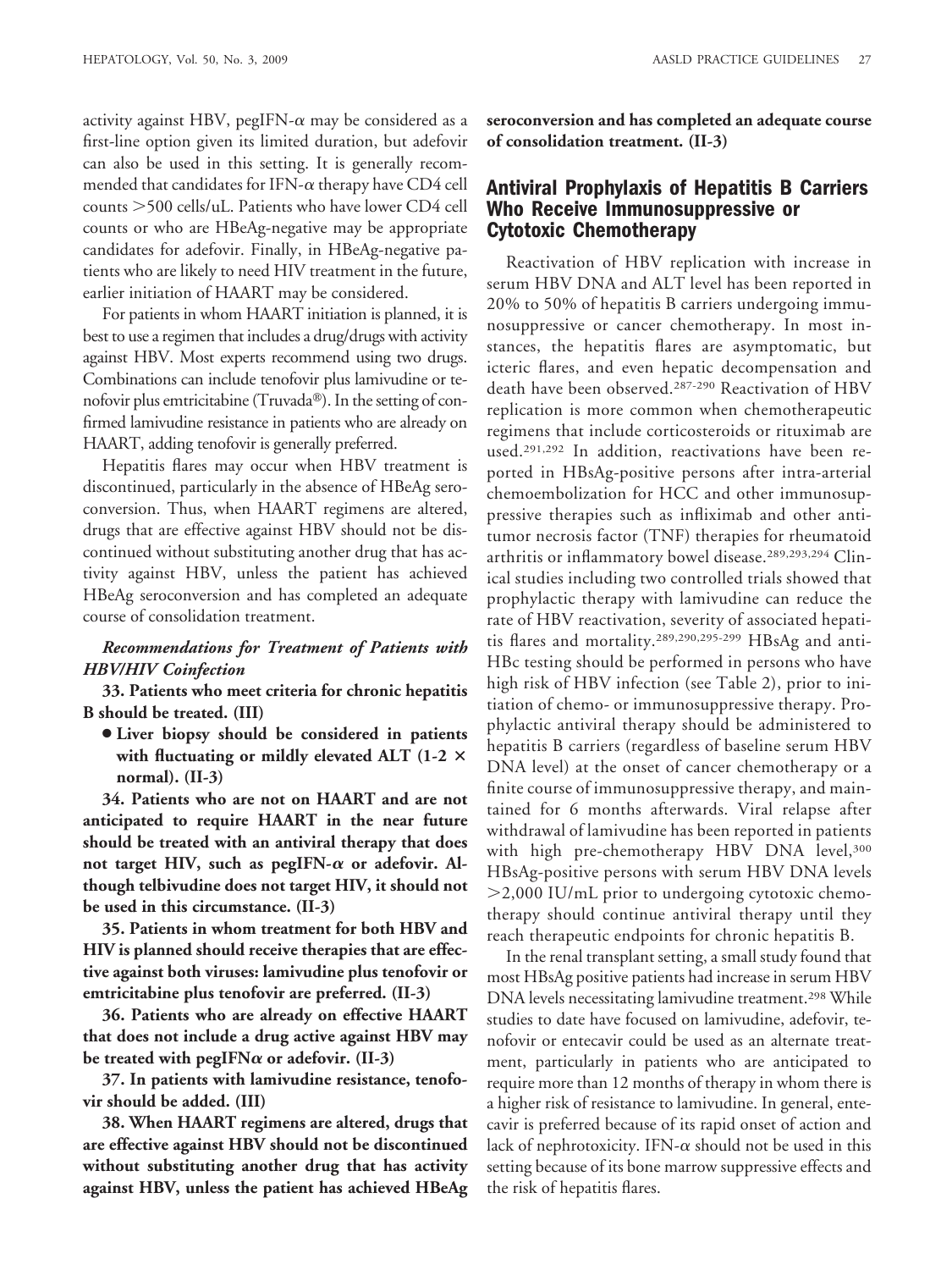While HBV reactivation can occur in persons who are HBsAg negative but anti-HBc and anti-HBs positive and in those with isolated anti-HBc, this is infrequent, and there is not enough information to recommend routine prophylaxis for these individuals.287,289 These patients should be monitored and antiviral therapy initiated when serum HBV DNA becomes detectable.

## *Recommendations for Treatment of Hepatitis B carriers Who Require Immunosuppressive or Cytotoxic Therapy:*

**39. HBsAg and anti-HBc testing should be performed in patients who are at high risk of HBV infection (see recommendation number 1), prior to initiation of chemotherapy or immunosuppressive therapy. (II-3)**

**40. Prophylactic antiviral therapy is recommended for HBV carriers at the onset of cancer chemotherapy or of a finite course of immunosuppressive therapy.**

**a. Patients with baseline HBV DNA <2,000 IU/mL level should continue treatment for 6 months after completion of chemotherapy or immunosuppressive therapy. (III)**

**b. Patients with high baseline HBV DNA (>2,000 IU/mL) level should continue treatment until they reach treatment endpoints as in immunocompetent patients. (III)**

**c. Lamivudine or telbivudine can be used if the** anticipated duration of treatment is short  $(\leq 12)$ **months) and baseline serum HBV DNA is not detectable. (I for lamivudine and III for telbivudine)**

**d. Tenofovir or entecavir is preferred if longer duration of treatment is anticipated. (III)**

 $e$ . IFN- $\alpha$  should be avoided in view of the bone **marrow suppressive effect. (II-3)**

## *Symptomatic Acute Hepatitis B*

Antiviral therapy is generally not necessary in patients with symptomatic acute hepatitis B because -95% of immunocompetent adults with acute hepatitis B recover spontaneously. Small case series with or without comparisons to historical untreated controls have reported that lamivudine improves survival in patients with severe or fulminant hepatitis B.301,302 One randomized controlled trial of lamivudine versus placebo was conducted in 71 patients. Over one half of the patients had severe acute hepatitis B as defined by two of the following three criteria: hepatic encephalopathy, serum bilirubin >10.0 mg/dL or INR >1.6. While the group treated with lamivudine had a significantly greater reduction of HBV DNA levels at week 4, there was no difference in the rate of biochemical improvement. This was true for all patients and the subset of patients with severe hepatitis. Likewise, there was no difference in the rate of loss of HBsAg: 93.5% versus 96.7% at month 12 in the lamivudine and placebo groups, respectively.303 Another prospective randomized controlled trial of IFN- $\alpha$  showed that antiviral therapy did not decrease the rate of progression to chronic infection because all the study subjects had resolution of infection.304

Despite the lack of benefit from small underpowered controlled trials, an argument can be made for treating all patients with fulminant hepatitis B using a NA given its safety and the fact that many of these patients will ultimately need liver transplantation and reduction of HBV DNA levels would reduce the risk of recurrent hepatitis B after transplant. At the 2006 NIH HBV Meeting, it was also proposed patients with protracted, severe acute hepatitis B (increase in INR and deep jaundice persisting for -4 weeks) be treated. (4) Lamivudine or telbivudine would be a reasonable choice given their safety and rapidity of action, and the short anticipated duration of therapy except in patients who proceed to transplant. Entecavir can also be used but tenofovir may not be optimal because of its potential for nephrotoxicity. Adefovir is not preferred because of its weak antiviral activity and potential for nephrotoxicity. IFN- $\alpha$  is contraindicated because of the risks of worsening hepatitis and the frequent side effects.

## *Recommendations for Treatment of Patients with Acute Symptomatic Hepatitis B:*

**41. Treatment is only indicated for patients with fulminant hepatitis B and those with protracted, severe acute hepatitis B. (III)**

**42. Lamivudine or telbivudine may be used when the anticipated duration of treatment is short; otherwise, entecavir is preferred. (II-3)**

**a. Treatment should be continued until HBsAg clearance is confirmed or indefinitely in those who undergo liver transplantation. (II-1)**

**b.** IFN- $\alpha$  is contraindicated. (III)

*Acknowledgment:* This update of a previously published practice guideline was produced in collaboration with the Practice Guidelines Committee of the American Association for the Study of Liver Diseases. This committee provided extensive peer review of the manuscript. Members of the Practice Guidelines Committee include Jayant A. Talwalkar, MD, MPH (Chair), Anna Mae Diehl, MD (Board Liaison), Jeffrey H. Albrecht, MD, Amanda DeVoss, MMS, PA-C, José Franco, MD, Stephen A. Harrison, MD, Kevin Korenblat, MD, Simon C. Ling, MBChB, Lawrence U. Liu, MD, Paul Martin, MD, Kim M. Olthoff, MD, Robert S. O'Shea, MD, Nancy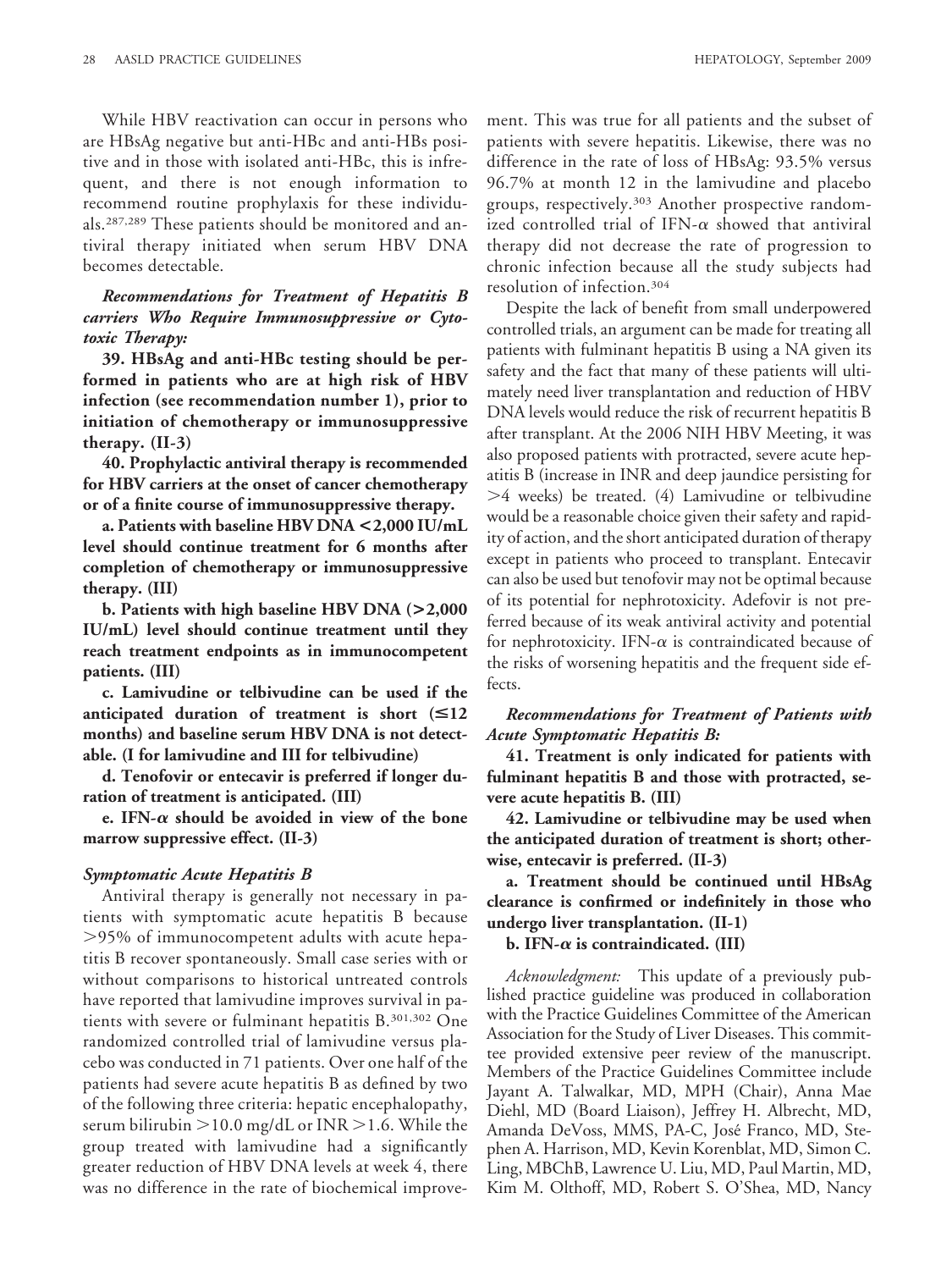Reau, MD, Adnan Said, MD, Margaret C. Shuhart, MD, MS, and Kerry N. Whitt, MD.

## **References**

- 1. Eddy DM. A Manual for Assessing Health Practices and Designing Practice Guidelines. Philadelphia: American College of Physicians 1996:1- 126.
- 2. American Gastroenterological Association policy statement on the use of medical practice guidelines by managed care organizations and insurance carriers. Gastroenterology 1995;108:925-926.
- 3. Lok AS, Heathcote EJ, Hoofnagle JH. Management of hepatitis B: 2000—summary of a workshop. Gastroenterology 2001;120(7):1828- 1853.
- 4. 4. Hoofnagle JH, Doo E, Liang TJ, Fleischer R, Lok AS. Management of hepatitis B: summary of a clinical research workshop. HEPATOLOGY 2007; 45(4):1056-1075.
- 5. Sorrell MF, Belongia EA, Costa J, et al. National Institutes of Health Consensus Development Conference Statement: management of hepatitis B. Ann Intern Med 2009;150(2):104-110.
- 6. European Association for the Study of the Liver. EASL Clinical Practice Guidelines: Management of Chronic Hepatitis B. J Hepatol 2009;50(2): 227-242.
- 7. Liaw YF, Leung N, Kao JH, et al. Asian-Pacific Consensus Statement on the Management of Chronic Hepatitis B: a 2008 Update. Hepatol Int 2008;2:263-283.
- 8. Lavanchy D. Hepatitis B virus epidemiology, disease burden, treatment, and current and emerging prevention and control measures. J Viral Hepat 2004;11(2):97-107.
- 9. McQuillan GM, Coleman PJ, Kruszon-Moran D, Moyer LA, Lambert SB, Margolis HS. Prevalence of hepatitis B virus infection in the United States: the National Health and Nutrition Examination Surveys, 1976 through 1994. [see comments]. Am J Pub Health 1999;89(1):14-18.
- 10. Mast EE, Margolis HS, Fiore AE, et al. A comprehensive immunization strategy to eliminate transmission of hepatitis B virus infection in the United States: recommendations of the Advisory Committee on Immunization Practices (ACIP) part 1: immunization of infants, children, and adolescents. MMWR Recomm Rep 2005;54(RR-16):1-31.
- 11. Mast EE, Weinbaum CM, Fiore AE, et al. A comprehensive immunization strategy to eliminate transmission of hepatitis B virus infection in the United States: recommendations of the Advisory Committee on Immunization Practices (ACIP) Part II: immunization of adults. MMWR Recomm Rep 2006;55(RR-16):1-33.
- 12. Beasley RP. Hepatitis B virus. The major etiology of hepatocellular carcinoma. Cancer 1988;61(10):1942-1956.
- 13. Bosch FX, Ribes J, Cleries R, Diaz M. Epidemiology of hepatocellular carcinoma. Clin Liver Dis 2005;9(2):191-211, v.
- 14. Terrault N, Roche B, Samuel D. Management of the hepatitis B virus in the liver transplantation setting: a European and an American perspective. Liver Transpl 2005;11(7):716-732.
- 15. McMahon BJ. Epidemiology and natural history of hepatitis B. Semin Liver Dis 2005;25(Suppl 1):3-8.
- 16. Mast EE, Alter MJ, Margolis HS. Strategies to prevent and control hepatitis B and C virus infections: a global perspective. Vaccine. 1999;17(13- 14):1730-3.
- 17. Weinbaum CM, Williams I, Mast EE, et al. Recommendations for identification and public health management of persons with chronic hepatitis B virus infection. MMWR Recomm Rep 2008;57(RR-8):1-20.
- 18. Bond WW, Favero MS, Petersen NJ, Gravelle CR, Ebert JW, Maynard JE. Survival of hepatitis B virus after drying and storage for one week [letter]. Lancet 1981(1):550-551.
- 19. Petersen NJ, Barrett DH, Bond WW, et al. Hepatitis B surface antigen in saliva, impetiginous lesions, and the environment in two remote Alaskan villages. Applied Environmental Microbiol 1976;32(4):572-574.
- 20. Beasley RP, Hwang LY, Lee GC, et al. Prevention of perinatally transmitted hepatitis B virus infections with hepatitis B virus infec-

tions with hepatitis B immune globulin and hepatitis B vaccine. Lancet 1983;2(8359):1099-102.

- 21. Beasley RP, Hwang LY, Lin CC, et al. Incidence of hepatitis B virus infections in preschool children in Taiwan. J Infect Dis 1982;146(2): 198-204.
- 22. Coursaget P, Yvonnet B, Chotard J, et al. Age- and sex-related study of hepatitis B virus chronic carrier state in infants from an endemic area (Senegal). J Med Virol 1987;22(1):1-5.
- 23. McMahon BJ, Alward WL, Hall DB, et al. Acute hepatitis B virus infection: relation of age to the clinical expression of disease and subsequent development of the carrier state. J Infect Dis 1985;151(4):599-603.
- 24. Tassopoulos NC, Papaevangelou GJ, Sjogren MH, Roumeliotou-Karayannis A, Gerin JL, Purcell RH. Natural history of acute hepatitis B surface antigen-positive hepatitis in Greek adults. Gastroenterology 1987;92(6): 1844-1850.
- 25. Horvath J, Raffanti SP. Clinical aspects of the interactions between human immunodeficiency virus and the hepatotropic viruses. Clin Infect Dis 1994;18(3):339-347.
- 26. Bodsworth N, Donovan B, Nightingale BN. The effect of concurrent human immunodeficiency virus infection on chronic hepatitis B: a study of 150 homosexual men. J Infect Dis 1989;160(4):577-582.
- 27. Gandhi RT, Wurcel A, Lee H, et al. Isolated antibody to hepatitis B core antigen in human immunodeficiency virus type-1-infected individuals. Clin Infect Dis 2003;36(12):1602-1605.
- 28. Lok AS, Lai CL, Wu PC. Prevalence of isolated antibody to hepatitis B core antigen in an area endemic for hepatitis B virus infection: implications in hepatitis B vaccination programs. HEPATOLOGY 1988;8(4):766- 770.
- 29. McMahon BJ, Parkinson AJ. Clinical significance and management when antibody to hepatitis B core antigen is the sole marker for HBV infection. Viral Hep Rev 2000;6:229-236.
- 30. Villa ERL, Barchi T, Ferretti I, Grisendi A, De Palma M, Bellentani S, et al. Susceptiblility of chronic symptomless HBsAg carriers to ethanolinduced hepatic damage. Lancet 1982(2):1243-1245.
- 31. Chevillotte G, Durbec JP, Gerolami A, Berthezene P, Bidart JM, Camatte R. Interaction between hepatitis B virus and alcohol consumption in liver cirrhosis: An epidemiologic study. Gastroenterology 1983(85): 141-145.
- 32. Wong VC, Ip HM, Reesink HW, et al. Prevention of the HBsAg carrier state in newborn infants of mothers who are chronic carriers of HBsAg and HBeAg by administration of hepatitis-B vaccine and hepatitis-B immunoglobulin. Double-blind randomised placebo-controlled study. Lancet 1984;1(8383):921-926.
- 33. Wiseman E, Fraser MA, Holden S, et al. Perinatal transmission of hepatitis B virus: an Australian experience. MJA 2009;190(9):489-492.
- 34. Harpaz R, Von Seidlein L, Averhoff FM, et al. Transmission of hepatitis B virus to multiple patients from a surgeon without evidence of inadequate infection control. [see comments]. New Eng J Med 1996;334(9): 549-554.
- 35. Gerberding JL. The infected health care provider. [letter; comment]. [see comments]. New Engl J Med. 1996;334(9):594-595.
- 36. CDC. Recommendations for preventing transmission of human immunodeficiency virus and hepatitis B virus to patients during exposure-prone invasive procedures. MMWR Morb Mort Wkly Rep 1991;40:1-7.
- 37. Gunson RN, Shouval D, Roggendorf M, et al. Hepatitis B virus (HBV) and hepatitis C virus (HCV) infections in health care workers (HCWs): guidelines for prevention of transmission of HBV and HCV from HCW to patients. J Clin Virol 2003;27(3):213-230.
- 38. Buster EH, van der Eijk AA, Schalm SW. Doctor to patient transmission of hepatitis B virus: implications of HBV DNA levels and potential new solutions. Antiviral Res 2003;60(2):79-85.
- Wachs ME, Amend WJ, Ascher NL, et al. The risk of transmission of hepatitis B from  $HBsAg(-)$ ,  $HBeAb(+)$ ,  $HBlgM(-)$  organ donors. Transplantation 1995;59(2):230-234.
- 40. Dickson RC, Everhart JE, Lake JR, et al. Transmission of hepatitis B by transplantation of livers from donors positive for antibody to hepatitis B core antigen. The National Institute of Diabetes and Digestive and Kid-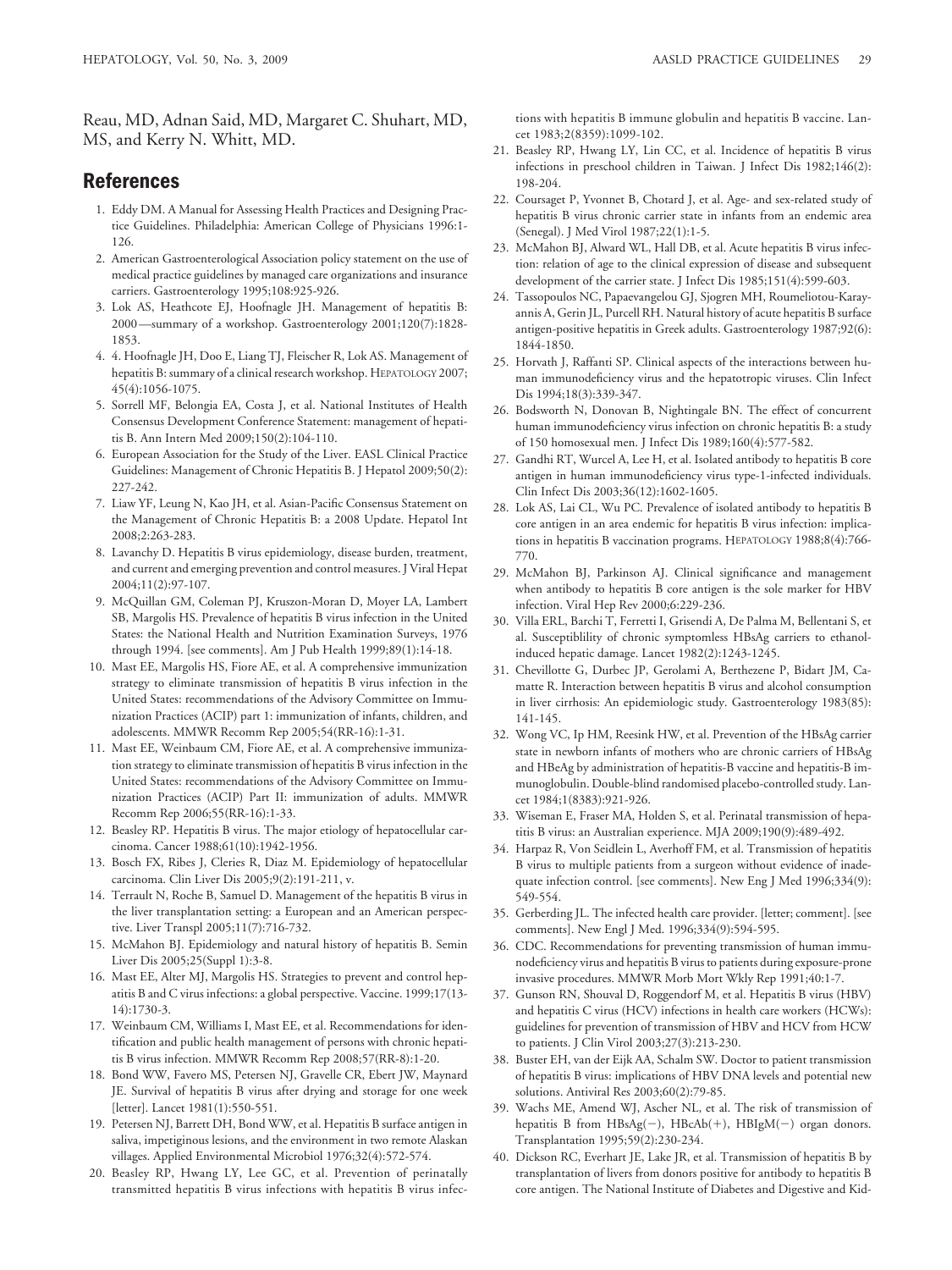ney Diseases Liver Transplantation Database. Gastroenterology 1997; 113(5):1668-1674.

- 41. Prieto M, Gomez MD, Berenguer M, et al. De novo hepatitis B after liver transplantation from hepatitis B core antibody-positive donors in an area with high prevalence of anti-HBc positivity in the donor population. Liver Transpl 2001;7(1):51-58.
- 42. Mutimer D. Review article: hepatitis B and liver transplantation. Aliment Pharmacol Ther 2006;23(8):1031-1041.
- 43. Fung SK, Lok AS. Hepatitis B virus genotypes: do they play a role in the outcome of HBV infection? HEPATOLOGY 2004;40(4):790-792.
- 44. Norder H, Courouce AM, Coursaget P, et al. Genetic diversity of hepatitis B virus strains derived worldwide: genotypes, subgenotypes, and HBsAg subtypes. Intervirology 2004;47(6):289-309.
- 45. Chu CJ, Keeffe EB, Han SH, et al. Hepatitis B virus genotypes in the United States: results of a nationwide study. Gastroenterology 2003; 125(2):444-451.
- 46. Chan HL, Hui AY, Wong ML, et al. Genotype C hepatitis B virus infection is associated with an increased risk of hepatocellular carcinoma. Gut 2004;53(10):1494-1498.
- 47. Chu CJ, Hussain M, Lok AS. Hepatitis B virus genotype B is associated with earlier HBeAg seroconversion compared with hepatitis B virus genotype C. Gastroenterology 2002;122(7):1756-1762.
- 48. Kao JH, Chen PJ, Lai MY, Chen DS. Hepatitis B genotypes correlate with clinical outcomes in patients with chronic hepatitis B. Gastroenterology 2000;118:554-559.
- 49. Chu CM, Liaw YF. Genotype C hepatitis B virus infection is associated with a higher risk of reactivation of hepatitis B and progression to cirrhosis than genotype B: a longitudinal study of hepatitis B e antigen-positive patients with normal aminotransferase levels at baseline. J Hepatol 2005; 43(3):411-417.
- 50. Sumi H, Yokosuka O, Seki N, et al. Influence of hepatitis B virus genotypes on the progression of chronic type B liver disease. HEPATOLOGY 2003;37(1):19-26.
- 51. Yu MW, Yeh SH, Chen PJ, et al. Hepatitis B virus genotype and DNA level and hepatocellular carcinoma: a prospective study in men. J Natl Cancer Inst 2005;97(4):265-272.
- 52. Kao JH, Wu NH, Chen PJ, Lai MY, Chen DS. Hepatitis B genotypes and the response to interferon therapy. J Hepatol 2000;33(6):998-1002.
- 53. Wai CT, Chu CJ, Hussain M, Lok AS. HBV genotype B is associated with better response to interferon therapy in  $HBeAg(+)$  chronic hepatitis than genotype C. HEPATOLOGY 2002;36(6):1425-1430.
- 54. Erhardt A, Blondin D, Hauck K, et al. Response to interferon alfa is hepatitis B virus genotype dependent: genotype A is more sensitive to interferon than genotype D. Gut 2005;54(7):1009-1013.
- 55. Janssen HL, van Zonneveld M, Senturk H, et al. Pegylated interferon alfa-2b alone or in combination with lamivudine for HBeAg-positive chronic hepatitis B: a randomised trial. Lancet 2005;365(9454):123-129.
- 56. Lau GK, Piratvisuth T, Luo KX, et al. Peginterferon Alfa-2a, lamivudine, and the combination for HBeAg-positive chronic hepatitis B. N Engl J Med 2005;352(26):2682-2695.
- 57. Hoofnagle JH, Dusheiko GM, Seeff LB, Jones EA, Waggoner JG, Bales ZB. Seroconversion from hepatitis B e antigen to antibody in chronic type B hepatitis. Ann Intern Med 1981;94(6):744-748.
- 58. Liaw YF, Chu CM, Su IJ, Huang MJ, Lin DY, Chang-Chien CS. Clinical and histological events preceding hepatitis B e antigen seroconversion in chronic type B hepatitis. Gastroenterology 1983;84(2):216-219.
- 59. Fattovich G, Rugge M, Brollo L, et al. Clinical, virologic and histologic outcome following seroconversion from HBeAg to anti-HBe in chronic hepatitis type B. HEPATOLOGY 1986;6(2):167-172.
- 60. Lok AS, Lai CL, Wu PC, Leung EK, Lam TS. Spontaneous hepatitis B e antigen to antibody seroconversion and reversion in Chinese patients with chronic hepatitis B virus infection. Gastroenterology 1987;92(6): 1839-1843.
- 61. Lok AS, Lai CL. A longitudinal follow-up of asymptomatic hepatitis B surface antigen-positive Chinese children. HEPATOLOGY 1988;8(5): 1130-1133.
- 62. Chang MH, Hsu HY, Hsu HC, Ni YH, Chen JS, Chen DS. The significance of spontaneous hepatitis B e antigen seroconversion in childhood: with special emphasis on the clearance of hepatitis B e antigen before 3 years of age. HEPATOLOGY 1995;22(5):1387-1392.
- 63. Lee PI, Chang MH, Lee CY, et al. Changes of serum hepatitis B virus DNA and aminotransferase levels during the course of chronic hepatitis B virus infection in children. HEPATOLOGY 1990;12(4 Pt 1):657-660.
- 64. Lok AS, Lai CL. Acute exacerbations in Chinese patients with chronic hepatitis B virus (HBV) infection. Incidence, predisposing factors and etiology. J Hepatol 1990;10(1):29-34.
- 65. Dusheiko GM, Brink BA, Conradie JD, Marimuthu T, Sher R. Regional prevalence of hepatitis B, delta, and human immunodeficiency virus infection in southern Africa: a large population survey. Am J Epidemiol 1989;129(1):138-145.
- 66. Bortolotti F, Guido M, Bartolacci S, et al. Chronic hepatitis B in children after e antigen seroclearance: final report of a 29-year longitudinal study. HEPATOLOGY 2006;43(3):556-562.
- 67. Moreno MR OM, Millan A, Castillo I, Cabrerizo M, Jimenez FJ, Oliva H, et al. Clinical and histological outcome after hepatitis B e antigen to antibody seroconversion in children with chronic hepatitis B. HEPATOL-OGY 1999;(29):572-575.
- 68. Stroffolini T, Mele A, Tosti ME, et al. The impact of the hepatitis B mass immunisation campaign on the incidence and risk factors of acute hepatitis B in Italy. J Hepatol 2000;33(6):980-985.
- 69. McMahon BJ, Holck P, Bulkow L, Snowball M. Serologic and clinical outcomes of 1536 Alaska Natives chronically infected with hepatitis B virus. Ann Intern Med 2001;135(9):759-768.
- 70. Colin JF, Cazals-Hatem D, Loriot MA, et al. Influence of human immunodeficiency virus infection on chronic hepatitis B in homosexual men. HEPATOLOGY 1999(29):1306-1310.
- 71. Hsu YS, Chien RN, Yeh CT, et al. Long-term outcome after spontaneous HBeAg seroconversion in patients with chronic hepatitis B. HEPATOLOGY 2002;35(6):1522-1527.
- 72. Davis GL, Hoofnagle JH, Waggoner JG. Spontaneous reactivation of chronic hepatitis B virus infection. Gastroenterology 1984;86(2):230- 235.
- 73. Fattovich G, Giustina G, Schalm SW, et al. Occurrence of hepatocellular carcinoma and decompensation in western European patients with cirrhosis type B. The EUROHEP Study Group on Hepatitis B Virus and Cirrhosis. HEPATOLOGY 1995;21(1):77-82.
- 74. Niederau C, Heintges T, Lange S, et al. Long-term follow-up of HBeAgpositive patients treated with interferon alfa for chronic hepatitis B. New Eng J Med 1996;334(22):1422-1427.
- 75. de Jongh FE, Janssen HL, de Man RA, Hop WC, Schalm SW, van Blankenstein M. Survival and prognostic indicators in hepatitis B surface antigen-positive cirrhosis of the liver. [see comments]. Gastroenterology 1992;103(5):1630-1635.
- 76. Yu MW, Hsu FC, Sheen IS, et al. Prospective study of hepatocellular carcinoma and liver cirrhosis in asymptomatic chronic hepatitis B virus carriers. Am J Epidemiol 1997;145(11):1039-1047.
- 77. Fattovich G, Brollo L, Giustina G, et al. Natural history and prognostic factors for chronic hepatitis type B. Gut 1991;32(3):294-298.
- 78. Fattovich G, Giustina G, Realdi G, Corrocher R, Schalm SW. Long-term outcome of hepatitis B e antigen-positive patients with compensated cirrhosis treated with interferon alfa. European Concerted Action on Viral Hepatitis (EUROHEP). HEPATOLOGY 1997;26(5):1338-1342.
- 79. Lin SM, Sheen IS, Chien RN, Chu CM, Liaw YF. Long-term beneficial effect of interferon therapy in patients with chronic hepatitis B virus infection. HEPATOLOGY 1999;29(3):971-975.
- 80. Lau DT, Everhart J, Kleiner DE, et al. Long-term follow-up of patients with chronic hepatitis B treated with interferon alfa. Gastroenterology 1997;113(5):1660-1667.
- 81. Liaw YF, Sung JJ, Chow WC, et al. Lamivudine for patients with chronic hepatitis B and advanced liver disease. N Engl J Med 2004;351(15): 1521-1531.
- 82. Hadziyannis SJ, Vassilopoulos D. Hepatitis B e antigen-negative chronic hepatitis B. HEPATOLOGY 2001;34(4 Pt 1):617-624.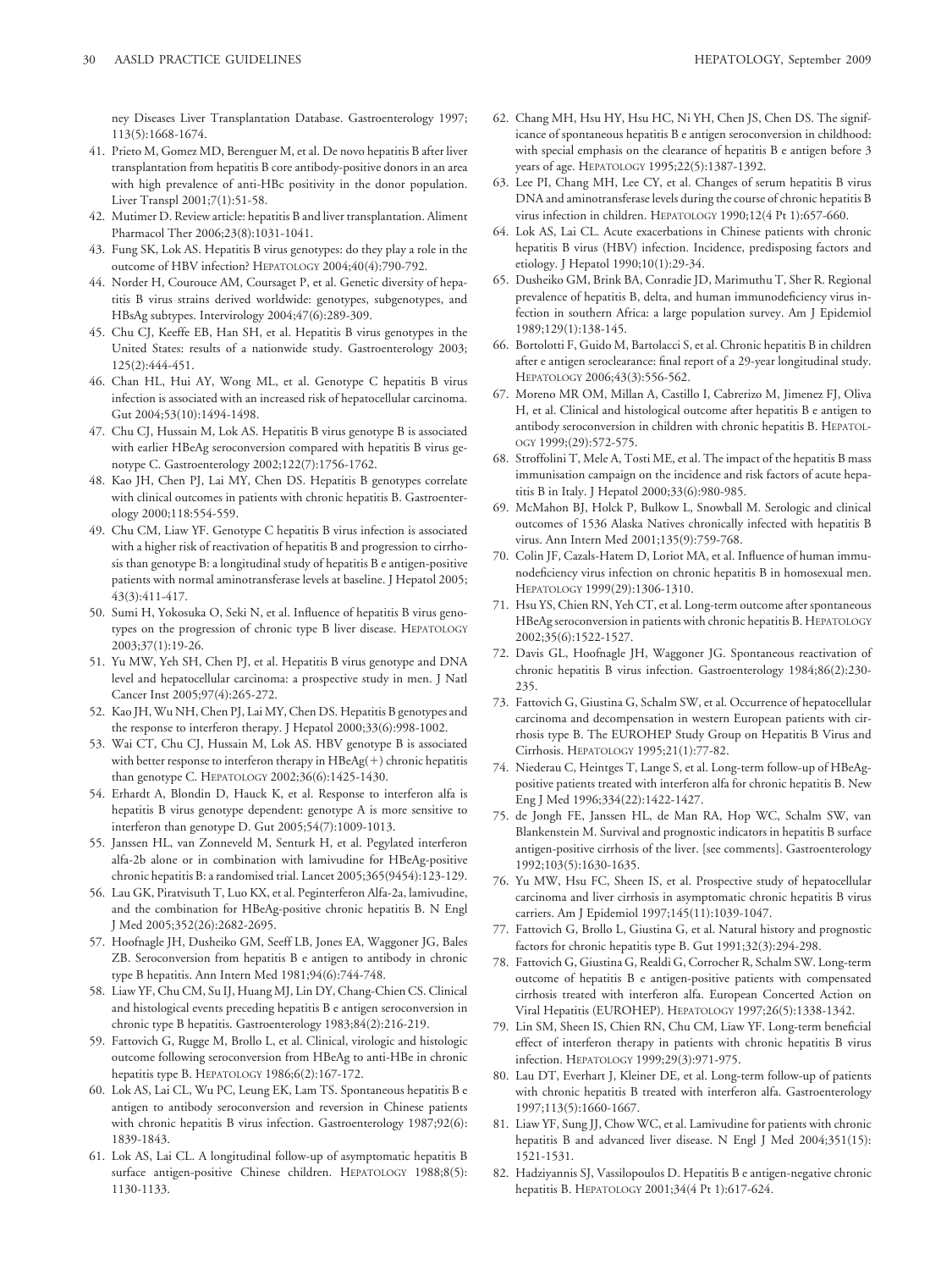- 83. Chan HL, Leung NW, Hussain M, Wong ML, Lok AS. Hepatitis B e antigen-negative chronic hepatitis B in Hong Kong. HEPATOLOGY 2000; 31(3):763-768.
- 84. Lindh M, Andersson AS, Gusdal A. Genotypes, nt 1858 variants, and geographic origin of hepatitis B virus — large-scale analysis using a new genotyping method. J Infect Dis 1997;175(6):1285-1293.
- 85. Naoumov NV, Schneider R, Grotzinger T, al. e. Precore mutant hepatitis B virus infection and liver disease. Gastroenterology 1992;(102):538.
- 86. Grandjacques C, Pradat P, Stuyver L, et al. Rapid detection of genotypes and mutations in the pre-core promoter and the pre-core region of hepatitis B virus genome: correlation with viral persistence and disease severity. J Hepatol 2000;33(3):430-439.
- 87. Brunetto MR, Giarin MM, Oliveri F, et al. Wild-type and e antigenminus hepatitis B viruses and course of chronic hepatitis. Proc Nat Acad Sci U S A 1991;88:4186-4190.
- 88. Lok AS, Akarca U, Greene S. Mutations in the pre-core region of hepatitis B virus serve to enhance the stability of the secondary structure of the pre-genome encapsidation signal. Proc Nat Acad Sci U S A 1994;91(9): 4077-4081.
- 89. Okamoto H, Tsuda F, Akahane Y, et al. Hepatitis B virus with mutations in the core promoter for an e antigen-negative phenotype in carriers with antibody to e antigen. J Virol 1994;68(12):8102-8110.
- 90. Brunetto MR, Oliveri F, Coco B, et al. Outcome of anti-HBe positive chronic hepatitis B in alpha-interferon treated and untreated patients: a long term cohort study. J Hepatol 2002;36(2):263-270.
- 91. Liaw YF, Sheen IS, Chen TJ, Chu CM, Pao CC. Incidence, determinants and significance of delayed clearance of serum HBsAg in chronic hepatitis B virus infection: a prospective study. HEPATOLOGY 1991;13(4):627- 631.
- 92. Ahn SH, Park YN, Park JY, et al. Long-term clinical and histological outcomes in patients with spontaneous hepatitis B surface antigen seroclearance. J Hepatol 2005;42(2):188-194.
- 93. Chen YC, Sheen IS, Chu CM, Liaw YF. Prognosis following spontaneous HBsAg seroclearance in chronic hepatitis B patients with or without concurrent infection. Gastroenterology 2002;123(4):1084-1089.
- 94. Yuen MF, Wong DK, Fung J, et al. HBsAg Seroclearance in chronic hepatitis B in Asian patients: replicative level and risk of hepatocellular carcinoma. Gastroenterology 2008;135(4):1192-1199.
- 95. Huo TI, Wu JC, Lee PC, et al. Sero-clearance of hepatitis B surface antigen in chronic carriers does not necessarily imply a good prognosis. [see comments]. HEPATOLOGY 1998;28(1):231-236.
- 96. Yim HJ, Lok AS. Natural history of chronic hepatitis B virus infection: what we knew in 1981 and what we know in 2005. HEPATOLOGY 2006; 43(2 Suppl 1):S173-S181.
- 97. Fattovich G. Natural history and prognosis of hepatitis B. Semin Liver Dis 2003;23(1):47-58.
- 98. Chen ZM, Liu BQ, Boreham J, Wu YP, Chen JS, Peto R. Smoking and liver cancer in China: case-control comparison of 36,000 liver cancer deaths vs 17,000 cirrhosis deaths. Int J Cancer 2003;107(1):106-112.
- 99. Yang HI, Lu SN, Liaw YF, et al. Hepatitis B e antigen and the risk of hepatocellular carcinoma. New Eng J Med 2002;347(3):168-174.
- 100. Harris RA, Chen G, Lin WY, Shen FM, London WT, Evans AA. Spontaneous clearance of high-titer serum HBV DNA and risk of hepatocellular carcinoma in a Chinese population. Cancer Causes Control 2003; 14(10):995-1000.
- 101. Iloeje U, Yang H, Su J, Jen C, You S, Chen C. Predicting cirrhosis risk based on the level of circulating hepatitis B viral load. Gastroenterology 2006;130(3):678-686.
- 102. Chen CJ, Yang HI, Su J, et al. Risk of hepatocellular carcinoma across a biological gradient of serum hepatitis B virus DNA level. JAMA 2006; 295(1):65-73.
- 103. Strader DB. Understudied populations with hepatitis C. HEPATOLOGY 2002;36(5 Suppl 1):S226-S236.
- 104. Mimms LT, Mosley JW, Hollinger FB, et al. Effect of concurrent acute infection with hepatitis C virus on acute hepatitis B virus infection. [see comments]. BMJ. 1993;307(6912):1095-1097.
- 105. Liaw YF, Tsai SL, Chang JJ, et al. Displacement of hepatitis B virus by hepatitis C virus as the cause of continuing chronic hepatitis. Gastroenterology 1994;106(4):1048-1053.
- 106. Chu CM, Yeh CT, Liaw YF. Fulminant hepatic failure in acute hepatitis C: increased risk in chronic carriers of hepatitis B virus. Gut 1999;45(4): 613-617.
- 107. Liaw YF, Chen YC, Sheen IS, Chien RN, Yeh CT, Chu CM. Impact of acute hepatitis C virus superinfection in patients with chronic hepatitis B virus infection. Gastroenterology 2004;126(4):1024-1029.
- 108. Donato F, Boffetta P, Puoti M. A meta-analysis of epidemiological studies on the combined effect of hepatitis B and C virus infections in causing hepatocellular carcinoma. Int J Cancer 1998;75(3):347-354.
- 109. Hadziyannis SJ. Hepatitis D. Clin Liver Dis 1999(3):309-325.
- 110. Gaeta GB, Stroffolini T, Chiaramonte M, et al. Chronic hepatitis D: a vanishing Disease? An Italian multicenter study. HEPATOLOGY 2000;32(4 Pt 1):824-827.
- 111. Caredda F, Rossi E, d'Arminio Monteforte A, et al. Hepatitis B virusassociated coinfection and superinfection with delta agent: Indistinguishable disease with different outcome. J Infect Dis 1985(151):925-928.
- 112. Fattovich G, Boscaro S, Noventa F, et al. Influence of hepatitis delta virus infection on progression to cirrhosis in chronic hepatitis type B. J Infec Dis 1987;155(5):931-935.
- 113. Fattovich G, Giustina G, Christensen E, et al. Influence of hepatitis delta virus infection on morbidity and mortality in compensated cirrhosis type B. The European Concerted Action on Viral Hepatitis (Eurohep). Gut 2000;46(3):420-426.
- 114. Housset C, Pol S, Carnot F, et al. Interactions between human immunodeficiency virus-1, hepatitis delta virus and hepatitis B virus infections in 260 chronic carriers of hepatitis B virus. HEPATOLOGY 1992;15(4):578- 583.
- 115. Soriano V, Puoti M, Bonacini M, et al. Care of patients with chronic hepatitis B and HIV co-infection: recommendations from an HIV-HBV International Panel. AIDS 2005;19(3):221-240.
- 116. Alberti A, Clumeck N, Collins S, et al. Short statement of the first European Consensus Conference on the treatment of chronic hepatitis B and C in HIV co-infected patients. J Hepatol 2005;42(5):615-624.
- 117. Thio CL, Seaberg EC, Skolasky R, Jr., et al. HIV-1, hepatitis B virus, and risk of liver-related mortality in the Multicenter Cohort Study (MACS). Lancet 2002;360(9349):1921-1926.
- 118. Fiore AE, Wasley A, Bell BP. Prevention of hepatitis A through active or passive immunization: recommendations of the Advisory Committee on Immunization Practices (ACIP). MMWR Recomm Rep 2006;55(RR-7): 1-23.
- 119. Pawlotsky JM. Molecular diagnosis of viral hepatitis. Gastroenterology 2002;122(6):1554-1568.
- 120. Weiss J, Wu H, Farrenkopf B, et al. Real time TaqMan PCR detection and quantitation of HBV genotypes A-G with the use of an internal quantitation standard. J Clin Virol 2004;30(1):86-93.
- 121. Rehermann B, Ferrari C, Pasquinelli C, Chisari FV. The hepatitis B virus persists for decades after patients' recovery from acute viral hepatitis despite active maintenance of a cytotoxic T-lymphocyte response. Nat Med 1996;2(10):1104-1108.
- 122. Chu CJ, Hussain M, Lok AS. Quantitative serum HBV DNA levels during different stages of chronic hepatitis B infection. HEPATOLOGY 2002;36(6):1408-1415.
- 123. Prati D, Taioli E, Zanella A, et al. Updated definitions of healthy ranges for serum alanine aminotransferase levels. Ann Intern Med 2002;137(1): 1-10.
- 124. Liaw YF, Tai DI, Chu CM, Pao CC, Chen TJ. Acute exacerbation in chronic type B hepatitis: comparison between HBeAg and antibodypositive patients. HEPATOLOGY 1987;7(1):20-23.
- 125. Bruix J, Sherman M. Management of hepatocellular carcinoma. HEPA-TOLOGY 2005;42(5):1208-1236.
- 126. Lok AS, Zoulim F, Locarnini S, et al. Antiviral drug-resistant HBV: standardization of nomenclature and assays and recommendations for management. HEPATOLOGY 2007;46(1):254-265.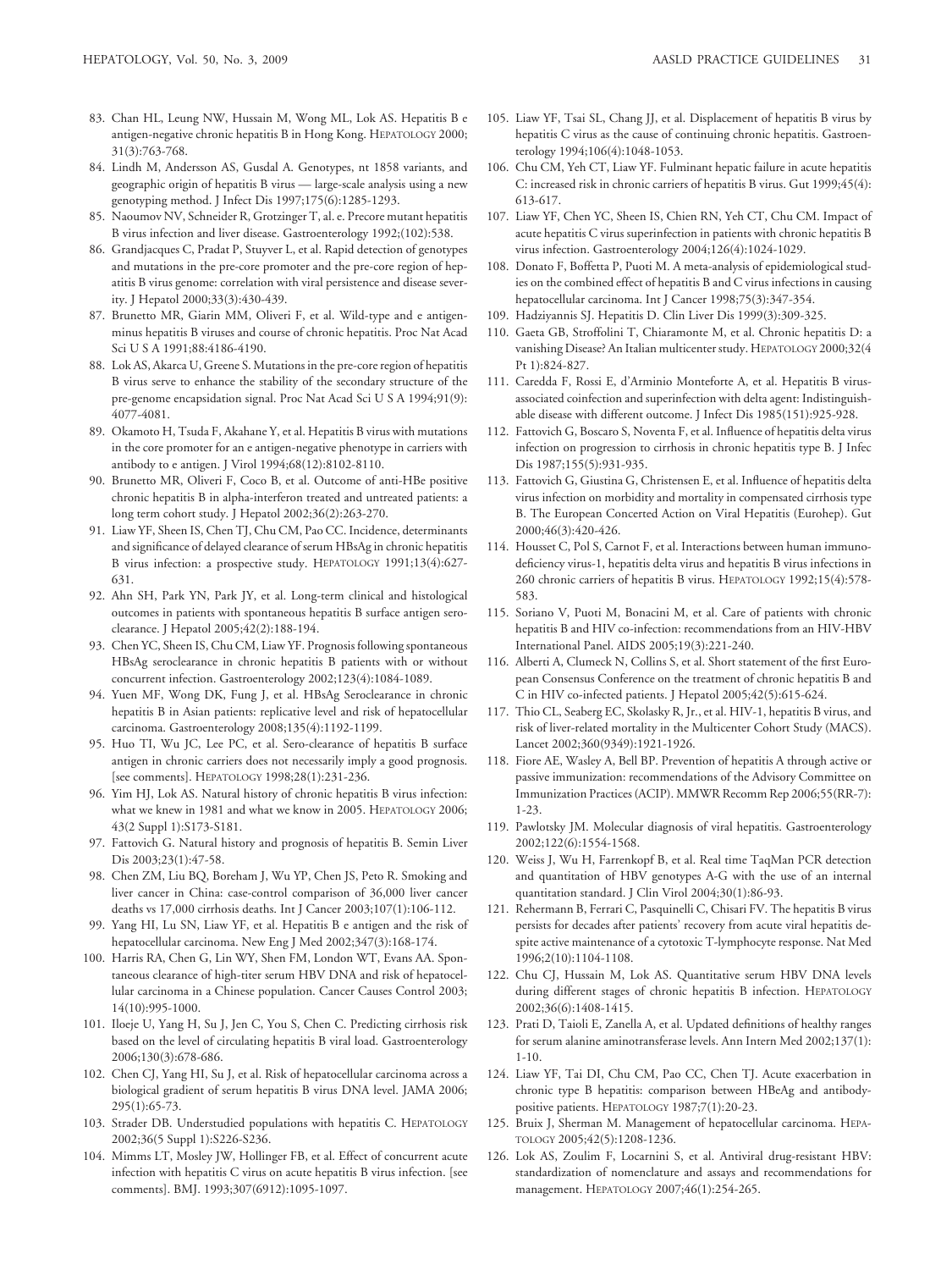- 127. Ono-Nita SK, Kato N, Shiratori Y, et al. YMDD motif in hepatitis B virus DNA polymerase influences on replication and lamivudine resistance: A study by in vitro full-length viral DNA transfection. HEPATOL-OGY 1999;29(3):939-945.
- 128. Fung SK, Chae HB, Fontana RJ, et al. Virologic response and resistance to adefovir in patients with chronic hepatitis B. J Hepatol 2006;44(2): 283-290.
- 129. Yim HJ, Hussain M, Liu Y, Wong SN, Fung S, Lok A. Evolution of multi-drug resistant hepatitis B virus during sequential therapy. HEPA-TOLOGY 2006;44(3):703-712.
- 130. Wong DK, Cheung AM, O'Rourke K, Naylor CD, Detsky AS, Heathcote J. Effect of alpha-interferon treatment in patients with hepatitis B e antigen-positive chronic hepatitis B. A meta-analysis. Ann Intern Med 1993;119(4):312-323.
- 131. Brook MG, Karayiannis P, Thomas HC. Which patients with chronic hepatitis B virus infection will respond to alpha-interferon therapy? A statistical analysis of predictive factors. [see comments]. HEPATOLOGY 1989;10(5):761-763.
- 132. Perrillo RP, Schiff ER, Davis GL, et al. A randomized, controlled trial of interferon alfa-2b alone and after prednisone withdrawal for the treatment of chronic hepatitis B. The Hepatitis Interventional Therapy Group. [see comments]. New Engl J Med 1990;323(5):295-301.
- 133. Lok AS, Wu PC, Lai CL, et al. A controlled trial of interferon with or without prednisone priming for chronic hepatitis B. Gastroenterology 1992;102(6):2091-2097.
- 134. Lai CL, Lok AS, Lin HJ, Wu PC, Yeoh EK, Yeung CY. Placebo-controlled trial of recombinant alpha 2-interferon in Chinese HBsAg-carrier children. Lancet 1987;2(8564):877-880.
- 135. Lai CL, Lin HJ, Lau JN, et al. Effect of recombinant alpha 2 interferon with or without prednisone in Chinese HBsAg carrier children. Q J Med 1991;78(286):155-163.
- 136. Lok AS, Lai CL, Wu PC, Leung EK. Long-term follow-up in a randomised controlled trial of recombinant alpha 2-interferon in Chinese patients with chronic hepatitis B infection. Lancet 1988;2(8606):298-302.
- 137. Jara P, Bortolotti F. Interferon-alpha treatment of chronic hepatitis B in childhood: a consensus advice based on experience in European children. J Pediatc Gastroenterol Nutr 1999;29(2):163-170.
- 138. Gregorio GV, Jara P, Hierro L, et al. Lymphoblastoid interferon alfa with or without steroid pretreatment in children with chronic hepatitis B: a multicenter controlled trial. HEPATOLOGY 1996;23(4):700-707.
- 139. Sokal EM, Conjeevaram HS, Roberts EA, et al. Interferon alfa therapy for chronic hepatitis B in children: a multinational randomized controlled trial. Gastroenterology 1998;114(5):988-995.
- 140. Lampertico P, Del Ninno E, Manzin A, et al. A randomized, controlled trial of a 24-month course of interferon alfa 2b in patients with chronic hepatitis B who had hepatitis B virus DNA without hepatitis B e antigen in serum. HEPATOLOGY 1997;26(6):1621-1625.
- 141. Fattovich G, Farci P, Rugge M, et al. A randomized controlled trial of lymphoblastoid interferon-alpha in patients with chronic hepatitis B lacking HBeAg. HEPATOLOGY 1992;15(4):584-589.
- 142. Hadziyannis S, Bramou T, Makris A, Moussoulis G, Zignego L, Papaioannou C. Interferon alfa-2b treatment of HBeAg negative/serum HBV DNA positive chronic active hepatitis type B. J Hepatol 1990;11(Suppl 1):S133-S136.
- 143. Pastore G, Santantonio T, Milella M, et al. Anti-HBe-positive chronic hepatitis B with HBV-DNA in the serum response to a 6-month course of lymphoblastoid interferon. J Hepatol 1992;14(2-3):221-225.
- 144. Papatheodoridis GV, Manesis E, Hadziyannis SJ. The long-term outcome of interferon-alpha treated and untreated patients with HBeAgnegative chronic hepatitis B. J Hepatol. 2001;34(2):306-313.
- 145. Lampertico P, Del Ninno E, Vigano M, et al. Long-term suppression of hepatitis B e antigen-negative chronic hepatitis B by 24-month interferon therapy. HEPATOLOGY 2003;37(4):756-763.
- 146. Manesis EK, Hadziyannis SJ. Interferon alpha treatment and retreatment of hepatitis B e antigen-negative chronic hepatitis B. Gastroenterology 2001;121(1):101-109.
- 147. Perrillo R, Tamburro C, Regenstein F, et al. Low-dose, titratable interferon alfa in decompensated liver disease caused by chronic infection with hepatitis B virus. Gastroenterology 1995;109(3):908-916.
- 148. Hoofnagle JH, Di Bisceglie AM, Waggoner JG, Park Y. Interferon alfa for patients with clinically apparent cirrhosis due to chronic hepatitis B. Gastroenterology 1993;104(4):1116-1121.
- 149. Lok AS, Chung HT, Liu VW, Ma OC. Long-term follow-up of chronic hepatitis B patients treated with interferon alfa. Gastroenterology 1993; 105(6):1833-1838.
- 150. Korenman J, Baker B, Waggoner J, Everhart JE, Di Bisceglie AM, Hoofnagle JH. Long-term remission of chronic hepatitis B after alphainterferon therapy. Ann Intern Med. 1991;114(8):629-634.
- 151. Krogsgaard K. The long-term effect of treatment with interferon-alpha 2a in chronic hepatitis B. The Long-Term Follow-up Investigator Group. The European Study Group on Viral Hepatitis (EUROHEP). Executive Team on Anti-Viral Treatment. J Viral Hepat 1998;5(6):389-397.
- 152. Carreno V, Castillo I, Molina J, Porres JC, Bartolome J. Long-term follow-up of hepatitis B chronic carriers who responded to interferon therapy. J HEPATOLOGY 1992;15(1-2):102-106.
- 153. Yuen MF, Hui CK, Cheng CC, Wu CH, Lai YP, Lai CL. Long-term follow-up of interferon alfa treatment in Chinese patients with chronic hepatitis B infection: The effect on hepatitis B e antigen seroconversion and the development of cirrhosis-related complications. HEPATOLOGY 2001;34(1):139-145.
- 154. van Zonneveld M, Honkoop P, Hansen BE, et al. Long-term follow-up of alpha-interferon treatment of patients with chronic hepatitis B. HEPA-TOLOGY 2004;39(3):804-810.
- 155. Cooksley WG, Piratvisuth T, Lee SD, et al. Peginterferon alpha-2a (40 kDa): an advance in the treatment of hepatitis B e antigen-positive chronic hepatitis B. J Viral Hepat 2003;10(4):298-305.
- 156. Chan HL, Leung NW, Hui AY, et al. A randomized, controlled trial of combination therapy for chronic hepatitis B: comparing pegylated interferon-alpha2b and lamivudine with lamivudine alone. Ann Intern Med 2005;142(4):240-250.
- 157. Marcellin P, Lau GK, Bonino F, et al. Peginterferon alfa-2a alone, lamivudine alone, and the two in combination in patients with HBeAg-negative chronic hepatitis B. N Engl J Med 2004;351(12):1206-1217.
- 158. Dienstag JL, Schiff ER, Wright TL, et al. Lamivudine as initial treatment for chronic hepatitis B in the United States. New Engl J Med 1999; 341(17):1256-1263.
- 159. Lai C, Chien R, Leung N, et al. A one-year trial of lamivudine for chronic hepatitis B. Asia Hepatitis Lamivudine Study Group. N Engl J Med 1998;339(2):61-68.
- 160. Schalm SW, Heathcote J, Cianciara J, et al. Lamivudine and alpha interferon combination treatment of patients with chronic hepatitis B infection: a randomised trial. [see comments]. Gut 2000;46(4):562-568.
- 161. Liaw YF, Leung NW, Chang TT, et al. Effects of extended lamivudine therapy in Asian patients with chronic hepatitis B. Asia Hepatitis Lamivudine Study Group. [see comments]. Gastroenterology 2000;119(1): 172-180.
- 162. Leung NW, Lai CL, Chang TT, et al. Extended lamivudine treatment in patients with chronic hepatitis B enhances hepatitis B e antigen seroconversion rates: results after 3 years of therapy. HEPATOLOGY 2001;33(6): 1527-1532.
- 163. Chang TT, Lai CL, Chien RN, et al. Four years of lamivudine treatment in Chinese patients with chronic hepatitis B. J Gastroenterol Hepatol 2004;19(11):1276-1282.
- 164. Lok AS, Lai CL, Leung N, et al. Long-term safety of lamivudine treatment in patients with chronic hepatitis B. Gastroenterology 2003;125(6): 1714-1722.
- 165. Chien RN, Liaw YF, Atkins M. Pretherapy alanine transaminase level as a determinant for hepatitis B e antigen seroconversion during lamivudine therapy in patients with chronic hepatitis B. Asian Hepatitis Lamivudine Trial Group. HEPATOLOGY 1999;30(3):770-774.
- 166. Perrillo RP, Lai CL, Liaw YF, et al. Predictors of HBeAg loss after lamivudine treatment for chronic hepatitis B. HEPATOLOGY 2002;36(1):186- 194.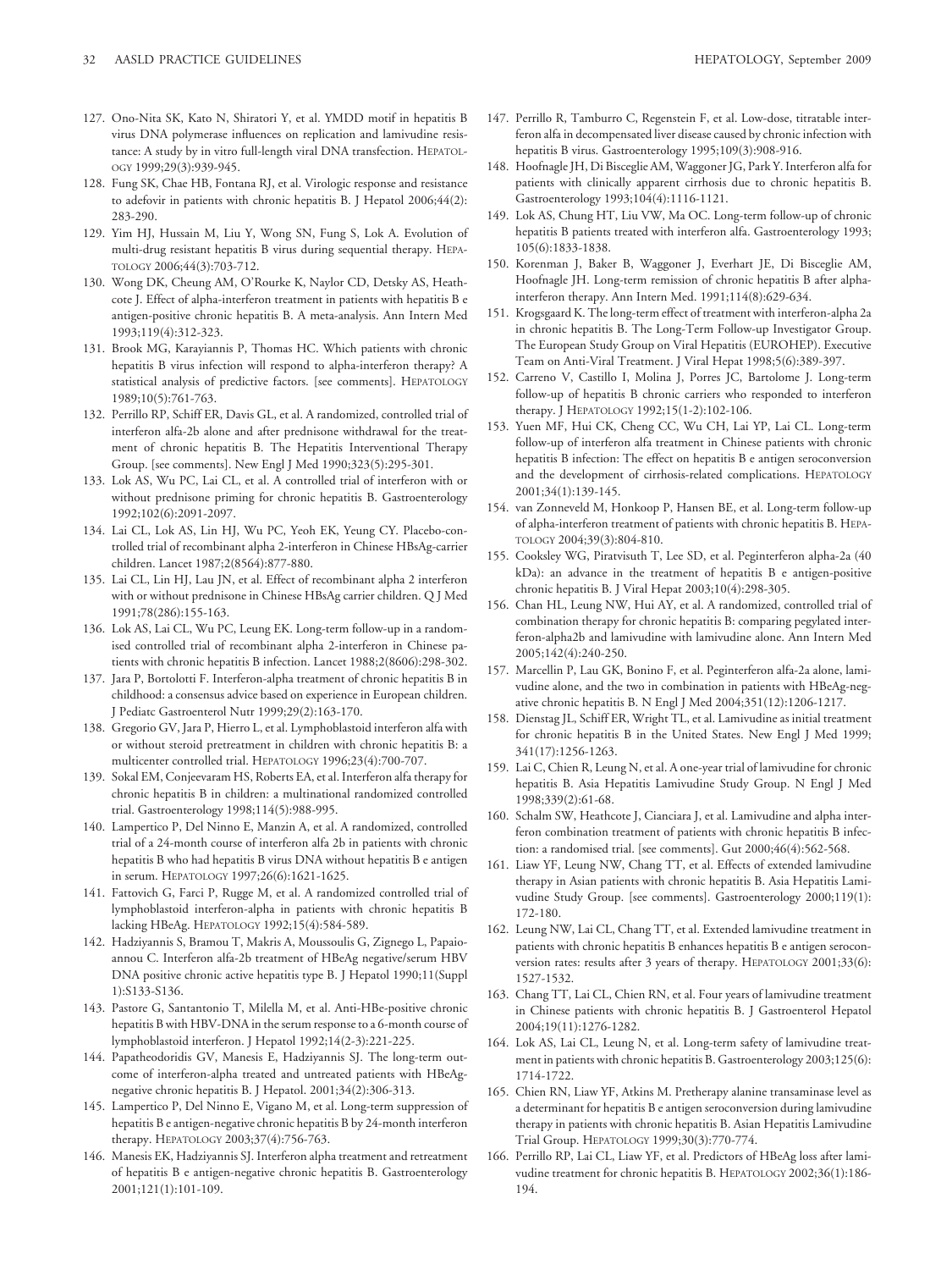- 167. Jonas MM, Kelley DA, Mizerski J, et al. Clinical trial of lamivudine in children with chronic hepatitis B. N Engl J Med 2002;346(22):1706- 1713.
- 168. Sokal EM, Kelly DA, Mizerski J, et al. Long-term lamivudine therapy for children with HBeAg-positive chronic hepatitis B. HEPATOLOGY 2006; 43(2):225-232.
- 169. Tassopoulos NC, Volpes R, Pastore G, et al. Efficacy of lamivudine in patients with hepatitis B e antigen-negative/hepatitis B virus DNA-positive (precore mutant) chronic hepatitis B. Lamivudine Precore Mutant Study Group. HEPATOLOGY 1999;29(3):889-896.
- 170. Santantonio T, Mazzola M, Iacovazzi T, Miglietta A, Guastadisegni A, Pastore G. Long-term follow-up of patients with anti-HBe/HBV DNApositive chronic hepatitis B treated for 12 months with lamivudine. J Hepatol 2000;32(2):300-306.
- 171. Lok AS, Hussain M, Cursano C, et al. Evolution of hepatitis B virus polymerase gene mutations in hepatitis B e antigen-negative patients receiving lamivudine therapy. [see comments]. HEPATOLOGY 2000;32(5): 1145-1153.
- 172. Hadziyannis SJ, Papatheodoridis GV, Dimou E, Laras A, Papaioannou C. Efficacy of long-term lamivudine monotherapy in patients with hepatitis B e antigen-negative chronic hepatitis B. HEPATOLOGY 2000;32(4 Pt 1):847-851.
- 173. Lau DT, Khokhar MF, Doo E, et al. Long-term therapy of chronic hepatitis B with lamivudine. HEPATOLOGY 2000;32(4 Pt 1):828-834.
- 174. Rizzetto M, Volpes R, Smedile A. Response of pre-core mutant chronic hepatitis B infection to lamivudine. J Med Virol 2000;61(3):398-402.
- 175. Papatheodoridis GV, Dimou E, Laras A, Papadimitropoulos V, Hadziyannis SJ. Course of virologic breakthroughs under long-term lamivudine in HBeAg-negative precore mutant HBV liver disease. HEPATOLOGY 2002;36(1):219-226.
- 176. Papatheodoridis GV, Dimou E, Dimakopoulos K, et al. Outcome of hepatitis B e antigen-negative chronic hepatitis B on long-term nucleos- (t)ide analog therapy starting with lamivudine. HEPATOLOGY 2005;42(1): 121-129.
- 177. Schiff ER, Dienstag JL, Karayalcin S, et al. Lamivudine and 24 weeks of lamivudine/interferon combination therapy for hepatitis B e antigenpositive chronic hepatitis B in interferon nonresponders. J Hepatol 2003; 38(6):818-826.
- 178. Perrillo RP, Wright T, Rakela J, et al. A multicenter United States– Canadian trial to assess lamivudine monotherapy before and after liver transplantation for chronic hepatitis B. HEPATOLOGY 2001;33(2):424- 432.
- 179. Villeneuve JP, Condreay LD, Willems B, et al. Lamivudine treatment for decompensated cirrhosis resulting from chronic hepatitis B. HEPATOL-OGY 2000;31(1):207-210.
- 180. Yao FY, Bass NM. Lamivudine treatment in patients with severely decompensated cirrhosis due to replicating hepatitis B infection. [see comments]. J Hepatol 2000;33(2):301-307.
- 181. Fontana RJ, Hann HW, Perrillo RP, et al. Determinants of early mortality in patients with decompensated chronic hepatitis B treated with antiviral therapy. Gastroenterology 2002;123(3):719-727.
- 182. Dienstag JL, Cianciara J, Karayalcin S, et al. Durability of serologic response after lamivudine treatment of chronic hepatitis B. HEPATOLOGY 2003;37(4):748-755.
- 183. Song BC, Suh DJ, Lee HC, Chung YH, Lee YS. Hepatitis B e antigen seroconversion after lamivudine therapy is not durable in patients with chronic hepatitis B in Korea. HEPATOLOGY 2000;32(4 Pt 1):803-806.
- 184. Lee KM, Cho SW, Kim SW, Kim HJ, Hahm KB, Kim JH. Effect of virological response on post-treatment durability of lamivudine-induced HBeAg seroconversion. J Viral Hepat 2002;9(3):208-212.
- 185. Ryu SH, Chung YH, Choi MH, et al. Long-term additional lamivudine therapy enhances durability of lamivudine-induced HBeAg loss: a prospective study. J Hepatol 2003;39(4):614-619.
- 186. Lee HC, Suh DJ, Ryu SH, et al. Quantitative polymerase chain reaction assay for serum hepatitis B virus DNA as a predictive factor for posttreatment relapse after lamivudine induced hepatitis B e antigen loss or seroconversion. Gut. 2003;52(12):1779-1783.
- 187. Chien RN, Yeh CT, Tsai SL, Chu CM, Liaw YF. Determinants for sustained HBeAg response to lamivudine therapy. HEPATOLOGY 2003; 38(5):1267-1273.
- 188. van Nunen AB, Hansen BE, Suh DJ, et al. Durability of HBeAg seroconversion following antiviral therapy for chronic hepatitis B: relation to type of therapy and pretreatment serum hepatitis B virus DNA and alanine aminotransferase. Gut 2003;52(3):420-424.
- 189. Fung SK, Wong F, Hussain M, Lok AS. Sustained response after a 2-year course of lamivudine treatment of hepatitis B e antigen-negative chronic hepatitis B. J Viral Hepat 2004;11(5):432-438.
- 190. Allen MI, Deslauriers M, Andrews CW, et al. Identification and characterisation of mutations in hepatitis B virus resistant to lamivudine. Lamivudine Clinical Investigation Group. HEPATOLOGY 1998;27(6):1670- 1677.
- 191. Stuyver LJ, Locarnini SA, Lok A, et al. Nomenclature for antiviral-resistant human hepatitis B virus mutations in the polymerase region. HEPA-TOLOGY 2001;33(3):751-757.
- 192. Yuen MF, Sablon E, Hui CK, Yuan HJ, Decraemer H, Lai CL. Factors associated with hepatitis B virus DNA breakthrough in patients receiving prolonged lamivudine therapy. HEPATOLOGY 2001;34(4 Pt 1):785-791.
- 193. Melegari M, Scaglioni PP, Wands JR. Hepatitis B virus mutants associated with 3TC and famciclovir administration are replication defective. HEPATOLOGY 1998;27(2):628-633.
- 194. Liaw YF, Chien RN, Yeh CT, Tsai SL, Chu CM. Acute exacerbation and hepatitis B virus clearance after emergence of YMDD motif mutation during lamivudine therapy. [see comments]. HEPATOLOGY 1999;30(2): 567-572.
- 195. Bartholomew MM, Jansen RW, Jeffers LJ, et al. Hepatitis-B-virus resistance to lamivudine given for recurrent infection after orthotopic liver transplantation. [see comments]. Lancet. 1997;349(9044):20-22.
- 196. Tipples GA, Ma MM, Fischer KP, Bain VG, Kneteman NM, Tyrrell DL. Mutation in HBV RNA-dependent DNA polymerase confers resistance to lamivudine in vivo. HEPATOLOGY 1996;24(3):714-717.
- 197. Liaw YF, Chien RN, Yeh CT. No benefit to continue lamivudine therapy after emergence of YMDD mutations. Antivir Ther 2004;9(2):257- 2562.
- 198. Wong VW, Chan HL, Wong ML, Tam JS, Leung NW. Clinical course after stopping lamivudine in chronic hepatitis B patients with lamivudine-resistant mutants. Aliment Pharmacol Ther 2004;19(3):323-329.
- 199. Dienstag JL, Goldin RD, Heathcote EJ, et al. Histological outcome during long-term lamivudine therapy. Gastroenterology 2003;124(1):105- 117.
- 200. Di Marco V, Marzano A, Lampertico P, et al. Clinical outcome of HBeAg-negative chronic hepatitis B in relation to virological response to lamivudine. HEPATOLOGY 2004;40(4):883-891.
- 201. Honkoop P, de Man RA, Niesters HG, Zondervan PE, Schalm SW. Acute exacerbation of chronic hepatitis B virus infection after withdrawal of lamivudine therapy. HEPATOLOGY 2000;32(3):635-639.
- 202. Marcellin P, Chang T, Lim SG, et al. Adefovir dipivoxil for the treatment of hepatitis B e antigen-positive chronic hepatitis B. N Engl J Med 2003; 348(9):808-816.
- 203. Marcellin P, Chang TT, Lim SG, et al. Long-term efficacy and safety of adefovir dipivoxil for the treatment of hepatitis B e antigen-positive chronic hepatitis B. HEPATOLOGY 2008;48(3):750-758.
- 204. Hadziyannis SJ, Tassopoulos NC, Heathcote EJ, et al. Adefovir dipivoxil for the treatment of hepatitis B e antigen-negative chronic hepatitis B. N Engl J Med 2003;348(9):800-807.
- 205. Hadziyannis S, Tassopoulos N, Heathcote EJ, et al. Long-term (3-year) Therapy with Adefovir Dipivoxil for the Treatment of Hepatitis B e Antigen Negative Chronic Hepatitis B. N Eng J Med 2005;352(26): 2673-2681.
- 206. Hadziyannis S, Tassopoulos N, Heathcote E, et al. Long-term Therapy With Adefovir Dipivoxil for HBeAg-Negative Chronic Hepatitis B for up to 5 Years. Gastroenterology 2006;131(6):1743-1751.
- 207. Schiff ER, Lai CL, Hadziyannis S, et al. Adefovir dipivoxil therapy for lamivudine-resistant hepatitis B in pre- and post-liver transplantation patients. HEPATOLOGY 2003;38(6):1419-1427.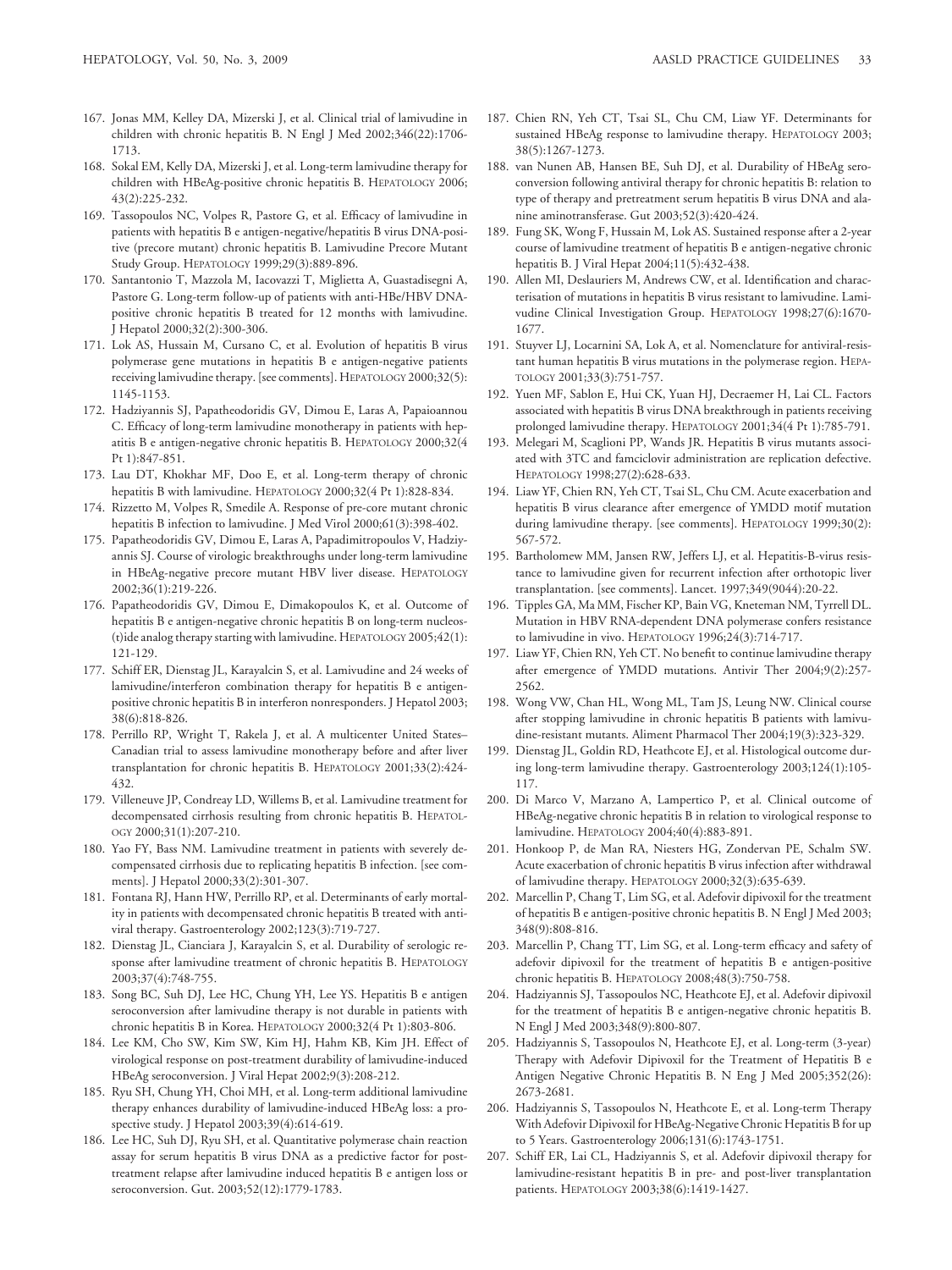- 208. Schiff E, Lai CL, Hadziyannis S, et al. Adefovir dipivoxil for wait-listed and post-liver transplantation patients with lamivudine-resistant hepatitis B: final long-term results. Liver Transpl 2007;13(3):349-360.
- 209. Peters MG, Hann H, Martin P, et al. Adefovir dipivoxil alone or in combination with lamivudine in patients with lamivudine-resistant chronic hepatitis B. Gastroenterology 2004;126(1):91-101.
- 210. Lampertico P, Vigano M, Manenti E, Iavarone M, Sablon E, Colombo M. Low resistance to adefovir combined with lamivudine: a 3-year study of 145 lamivudine-resistant hepatitis B patients. Gastroenterology 2007; 133(5):1445-1451.
- 211. Rapti I, Dimou E, Mitsoula P, Hadziyannis SJ. Adding-on versus switching-to adefovir therapy in lamivudine-resistant HBeAg-negative chronic hepatitis B. HEPATOLOGY 2007;45(2):307-313.
- 212. Benhamou Y, Thibault V, Vig P, et al. Safety and efficacy of adefovir dipivoxil in patients infected with lamivudine-resistant hepatitis B and HIV-1. J Hepatol 2006;44(1):62-67.
- 213. Wu IC, Shiffman ML, Tong MJ, et al. Sustained hepatitis B e antigen seroconversion in patients with chronic hepatitis B after adefovir dipivoxil treatment: analysis of precore and basal core promoter mutants. Clin Infect Dis 2008;47(10):1305-1311.
- 214. Hadziyannis S, Sevastianos V, I. R. Outcome of HBeAg-negative chronic hepatitis B (CHG) 5 Years after Discontinuation of Long Term Adefovir Dipivoxil (ADV) Treatment [Abstract 18]. J Hepatol 2009;50(Suppl 1):S9.
- 215. Westland C, Yang H, Delaney IV WE, et al. Week 48 resistance surveillance in two phase 3 clinical studies of adefovir dipivoxil for chronic hepatitis B. HEPATOLOGY 2003;38(1):96-103.
- 216. Angus P, Vaughan R, Xiong S, et al. Resistance to adefovir dipivoxil therapy associated with the selection of a novel mutation in the HBV polymerase. Gastroenterology 2003;125(2):292-297.
- 217. Villeneuve JP, Durantel D, Durantel S, et al. Selection of a hepatitis B virus strain resistant to adefovir in a liver transplantation patient. J Hepatol 2003;39(6):1085-1089.
- 218. Locarnini S, Qi X, Arterburn S, et al. Incidence and predictors of emergence of Adefovir resistant HBV during four years of Adefovir Dipivoxil (ADV) Therapy for patients with chronic hepatitis B (CHB). J Hepatol 2005;42(Suppl 2):17.
- 219. Lee Y, Suh D, Lim Y, et al. Increased risk of adefovir resistance in patients with lamivudine-resistant chronic hepatitis B after 48 weeks of adefovir dipivoxil monotherapy. HEPATOLOGY 2006;43(6):1385-1391.
- 220. Fung SK, Andreone P, Han SH, et al. Adefovir-resistant hepatitis B can be associated with viral rebound and hepatic decompensation. J Hepatol 2005;43(6):937-943.
- 221. Tan J, Degertekin B, Wong SN, Husain M, Oberhelman K, Lok AS. Tenofovir monotherapy is effective in hepatitis B patients with antiviral treatment failure to adefovir in the absence of adefovir-resistant mutations. J Hepatol 2008;48(3):391-398.
- 222. Choe WH, Kwon SY, Kim BK, et al. Tenofovir plus lamivudine as rescue therapy for adefovir-resistant chronic hepatitis B in hepatitis B e antigenpositive patients with liver cirrhosis. Liver Int 2008;28(6):814-820.
- 223. Carrouee-Durantel S, Durantel D, Werle-Lapostolle B, et al. Suboptimal response to adefovir dipivoxil therapy for chronic hepatitis B in nucleoside-naive patients is not due to pre-existing drug-resistant mutants. Antivir Ther 2008;13(3):381-388.
- 224. Westland C, Delaney IV WE, Yang H, et al. Hepatitis B virus genotypes and virologic response in 694 patients in phase III studies of adefovir dipivoxil1. Gastroenterology 2003;125(1):107-116.
- 225. Ono SK, Kato N, Shiratori Y, et al. The polymerase L528M mutation cooperates with nucleotide binding-site mutations, increasing hepatitis B virus replication and drug resistance. J Clin Invest 2001;107(4):449-455.
- 226. Chang TT, Gish RG, de Man R, et al. A comparison of entecavir and lamivudine for HBeAg-positive chronic hepatitis B. N Engl J Med 2006; 354(10):1001-1010.
- 227. Gish RG, Lok AS, Chang TT, et al. Entecavir therapy for up to 96 weeks in patients with HBeAg-positive chronic hepatitis B. Gastroenterology 2007;133(5):1437-1444.
- 228. Leung N, Peng CY, Hann HW, et al. Early hepatitis B virus DNA reduction in hepatitis B e antigen-positive patients with chronic hepatitis B: A randomized international study of entecavir versus adefovir. HEPA-TOLOGY 2009;49(1):72-79.
- 229. Lai CL, Shouval D, Lok AS, et al. Entecavir versus lamivudine for patients with HBeAg-negative chronic hepatitis B. N Engl J Med 2006;354(10): 1011-1020.
- 230. Chang TT, Gish RG, Hadziyannis SJ, et al. A dose-ranging study of the efficacy and tolerability of entecavir in Lamivudine-refractory chronic hepatitis B patients. Gastroenterology 2005;129(4):1198-1209.
- 231. Sherman M, Martin P, Lee W, et al. Entecavir results in continued virologic and biochemical improvement and HBeAg seroconversion through 96 weeks of treatment in lamivudine-refractory,  $HBeAg(+)$ chronic hepatitis B patients (ETV-026) [Abstract]. Gastroenterology 2006;130(Suppl 2):A765.
- 232. Sherman M, Yurdaydin C, Simsek H, et al. Entecavir therapy for lamivudine-refractory chronic hepatitis B: improved virologic, biochemical, and serology outcomes through 96 weeks. HEPATOLOGY 2008;48(1):99- 108.
- 233. Shouval D, Lai CL, Chang TT, et al. Relapse of hepatitis B in HBeAgnegative chronic hepatitis B patients who discontinued successful entecavir treatment: the case for continuous antiviral therapy. J Hepatol 2009; 50(2):289-295.
- 234. Colonno R, Rose R, Baldick C, et al. Entecavir resistance is rare in nucleoside naive patients with hepatitis B. HEPATOLOGY 2006;44(6): 1656-1665.
- 235. Tenney DJ, Rose RE, Baldick CJ, et al. Long-term monitoring shows hepatitis B virus resistance to entecavir in nucleoside-naive patients is rare through 5 years of therapy. HEPATOLOGY 2009;49(5):1503-1514.
- 236. Tenney DJ, Levine SM, Rose RE, et al. Clinical emergence of entecavirresistant hepatitis B virus requires additional substitutions in virus already resistant to Lamivudine. Antimicrob Agents Chemother 2004;48(9): 3498-3507.
- 237. Entecavir Package Insert. www.fda.gov.
- 238. Lai CL, Leung N, Teo EK, et al. A 1-year trial of telbivudine, lamivudine, and the combination in patients with hepatitis B e antigen-positive chronic hepatitis B. Gastroenterology 2005;129(2):528-536.
- 239. Lai CL, Gane E, Liaw YF, et al. Telbivudine versus lamivudine in patients with chronic hepatitis B. N Engl J Med 2007;357(25):2576-2588.
- 240. Liaw YF, Gane E, Leung N, et al. 2-Year GLOBE trial results: telbivudine is superior to lamivudine in patients with chronic hepatitis B. Gastroenterology 2009;136(2):486-495.
- 241. Lai CL, Leung NWY, Teo EK, et al. Phase Iib extended-treatment trial of telbivudine (LDT) vs lamivudine vs combination treatment in hepatitis B patients: two year results [Abstract]. Gastroenterology 2005;128:A692.
- 242. Zeuzem S, Gane E, Liaw YF, et al. Baseline characteristics and early on-treatment response predict the outcomes of 2 years of telbivudine treatment of chronic hepatitis B. J Hepatol 2009;51(1):11-20.
- 243. Goncalves J, Laeufle r, Avila C. Increased Risk with Combination of Telbivudine and Pegylated-Interferon Alfa-2A in Study CLDT600A2406, Compared to Uncommon Rate with Telbivudine Monotherapy from the Novartis Global Database. J HEPATOLOGY 2009;50(Suppl 1):S329-S330.
- 244. Marcellin P, Heathcote EJ, Buti M, et al. Tenofovir disoproxil fumarate versus adefovir dipivoxil for chronic hepatitis B. N Engl J Med 2008; 359(23):2442-2455.
- 245. Heathcote EJ, Gane EJ, DeMan RA, et al. Two year tenofovir disoproxil fumarate (TDF) treatment and adefovir dipivoxil (ADV) switch data in HBeAg-positive patients with chronic hepatitis B (study 103), preliminary analysis [Abstract]. HEPATOLOGY 2008;48(Suppl 1):376A.
- 246. Marcellin P, Buti M, Krastev Z, et al. Two year tenofovir disoproxil fumarate (TDF) treatment and adefovir dipivoxil (ADV) switch data in HBeAg-negative patients with chronic hepatitis B (study 102), preliminary analysis [Abstract]. HEPATOLOGY 2008;48(Suppl):370A.
- 247. Ristig MB, Crippin J, Aberg JA, et al. Tenofovir disoproxil fumarate therapy for chronic hepatitis B in human immunodeficiency virus/hepatitis B virus-coinfected individuals for whom interferon-alpha and lamivudine therapy have failed. J Infect Dis 2002;186(12):1844-1847.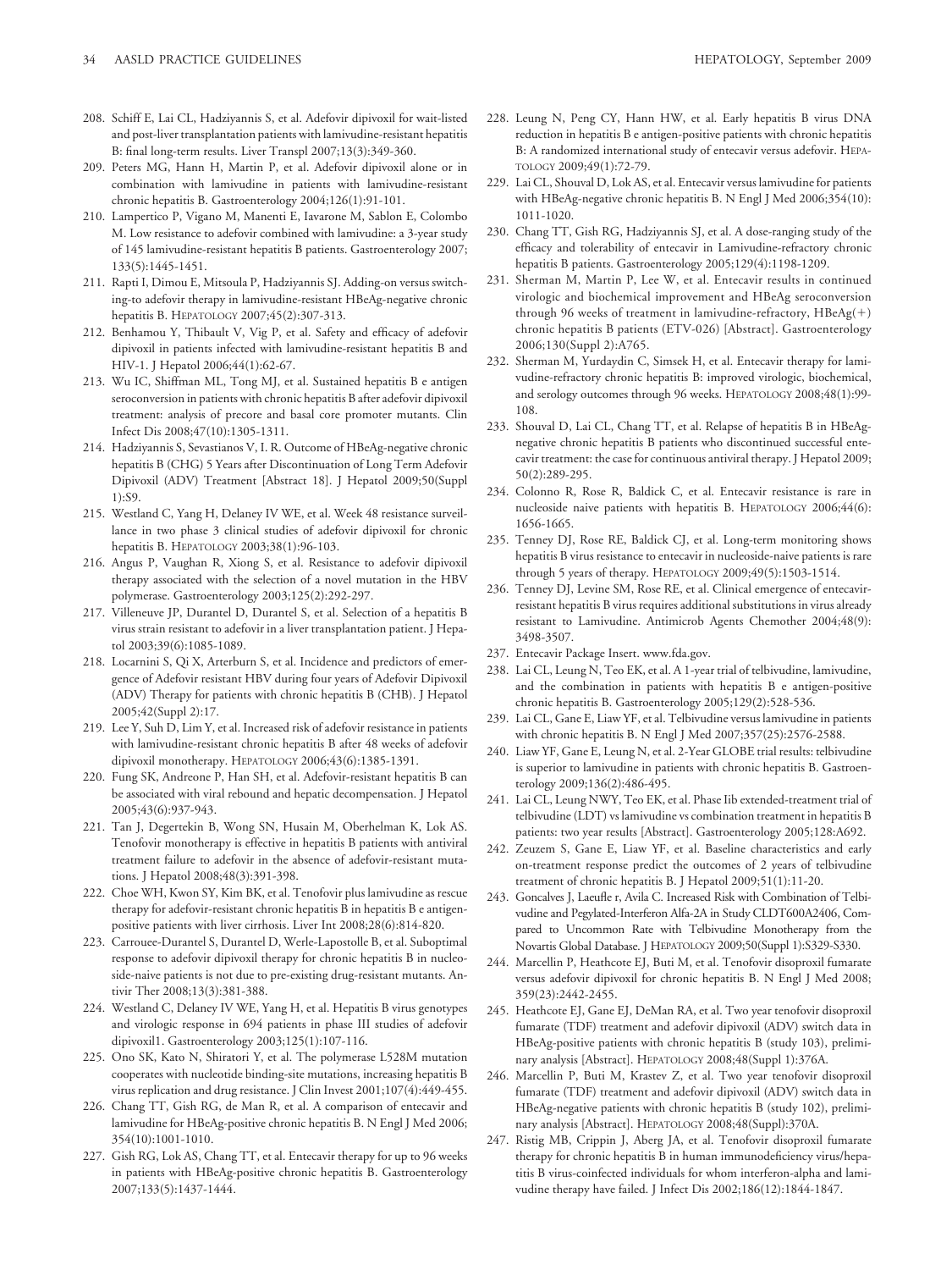- 248. Peters MG, Andersen J, Lynch P, et al. Randomized controlled study of tenofovir and adefovir in chronic hepatitis B virus and HIV infection: ACTG A5127. HEPATOLOGY 2006;44(5):1110-1116.
- 249. Benhamou Y, Fleury H, Trimoulet P, et al. Anti-hepatitis B virus efficacy of tenofovir disoproxil fumarate in HIV-infected patients. HEPATOLOGY 2006;43(3):548-555.
- 250. Dore GJ, Cooper DA, Pozniak AL, et al. Efficacy of tenofovir disoproxil fumarate in antiretroviral therapy-naive and -experienced patients coinfected with HIV-1 and hepatitis B virus. J Infect Dis 2004;189(7):1185- 1192.
- 251. Kuo A, Dienstag JL, Chung RT. Tenofovir disoproxil fumarate for the treatment of lamivudine-resistant hepatitis B. Clin Gastroenterol Hepatol 2004;2(3):266-272.
- 252. van Bommel F, Wunsche T, Mauss S, et al. Comparison of adefovir and tenofovir in the treatment of lamivudine-resistant hepatitis B virus infection. HEPATOLOGY 2004;40(6):1421-1425.
- 253. Sheldon J, Camino N, Rodes B, et al. Selection of hepatitis B virus polymerase mutations in HIV-coinfected patients treated with tenofovir. Antivir Ther 2005;10(6):727-734.
- 254. 254. Delaney IV WE, Ray AS, Yang H, et al. Intracellular metabolism and in vitro activity of tenofovir against hepatitis B virus. Antimicrob Agents Chemother 2006;50(7):2471-2477.
- 255. Amini-Bavil-Olyaee S, Herbers U, Sheldon J, Luedde T, Trautwein C, Tacke F. The rtA194T polymerase mutation impacts viral replication and susceptibility to tenofovir in hepatitis B e antigen-positive and hepatitis B e antigen-negative hepatitis B virus strains. HEPATOLOGY 2009;49(4): 1158-1165.
- 256. Snow-Lampart A, Chappell BJ, Curtis M, et al. Week 96 resistance surveillance for HBeAg positive and negative subjects with chronic HBV infection randomized to receive tenofovir DF 300 mg qd [Abstract]. HEPATOLOGY 2008;48(Suppl):745A.
- 257. Verhelst D, Monge M, Meynard JL, et al. Fanconi syndrome and renal failure induced by tenofovir: a first case report. Am J Kidney Dis 2002; 40(6):1331-1333.
- 258. Lim SG, Ng TM, Kung N, et al. A double-blind placebo-controlled study of emtricitabine in chronic hepatitis B. Arch Intern Med 2006;166(1): 49-56.
- 259. Yoo BC, Kim JH, Chung YH, et al. Twenty-four-week clevudine therapy showed potent and sustained antiviral activity in HBeAg-positive chronic hepatitis B. HEPATOLOGY 2007;45(5):1172-1178.
- 260. Yoo BC, Kim JH, Kim TH, et al. Clevudine is highly efficacious in hepatitis B e antigen-negative chronic hepatitis B with durable off-therapy viral suppression. HEPATOLOGY 2007;46(4):1041-1048.
- 261. Kwon SY, Kim BK, Oh J, et al. Clevudine Myopathy in Patients with Chronic Hepatitis B. J HEPATOLOGY 2009:In press.
- 262. Seok JI, Lee DK, Lee CH, et al. Long-term therapy with clevudine for chronic hepatitis B can be associated with myopathy characterized by depletion of mitochondrial DNA. HEPATOLOGY. 2009;49(6):2080- 2086.
- 263. Andreone P, Cursaro C, Gramenzi A, et al. A randomized controlled trial of thymosin-alpha1 versus interferon alfa treatment in patients with hepatitis B e antigen antibody—and hepatitis B virus DNA—positive chronic hepatitis B. HEPATOLOGY 1996;24(4):774-777.
- 264. Chien RN, Liaw YF, Chen TC, Yeh CT, Sheen IS. Efficacy of thymosin alpha1 in patients with chronic hepatitis B: a randomized, controlled trial. HEPATOLOGY 1998;27(5):1383-1387.
- 265. Mutchnick MG, Lindsay KL, Schiff ER, et al. Thymosin alpha1 treatment of chronic hepatitis B: results of a phase III multicentre, randomized, double-blind and placebo-controlled study. J Viral Hepat 1999; 6(5):397-403.
- 266. Zavaglia C, Severini R, Tinelli C, et al. A randomized, controlled study of thymosin-alpha1 therapy in patients with anti-HBe, HBV-DNA-positive chronic hepatitis B. Dig Dis Sci 2000;45(4):690-696.
- 267. Chan HL, Tang JL, Tam W, Sung JJ. The efficacy of thymosin in the treatment of chronic hepatitis B virus infection: a meta-analysis. Aliment Pharmacol Ther 2001;15(12):1899-1905.
- 268. Sung JJ, Lai JY, Zeuzem S, et al. Lamivudine compared with lamivudine and adefovir dipivoxil for the treatment of HBeAg-positive chronic hepatitis B. J Hepatol 2008;48(5):728-735.
- 269. Hung CH, Lee CM, Lu SN, et al. Combination therapy with interferonalpha and ribavirin in patients with dual hepatitis B and hepatitis C virus infection. J Gastroenterol Hepatol 2005;20(5):727-732.
- 270. Liu CJ, Chen PJ, Lai MY, Kao JH, Jeng YM, Chen DS. Ribavirin and interferon is effective for hepatitis C virus clearance in hepatitis B and C dually infected patients. HEPATOLOGY 2003;37(3):568-576.
- 271. Villa E, Grottola A, Buttafoco P, et al. High doses of alpha-interferon are required in chronic hepatitis due to coinfection with hepatitis B virus and hepatitis C virus: long term results of a prospective randomized trial. Am J Gastroenterol 2001;96(10):2973-2977.
- 272. Liu CJ, Chuang WL, Lee CM, et al. Peginterferon alfa-2a plus ribavirin for the treatment of dual chronic infection with hepatitis B and C viruses. Gastroenterology 2009;136(2):496-504, e3.
- 273. Farci P, Mandas A, Coiana A, et al. Treatment of chronic hepatitis D with interferon alfa-2a. N Engl J Med 1994;330(2):88-94.
- 274. Farci P, Roskams T, Chessa L, et al. Long-term benefit of interferon alpha therapy of chronic hepatitis D: regression of advanced hepatic fibrosis. Gastroenterology 2004;126(7):1740-1749.
- 275. Niro G, Ciancio A, Gaeta GB, et al. Pegylated interferon alpha-2b as monotherapy or in combination with ribavirin in chronic hepatitis delta. HEPATOLOGY 2006;44(3):713-720.
- 276. Castelnau C, Le Gal F, Ripault MP, et al. Efficacy of peginterferon alpha-2b in chronic hepatitis delta: relevance of quantitative RT-PCR for follow-up. HEPATOLOGY 2006;44(3):728-735.
- 277. Lau DT, Doo E, Park Y, et al. Lamivudine for chronic delta hepatitis. HEPATOLOGY 1999;30(2):546-549.
- 278. Yurdaydin C, Bozkaya H, Onder FO, et al. Treatment of chronic delta hepatitis with lamivudine vs lamivudine  $+$  interferon vs interferon. J Viral Hepat 2008;15(4):314-321.
- 279. Di Martino V, Thevenot T, Colin JF, et al. Influence of HIV infection on the response to interferon therapy and the long-term outcome of chronic hepatitis B. Gastroenterology 2002;123(6):1812-1822.
- 280. Hoff J, Bani-Sadr F, Gassin M, Raffi F. Evaluation of chronic hepatitis B virus (HBV) infection in coinfected patients receiving lamivudine as a component of anti-human immunodeficiency virus regimens. Clin Infect Dis 2001;32(6):963-969.
- 281. Benhamou Y, Bochet M, Thibault V, et al. Long-term incidence of hepatitis B virus resistance to lamivudine in human immunodeficiency virusinfected patients. HEPATOLOGY 2000;31:1030-1031.
- 282. Bani-Sadr F, Palmer P, Scieux C, Molina JM. Ninety-six-week efficacy of combination therapy with lamivudine and tenofovir in patients coinfected with HIV-1 and wild-type hepatitis B virus. Clin Infect Dis 2004; 39(7):1062-1064.
- 283. Sheldon JA, Corral A, Rodes B, et al. Risk of selecting K65R in antiretroviral-naive HIV-infected individuals with chronic hepatitis B treated with adefovir. AIDS 2005;19(17):2036-2038.
- 284. Lin PF, Nowicka-Sans B, Terry B, et al. Entecavir exhibits inhibitory activity against human immunodeficiency virus under conditions of reduced viral challenge. Antimicrob Agents Chemother 2008;52(5):1759- 1767.
- 285. McMahon MA, Jilek BL, Brennan TP, et al. The HBV drug entecavir effects on HIV-1 replication and resistance. N Engl J Med 2007;356(25): 2614-2621.
- 286. Sasadeusz J, Audsley J, Mijch A, et al. The anti-HIV activity of entecavir: a multicentre evaluation of lamivudine-experienced and lamivudine-naive patients. AIDS 2008;22(8):947-955.
- 287. Lok AS, Liang RH, Chiu EK, Wong KL, Chan TK, Todd D. Reactivation of hepatitis B virus replication in patients receiving cytotoxic therapy. Report of a prospective study. Gastroenterology 1991;100(1):182-188.
- 288. Yeo W, Chan PK, Zhong S, et al. Frequency of hepatitis B virus reactivation in cancer patients undergoing cytotoxic chemotherapy: a prospective study of 626 patients with identification of risk factors. J Med Virol 2000;62(3):299-307.